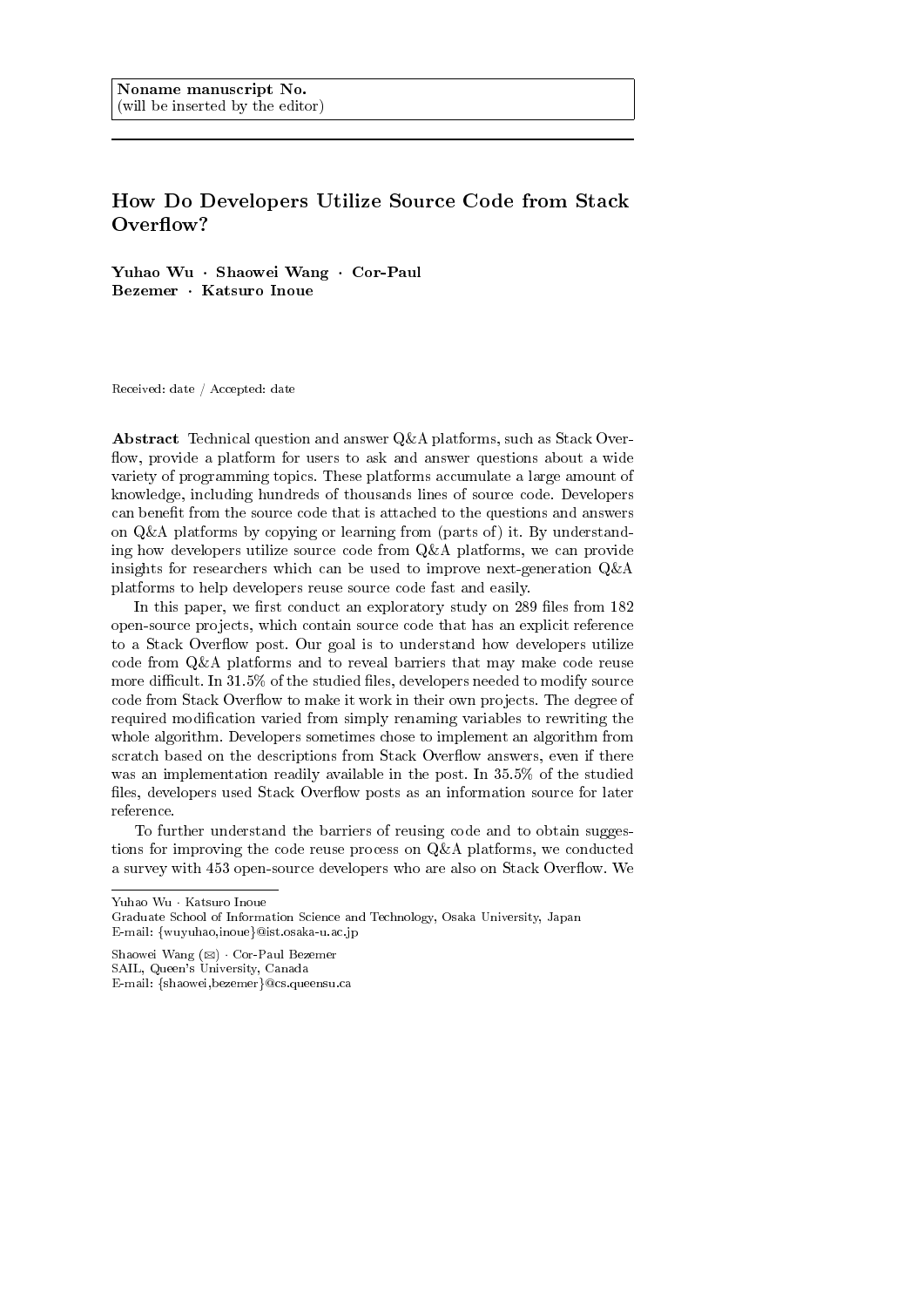found that the top 3 barriers that make it difficult for developers to reuse code from Stack Overflow are:  $(1)$  too much code modification required to fit in their projects, (2) incomprehensive code, and (3) low code quality.

We summarized and analyzed all survey responses and we identified that developers suggest improvements for future Q&A platforms along the following dimensions: code quality, information enhancement & management, data organization, license, and the human factor. For instance, developers suggest to improve the code quality by adding an integrated validator that can test source code online, and an outdated code detection mechanism. Our findings can be used as a roadmap for researchers and developers to improve code reuse.

#### 1 Introduction

Technical question and answer  $(Q\&A)$  platforms such as Stack Overflow have become more and more important for software developers to share knowledge. Developers can post questions on these Q&A platforms, which in turn are answered by other developers. These answers often contain source code snippets. As of August 2017, Stack Exchange reports that there are approximately 7.6 million users and 14 million questions with 23 million answers on Stack Over- flow [\(Stack Exchange, 2017\)](#page-36-0). Among those answers, 15 million  $(75\%)$  have at least one source code snippet attached, which forms a huge code base for developers to reuse source code from.

However, reusing source code is not easy [\(Gamma](#page-34-0) et al., [1995\)](#page-34-0). For example, these are two of the challenges that developers face when reusing source code from Q&A platforms:

- $(1)$  It is difficult for developers to find suitable source code based on their particular needs, such as language, functionality, and performance [\(Wang](#page-37-0) [et al., 2014a\)](#page-37-0). To address this challenge, a number of studies have been done to help developers to locate more relevant source code snippets [\(Pon](#page-35-0)[zanelli](#page-35-0) et al., [2014a,](#page-35-0)[b;](#page-36-1) [Wang](#page-37-0) et al., [2014a,](#page-37-0)[c\)](#page-37-1).
- $(2)$  Even if developers are able to find suitable source code, it may be difficult to integrate the code in their own projects. For example, parameters may need to be adjusted, or additional source code may need to be added [\(Cottrell](#page-34-1) et al., [2008\)](#page-34-1). To address the challenge of code integration, various techniques have been proposed [\(Cottrell](#page-34-1) et al., [2008;](#page-34-1) [Meng](#page-35-1) et al., [2011;](#page-35-1) [Yellin and Strom, 1997;](#page-38-0) [Meng](#page-35-2) et al., [2013;](#page-35-2) Hua [et al., 2015\)](#page-34-2), such as automatically renaming variables to make the code fit in the required context.

Prior studies [\(Gharehyazie](#page-34-3) et al., [2017;](#page-34-3) [Treude and Robillard, 2017;](#page-37-2) [Xia](#page-38-1) [et al., 2017;](#page-38-1) [Barzilay, 2011\)](#page-33-0) on reusing source code from Q&A platforms have mostly focused on helping developers to locate relevant source code, and on integrating that source code into their own project. In this study, we build upon these studies by investigating how developers utilize code from Q&A platforms. Such knowledge will help us better understand the potential barriers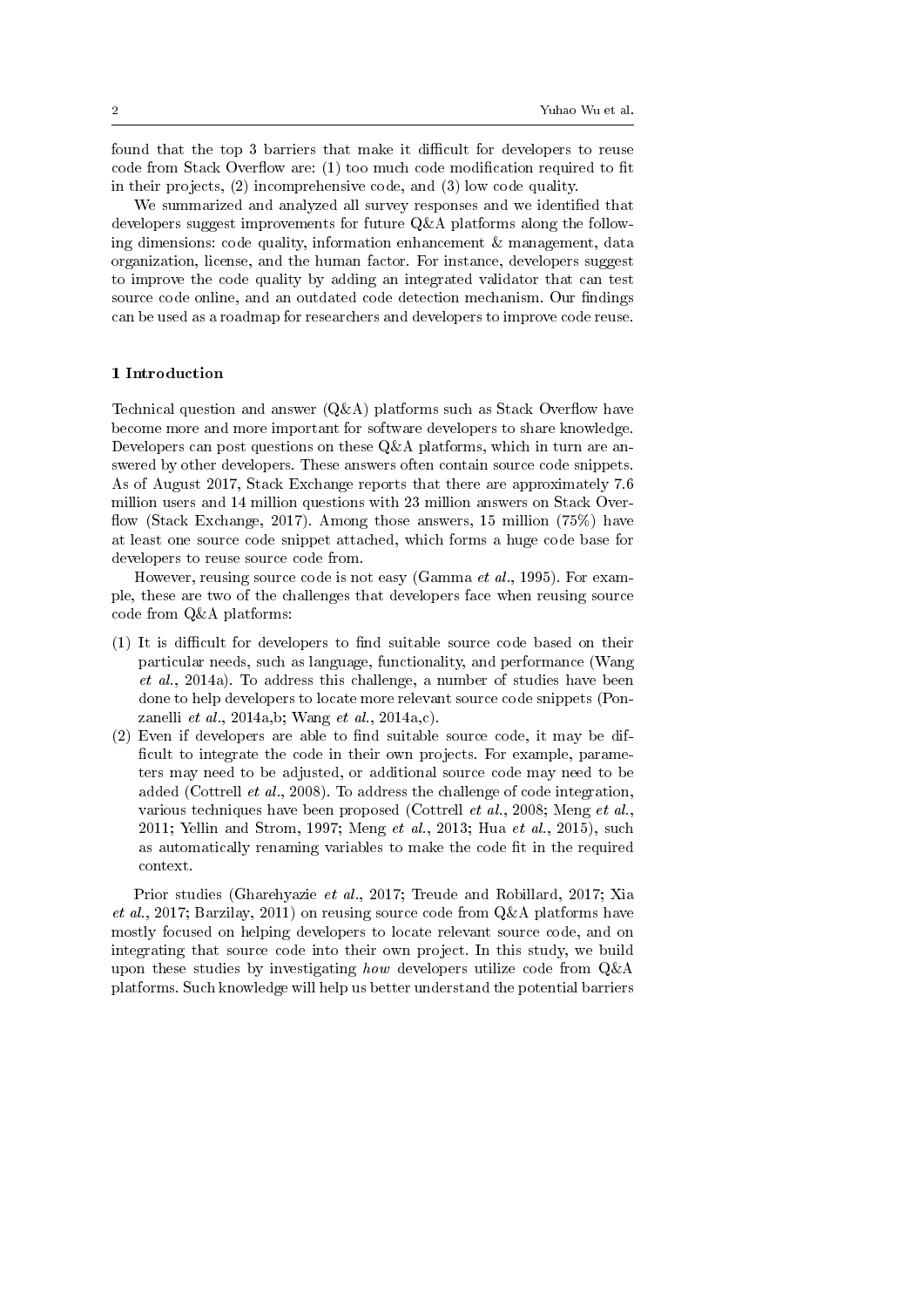that developers face when reusing code from Q&A platforms. In this paper, we use this knowledge to provide a roadmap for improving source code reuse on next-generation Q&A platforms.

We first conduct an exploratory study of 289 source code files from 182 open-source projects, which contain at least one link to a Stack Overflow post. We manually study each file and its linked Stack Overflow post, to investigate how developers reuse code from Stack Overflow. We found that:

- $-$  In 44% of the studied files, source code had to be modified before it could be used in the developer's own project. The required modification varied from simple refactorings to a complete reimplementation. This finding provides empirical evidence for the importance of prior studies on automatic code integration [\(Feldthaus and Møller, 2013;](#page-34-4) [Alnusair](#page-33-1) et al., [2016;](#page-33-1) [Wang](#page-37-3) et al., [2016b\)](#page-37-3).
- In  $12.5\%$  of the studied files, developers reimplemented code based on the idea of a Stack Overflow answer, which suggests that  $Q\&A$  platforms should consider to summarize key points that are discussed in a post to give developers a quick overview of a question and its answers.
- Developers reuse source code from non-accepted answers (26%) for several reasons, such as the simplicity and performance of the source code. Some developers even adopt answers that are total opposites from what the original asker wanted but meet their needs. Hence, Q&A platforms should consider to improve the way of organizing answers, so that developers can find the most suitable answers based on their requirements easily, such as voting on the different aspects (e.g., readability or performance) of answers or adding tags for answers.

To further understand the barriers that developers face when reusing code and to collect suggestions for improving the code reuse process on  $Q\&A$  platforms, we conducted a survey of 453 open-source developers who are also on Stack Overflow. We highlight our findings as follows:

- Slightly more participants prefer reimplementing source code over reusing source code from Q&A platforms. The reasons are the difficulty of having to make the code fit in their own projects, and a low comprehension or low quality of the code from Q&A platforms. These findings provide empirical evidence for the importance of research on code integration and code comprehension, and highlight the need of providing code quality indicators on next-generation Q&A platforms.
- $-80\%$  of the participants do not have a good understanding of the licenses of the Q&A platforms. In addition, 57% of the participants think that having more information about the code license is important. These findings suggest that next-generation  $Q\&A$  platforms should make code licensing information more visible to developers.
- The most popular suggestion category for improving code reuse on next-generation Q&A platforms was code quality (35% of the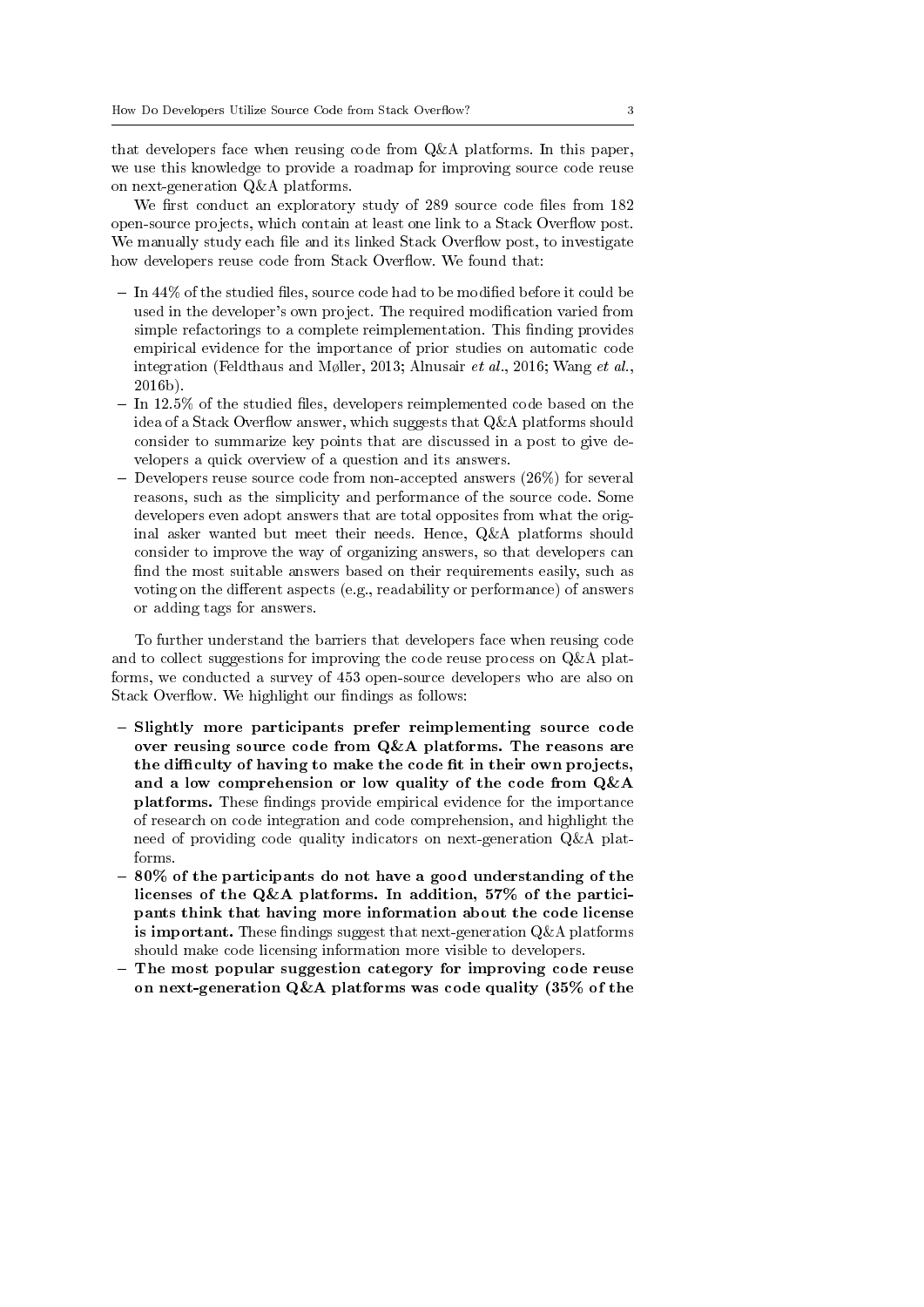suggestions). We categorized the suggestions for next-generation Q&A platforms into five categories: code quality, information enhancement  $\&$ management, data organization, license, and human factor. A large part of the code quality suggestions were about adding an online code validator (42.2%) and a detection mechanism for outdated source code (29.7%).

In summary, the difficulty of fitting code in their own projects, a low comprehension and a low quality of the code are the top barriers that prevent developers from reusing code. Lacking a good understanding of code license is also an important barrier for code reuse. Thus, future studies are encouraged to address these barriers to better facilitate code reuse for developers.

The rest of this paper is organized as follows. Section [2](#page-3-0) introduces the background and related work of our study. Section [3](#page-6-0) introduces our research questions and describes our data collection process. Our exploratory study is described in Section [4.](#page-10-0) Section [5](#page-19-0) presents the survey design. Section [6](#page-23-0) summarizes and analyzes the survey results, and presents our roadmap for nextgeneration Q&A platforms. Section [7](#page-30-0) describes the threats to validity. And finally, Section [8](#page-32-0) concludes the paper.

### <span id="page-3-0"></span>2 Background & Related Work

In this section, we give background information and discuss related work about one of the most popular technical  $Q\&A$  platforms, Stack Overflow. We discuss Stack Overflow along four dimensions: leveraging knowledge, understanding the quality of posts, source code reuse, and code licensing.

# 2.1 Leveraging Knowledge from Stack Overflow

Nowadays, technical Q&A platforms, with Stack Overflow being the most prominent, have become an important way for researchers and practitioners to obtain knowledge about and find solutions to their programming problems [\(Treude](#page-37-4) et al., [2011;](#page-37-4) [Abdalkareem](#page-33-2) et al., [2017;](#page-33-2) [Wang](#page-37-5) et al., [2017c\)](#page-37-5). Developers are allowed to post questions, answer questions and vote on questions or answers on Q&A platforms. When posting questions or answers, developers often attach snippets of source code to explain their questions or answers along with the textual description. For example, Figure [1](#page-5-0) shows an example of an answer that contains source code on Stack Overflow. The asker asked how to get the HTML of a selected object with the jQuery library, and the answerer posted an answer that provides a solution in the form of the attached source code.

During the process of asking and answering questions, Stack Overflow accumulates a large amount of knowledge. To leverage the vast amount of knowl-edge on Stack Overflow, several approaches have been proposed. [Treude and](#page-37-6) [Robillard](#page-37-6) [\(2016\)](#page-37-6) presented a machine learning based approach, SISE, to augment API documentation using answers on Stack Overflow. Gao [et al.](#page-34-5)  $(2015)$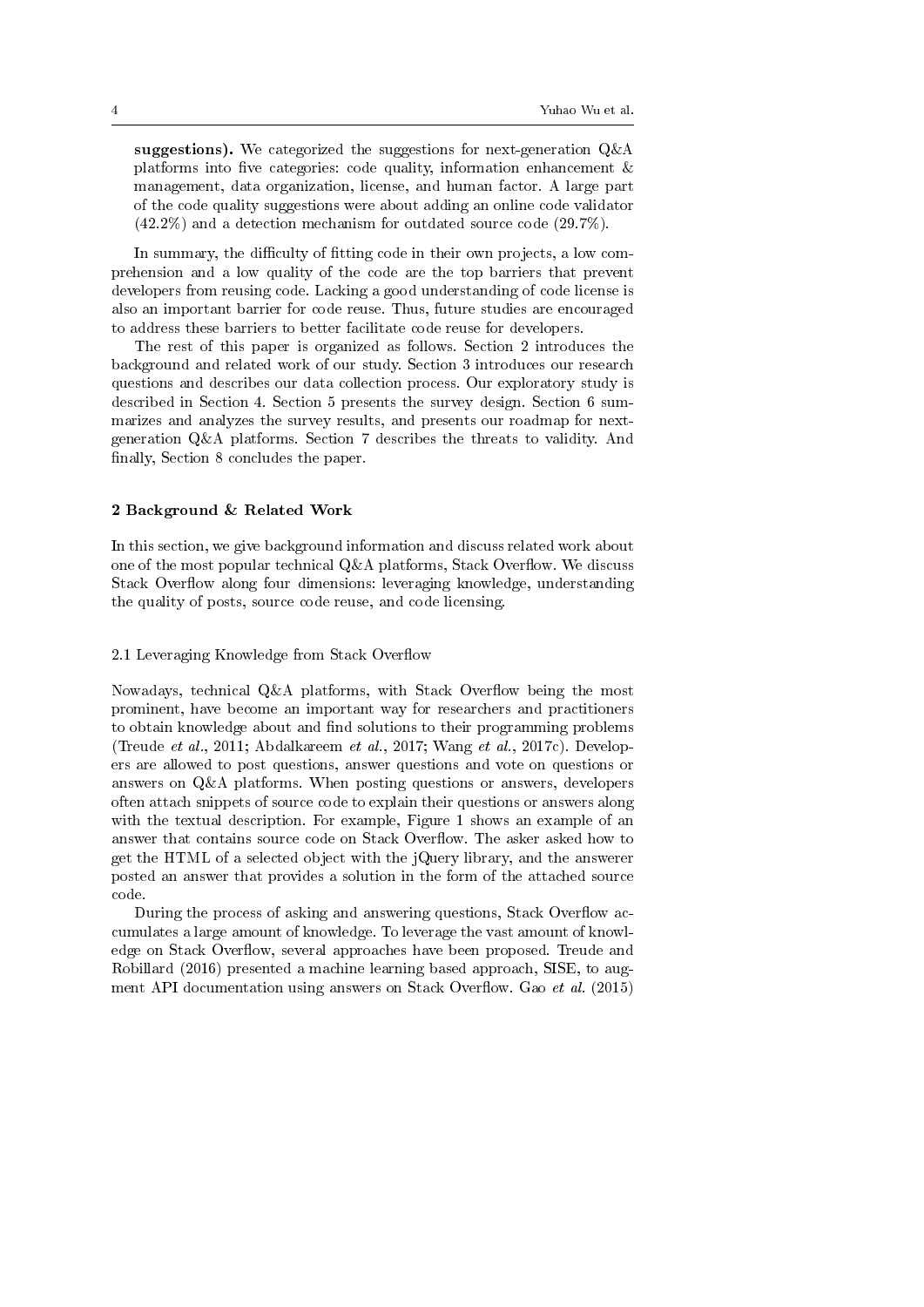```
Listing 1: Source code reuse example.
```

```
1 // http :// stackoverflow . com / questions /2419749/ get -
2 // selected-elements-outer-html<br>3 iQuery.fn.outerHTML = function
3 jQuery . fn . outerHTML = function (s) {<br>4 return s
      return s
5 ? this . before (s). remove ()
6 : jQuery (" <p>&gt;"). append (this. eq (0). clone ()). html ();<br>
7 :
   7 };
```
proposed an automated approach to fix recurring crash bugs by leveraging in-formation (e.g., questions with similar crash traces) on Stack Overflow. [Azad](#page-33-3) [et al.](#page-33-3) [\(2017\)](#page-33-3) proposed an approach to extract API call rules from version history and Stack Overflow posts. [Chen](#page-34-6) et al.  $(2017)$  proposed an automatic approach to build a thesaurus that contains morphological forms of software engineering terms. These studies make use of the text and code information on Stack Overflow to automatically generate or enrich existing software artifacts and show promising results. Our paper is different from these studies as we are interested in studying how developers utilize knowledge (i.e., source code) from Stack Overflow.

#### 2.2 Understanding the Quality of Posts on Stack Overflow

Stack Overflow allows askers to mark at most one answer as the "accepted" answer" to indicate whether the answer meets their requirement (see Figure [1\)](#page-5-0). Stack Overflow allows developers to upvote or downvote a post  $(e.g., a question$ or an answer) to express whether the post is useful. The total number of up and downvotes that a post receives is displayed as a score next to the post. For example, the score of the question in Figure [1](#page-5-0) is 673. In general, answers and questions with a high score are usually regarded as high-quality ones.

Several studies have been done to investigate the quality of questions and answers on Q&A platforms [\(Sillito](#page-36-2) et al., [2012;](#page-36-2) [Treude](#page-37-4) et al., [2011;](#page-37-4) [Ponzanelli](#page-36-3) [et al., 2014c;](#page-36-3) [Wang](#page-37-7) et al., [2017b\)](#page-37-7). [Sillito](#page-36-2) et al. [\(2012\)](#page-36-2) performed an empirical study on factors that make a good source code example on Stack Overflow. They found that explaining important elements and presenting a solution stepby-step make a good example. [Treude](#page-37-4) et al. [\(2011\)](#page-37-4) performed a study on Stack Overflow to explore which questions are answered well and which ones remain unanswered. They found that source code is an important factor for "code review" questions to get a good answer. [Ponzanelli](#page-36-3) et al.  $(2014c)$  studied the factors that potentially affect the quality of questions on Stack Overflow. They showed that the attached source code is an important factor for question quality. In this paper we study whether developers tend to reuse source code from a high-quality answer (i.e., a high-voted answer).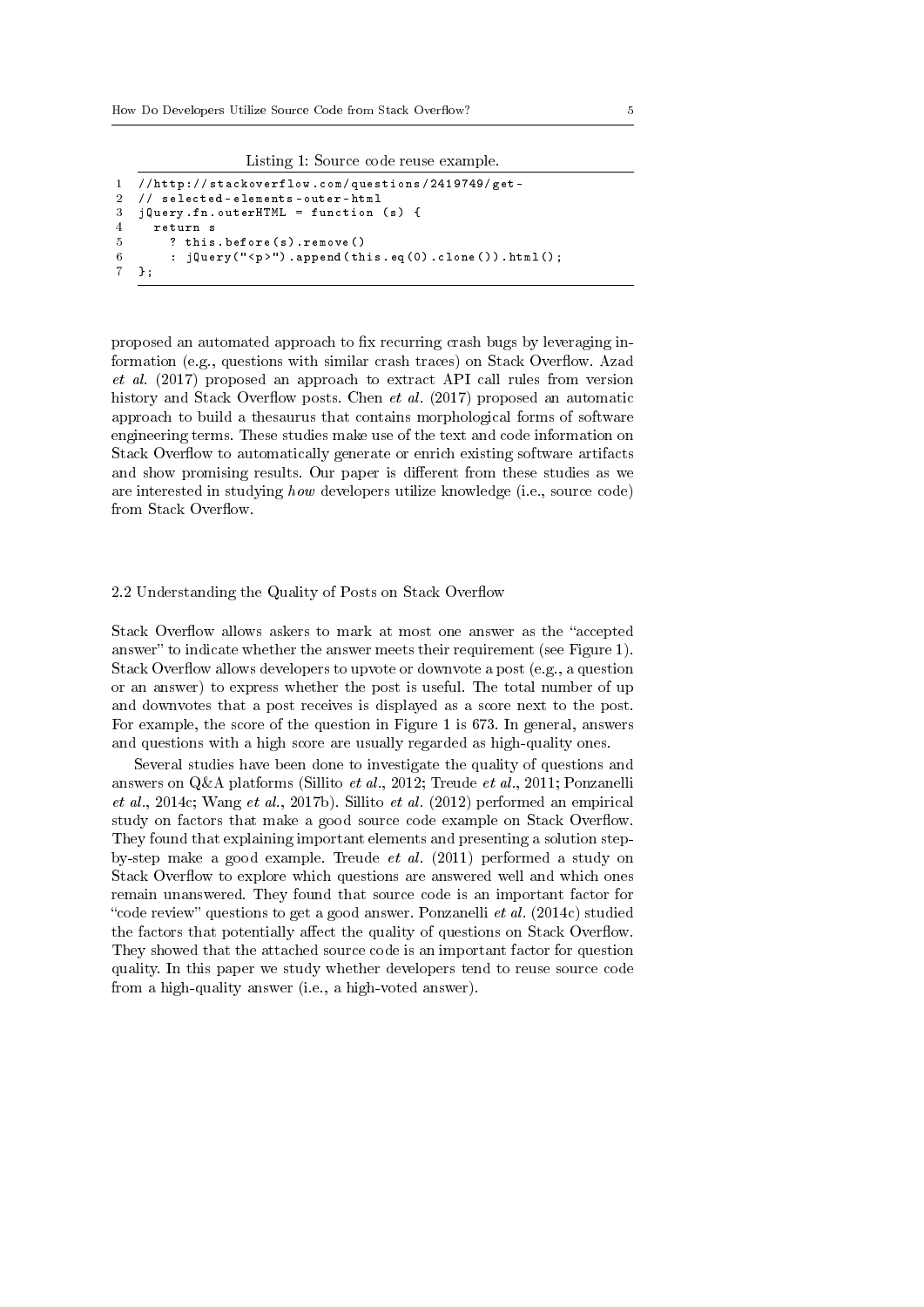<span id="page-5-0"></span>

|            | Get selected element's outer HTML                                                                                                                                                                                                                                                   |                                                 |                                                                                                                                                                                                       |  |                                   |                                                                             |       |
|------------|-------------------------------------------------------------------------------------------------------------------------------------------------------------------------------------------------------------------------------------------------------------------------------------|-------------------------------------------------|-------------------------------------------------------------------------------------------------------------------------------------------------------------------------------------------------------|--|-----------------------------------|-----------------------------------------------------------------------------|-------|
| 673        |                                                                                                                                                                                                                                                                                     | .html() only returns the cells inside the row). | I'm trying to get the HTML of a selected object with jQuery. I am aware of the . html() function; the<br>issue is that I need the HTML including the selected object (a table row in this case, where |  |                                   |                                                                             |       |
| 122        | I've searched around and found a few very 'hackish' type methods of cloning an object, adding it to<br>a newly created div, etc, etc, but this seems really dirty. Is there any better way, or does the new<br>version of jQuery (1.4.2) offer any kind of outerHtml functionality? |                                                 |                                                                                                                                                                                                       |  |                                   |                                                                             |       |
|            | jquery                                                                                                                                                                                                                                                                              |                                                 |                                                                                                                                                                                                       |  |                                   |                                                                             |       |
|            | share edit                                                                                                                                                                                                                                                                          |                                                 | edited Jul 19 '11 at 7:34<br>Paul D. Waite<br>56.2k • 41 • 154 • 241                                                                                                                                  |  | asked Mar 10 '10 at 19:09<br>Ryan | 6,572 $\bullet$ 14 $\bullet$ 50 $\bullet$ 75                                |       |
| 26 Answers |                                                                                                                                                                                                                                                                                     |                                                 |                                                                                                                                                                                                       |  | active                            | oldest                                                                      | votes |
| 162        |                                                                                                                                                                                                                                                                                     |                                                 | 2014 Edit: The question and this reply are from 2010. At the time, no better solution was widely<br>available. Now, many of the other replies are better : Eric Hu's, or Re Capcha's for example.     |  |                                   |                                                                             |       |
|            |                                                                                                                                                                                                                                                                                     |                                                 | This site seems to have a solution for you : jQuery: outerHTML   Yelotofu                                                                                                                             |  |                                   |                                                                             |       |
|            | $jQuery.fn.outerHTML = function(s)$ {<br>return s<br>};                                                                                                                                                                                                                             | ? this.before(s).remove()                       | : $jQuery("")$ .append(this.eq(0).clone()).html();                                                                                                                                                    |  |                                   |                                                                             |       |
|            | share edit                                                                                                                                                                                                                                                                          |                                                 | edited Dec 13 '14 at 18:27                                                                                                                                                                            |  | David V.                          | answered Mar 10 '10 at 19:26<br>4,419 $\bullet$ 2 $\bullet$ 18 $\bullet$ 23 |       |

Fig. 1: An example of a question and its accepted answer on Stack Overflow.

## 2.3 Source Code Reuse from Stack Overflow

Source code reuse can be commonly observed (An [et al., 2017\)](#page-33-4). Listing [1](#page-4-0) shows an example of code reuse. This source code snippet, which is taken from a  $G$ itHub project<sup>[1](#page-5-1)</sup>, is reused from the Stack Overflow post shown in Figure [1.](#page-5-0)

To help developers reuse source code, several approaches have been proposed. [Rigby and Robillard](#page-36-4) [\(2013\)](#page-36-4) proposed an approach to extract code elements from various documents such as Stack Overflow posts. They evaluated their approach on 188 Stack Overflow posts containing 993 code elements. Their technique achieved an average 0.92 precision and 0.90 recall. [Ponzanelli](#page-35-3) [et al.](#page-35-3) [\(2013\)](#page-35-3) proposed an Eclipse plugin named Seahawk that helps developers search and import code snippets from Stack Overflow. Then they proposed an Eclipse plugin named Prompter which automatically searches and identi fies Stack Overflow discussions, evaluates their relevance based on the given the code context in the IDE, and notifies the developer if a user-defined confi-dence threshold is surpassed [\(Ponzanelli](#page-35-0) et al., [2014a,](#page-35-0)[b\)](#page-36-1). [Armaly and McMil](#page-33-5)[lan](#page-33-5) [\(2016\)](#page-33-5) presented a novel reuse technique that allows programmers to reuse

<span id="page-5-1"></span> $1$  <https://goo.gl/X84SFi>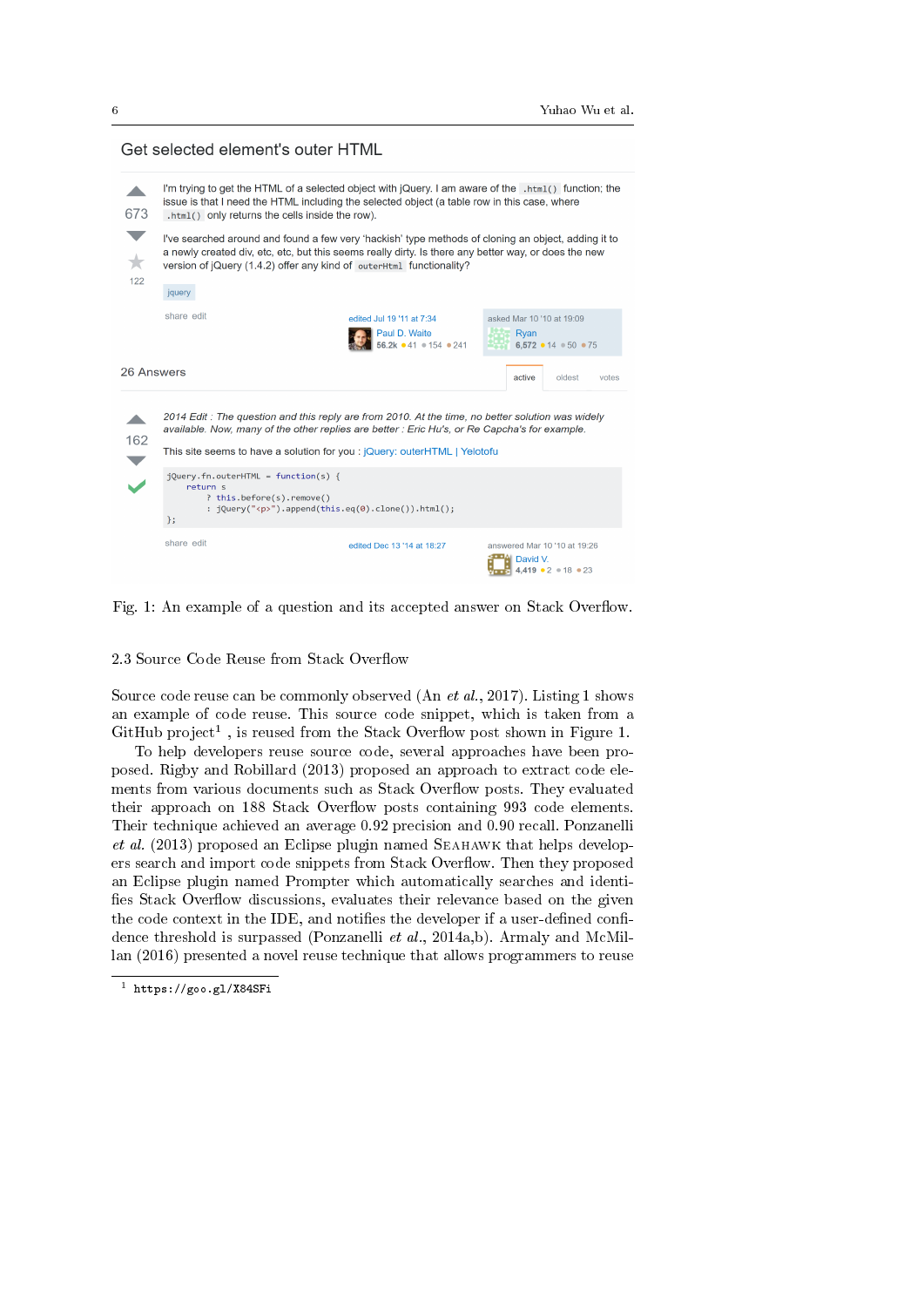functions from a C or  $C_{++}$  program, by recording the state of the dependencies during one program's execution, and replaying them in the context of a different program.

Different from prior studies which focused on proposing approaches to retrieve code for developers to reuse, we are interested in studying how developers utilize the source code from Q&A platforms and which barriers they face when doing so.

#### <span id="page-6-2"></span>2.4 Code Licensing on Stack Overflow

Understanding the license of a source code snippet is an important part of code reuse. Developers need to adhere to certain licenses (e.g., MIT and CC BY-SA 3.0) when reusing code from Q&A platforms. For example, developers may copy-and-paste source code from Stack Overflow posts into their own projects as long as they adhere to the Creative Commons Attribute-ShareAlike (CC  $BY-SA$  3.0) license<sup>[2](#page-6-1)</sup>, according to an official Stack Overflow blog post [\(Atwood,](#page-33-6) [2009\)](#page-33-6). One of the requirements of this license is that attribution is needed from the developers by putting a link to the original Stack Overflow post in their source code comments.

A significant number of studies have been performed on code licensing. An *[et al.](#page-33-4)* [\(2017\)](#page-33-4) studied whether developers respect license restrictions when reusing source code from Stack Overflow in Android apps or vice versa. With a case study of 399 Android apps, they found 232 code snippets in 62 Android apps which were potentially reused from Stack Overflow, while 1,226 Stack Overflow posts contained code from  $68$  Android apps. In total, An et al. observed 1,279 potential license violations. [Almeida](#page-33-7) et al. [\(2017\)](#page-33-7) performed a survey among developers on open-source licenses and found that developers struggle when multiple licenses were involved. The results indicate a need for tool support to help guide developers in understanding this critical information about the license that is attached to software components. In this study, we would like to understand (1) whether developers are aware about the code license of Stack Overflow and (2) whether this code license forms a barrier for code reuse from Q&A platforms for developers.

### <span id="page-6-0"></span>3 Research Questions & Data Collection

In this section, we present our research questions and their motivation. In addition, we describe how we collected the datasets that we use to answer our research questions.

<span id="page-6-1"></span><sup>2</sup> <https://creativecommons.org/licenses/by-sa/3.0/>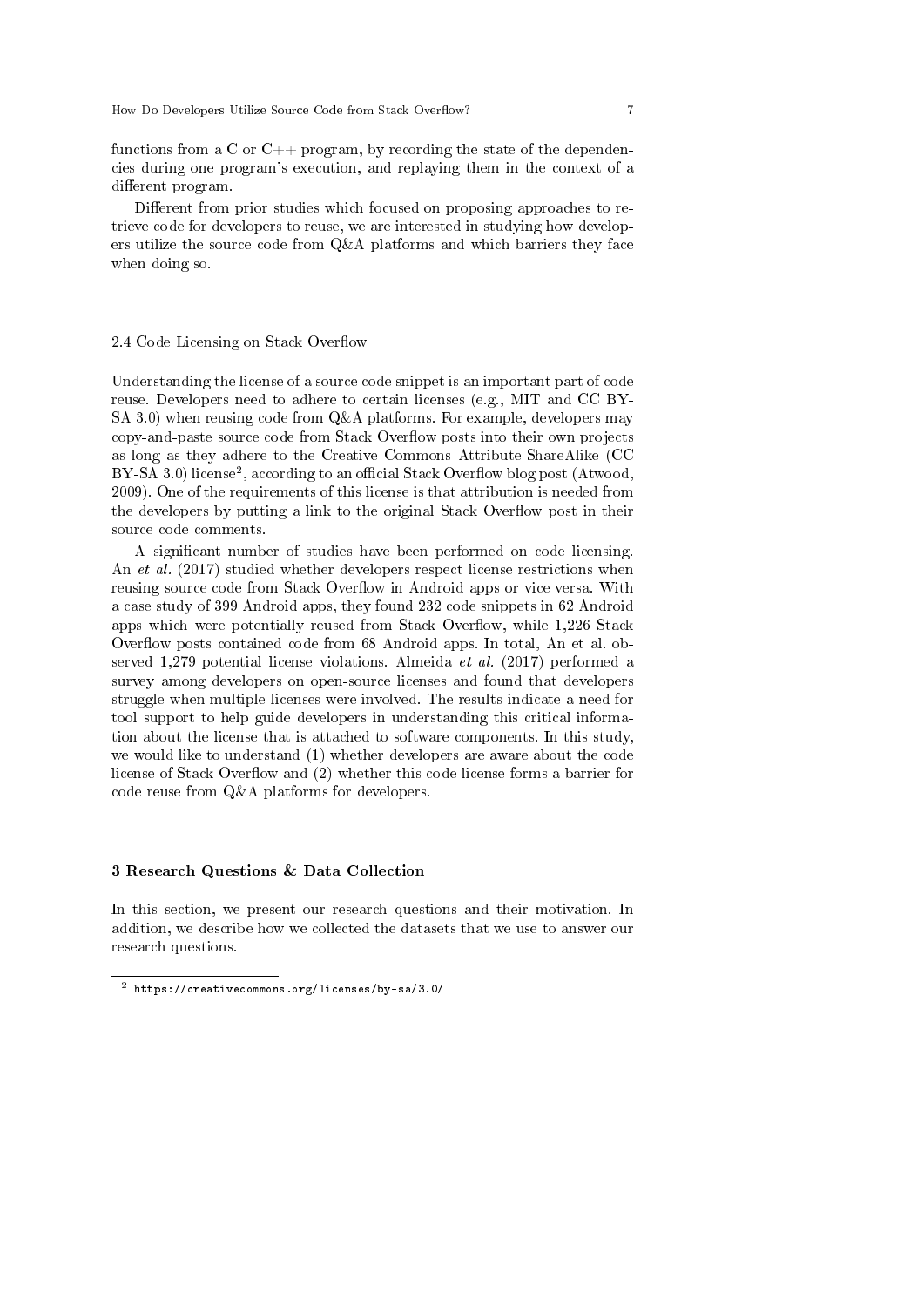### <span id="page-7-0"></span>3.1 Research Questions

We focus on the following five research questions. The first two research questions are answered through an exploratory study on code reuse, in which we collect empirical evidence about code reuse from Stack Overflow in open-source projects. The last three research questions are answered through a survey, in which we contact developers of open-source projects who are active on Stack Overflow as well.

- RQ1: To what extent do developers need to modify source code from Stack Overflow in order to make it work in their own projects? Prior research has proposed several ways to utilize the source code from Stack Overflow [\(Rigby and Robillard, 2013;](#page-36-4) [Ponzanelli](#page-35-3) et al., [2013,](#page-35-3) [2014a,](#page-35-0)[b\)](#page-36-1). For example, [Ponzanelli](#page-35-3) et al. [\(2013\)](#page-35-3) presented an approach to automatically construct queries from the current context in the Eclipse IDE and retrieve relevant code and its corresponding discussions from Stack Over flow. However, there is no empirical evidence about the process of how developers are reusing the source code, e.g., whether they copy-and-paste the original source code without any modification or they need to modify it considerably. Knowing how developers reuse source code from Q&A platforms will give us insights on how to make source code reuse easier in next-generation Q&A platforms.
- RQ2: From which part of the Stack Overflow post does the reused source code come?

Intuitively, we may expect that accepted answers, or answers with a high score are the most useful. In this RQ, we study whether this intuition is correct. In particular, we investigate why developers chose to reuse code from non-accepted or low-scored answers. By understanding why developers chose non-accepted or low-scored answers, we can provide insights to help Q&A platforms organize their answers better so that developers can find solutions more easily.

RQ3: Do developers prefer reusing or reimplementing source code? Intuitively, reusing source code will consume less effort than reimplementing, especially if the source code is well-tested. In this RQ, we survey developers about the correctness of this intuition. We also investigate which factors make developers prefer reimplementing source code over reusing it. RQ4: Is code license a barrier for code reuse for developer?

A prior study shows that the amount of code reuse from Q&A platforms (i.e., Stack Overflow) is low  $(1.70\%)$  [\(Abdalkareem](#page-33-2) *et al.*, [2017\)](#page-33-2). One possible reason for this low percentage is that developers might not attribute the Q&A platforms from which a source code snippet comes (even though required by its license). Another possible reason is that some Q&A platforms  $(e.g., Stack Overflow)$  have a relatively restrictive code license, which might hinder developers from reusing source code in their own projects. Hence, in this RQ, we survey developers about their knowledge and understanding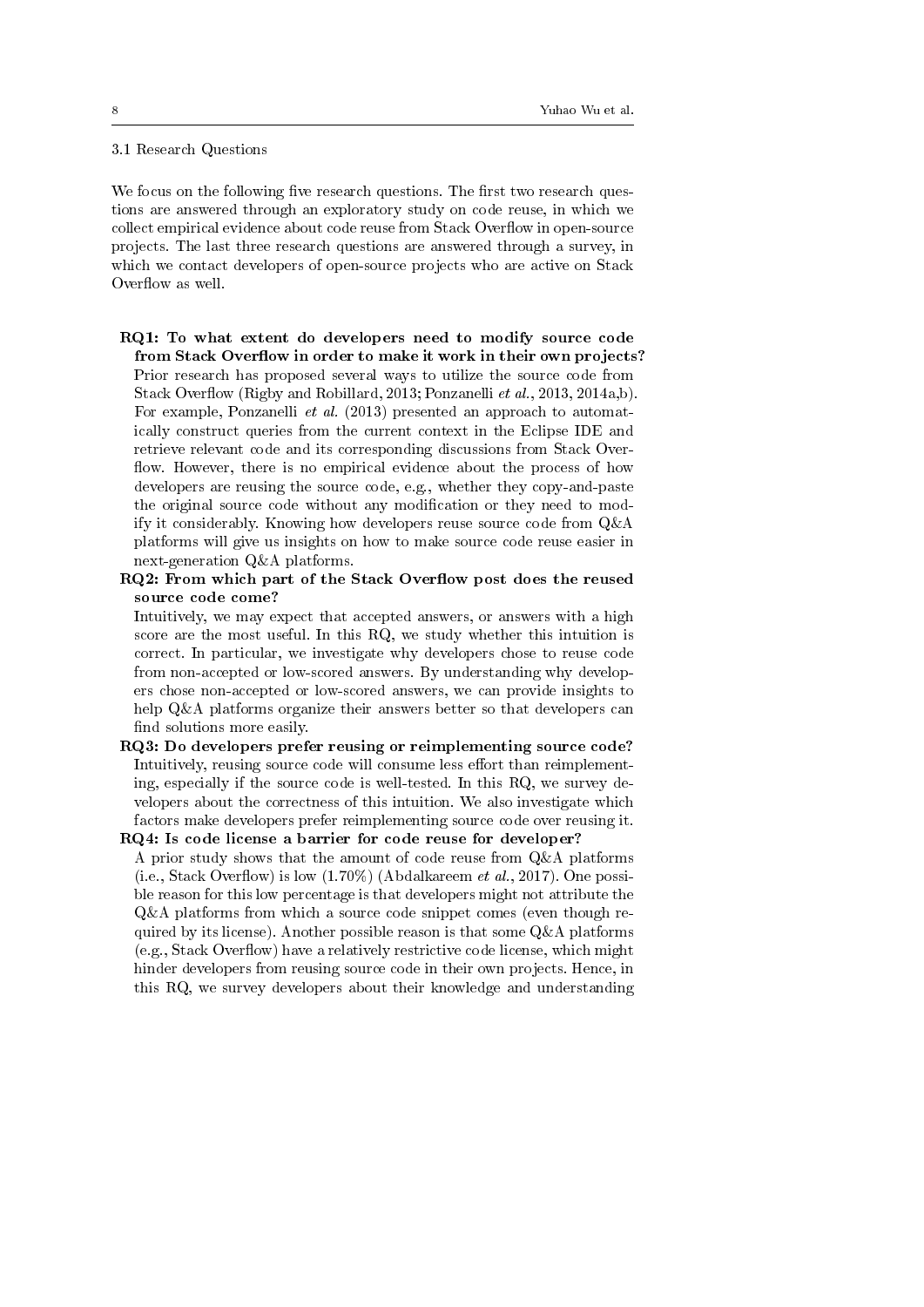<span id="page-8-0"></span>

Fig. 2: An overview of our data collection of the exploratory study.

of the code licenses of  $Q\&A$  platforms, to find out whether code license forms a barrier for code reuse from Q&A platforms for developers.

## RQ5: How can code reuse be improved in next-generation Q&A platforms?

In this RQ, we elicit suggestions from the surveyed developers for improving next-generation Q&A platforms. We analyze and synthesize their suggestions to define a roadmap for researchers and developers of next-generation Q&A platforms.

### 3.2 Data Collection

In the remainder of this section, we describe our data collection process for the exploratory study (to answer RQ1 and RQ2) and our survey (RQ3-RQ5). All our studied data and the corresponding analysis are available from our online appendix (Wu [et al., 2017\)](#page-38-2).

### 3.2.1 Collecting Data for the Exploratory Study

The steps of our data collection process for our exploratory study on code reuse from Stack Overflow in open-source projects (Section [4\)](#page-10-0) are shown in Figure [2.](#page-8-0) First, we collected source files that contain an explicit reference to a Stack Overflow post from searchcode.com [\(Searchcode, 2016b\)](#page-36-5), a source code search website. Then, we removed irrelevant files such as false positives and duplicate files.

Collecting Source Code Files from Open-Source Project Repositories: As ex-plained in Section [2.4,](#page-6-2) developers must cite a Stack Overflow post when they reuse code or ideas from that post. Hence, to obtain source files that contain a source code snippet that is reused from a Stack Overflow post (either a question or an answer), we search for source files that contain at least one hyperlink to a Stack Overflow post.

To search for such source files, we use searchcode.com [\(Searchcode, 2016b\)](#page-36-5) as our search engine. searchcode.com has indexed over 20 billion lines of source code from 7 million open-source projects. With its API [\(Searchcode,](#page-36-6) [2016a\)](#page-36-6), we were able to collect 4,878 files in total using "stackoverflow" as the search keyword. We focused on files that are written in the five most popular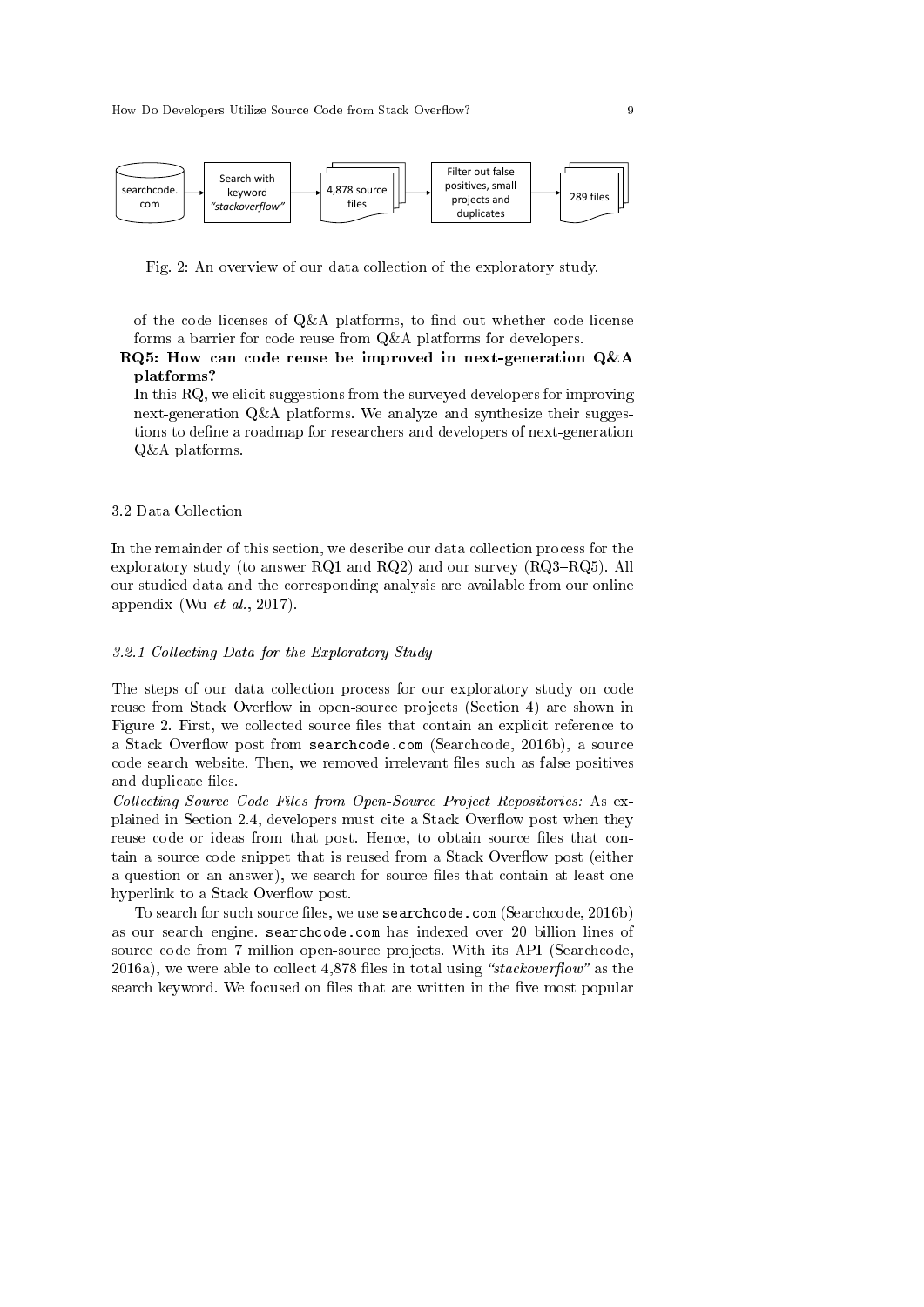<span id="page-9-0"></span>



programming languages on Stack Overflow (Stack Overflow, 2016) (JavaScript, Python, Java, PHP, and Objective-C).

 $Removing\;Irrelevant\;Files: The\; "stackoverflow"$  keyword can match source files that contain the "stackoverflow" keyword outside of a link to a post, e.g., in an API name. We manually removed such false positives in this step. In addition, not all projects in open-source repositories are interesting from a software engineering point of view. For example, GitHub contains many toy projects, from which we cannot extract knowledge that is representative of other projects [\(Kalliamvakou](#page-35-4) *et al.*, [2014a\)](#page-35-4). Therefore, to mitigate the effects from small projects, we removed files that belong to projects with less than  $1,000$  commits and 10 contributors. We then removed the files that are duplicates of each other (e.g., because they come from forked projects). Finally, we ended up with 289 unique files, which belong to 182 open-source projects. Within these files, [3](#page-9-0)21 Stack Overflow hyperlinks were found. Figure 3 shows the distribution of the studied Stack Overflow links over the five studied programming languages.

#### <span id="page-9-1"></span>3.2.2 Collecting Participants for our Survey

We used the dataset provided by [Vasilescu](#page-37-8) *et al.* [\(2013\)](#page-37-8) to get candidate participants. This dataset includes 93,771 email addresses from the intersection of users of GitHub and Stack Overflow. We took a random sample of 6,000 users from this dataset and sent them email invitations for our online survey. 1,935 of the emails did not reach the survey candidates because the email address did not exist any more. In the end, we received 453 responses which equals a response rate of 11.1%.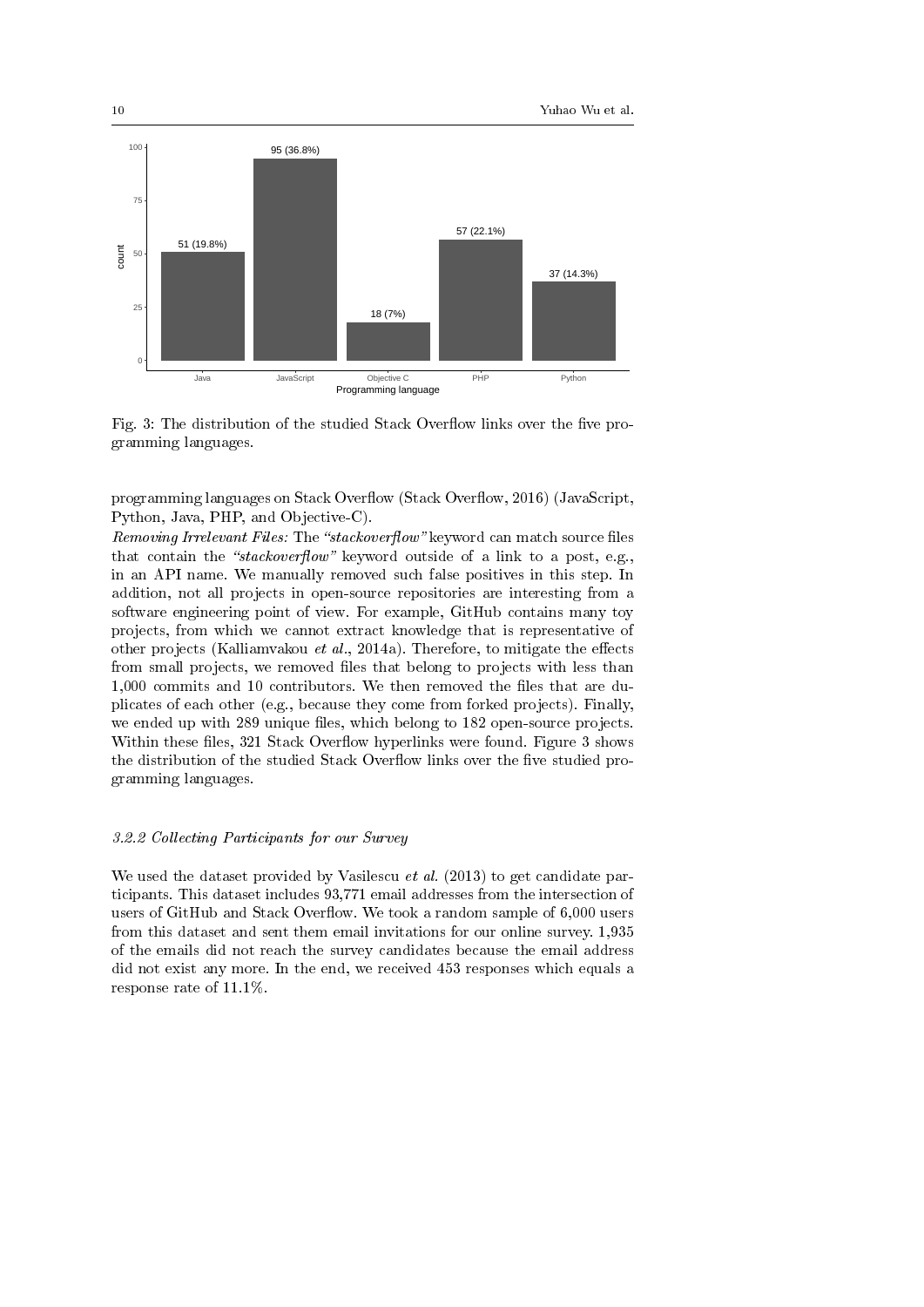<span id="page-10-1"></span>

|                    | $10+$ |                             |     |                     |     | 70.0% (317/453) |  |  |  |  |
|--------------------|-------|-----------------------------|-----|---------------------|-----|-----------------|--|--|--|--|
| experience (years) | 5     | $\Box$ 5.5% (25/453)        |     |                     |     |                 |  |  |  |  |
|                    | 7     | $\Box$ 5.1% (23/453)        |     |                     |     |                 |  |  |  |  |
|                    | 8     | $\Box$ 4.9% (22/453)        |     |                     |     |                 |  |  |  |  |
|                    | 6     | $\Box$ 4.6% (21/453)        |     |                     |     |                 |  |  |  |  |
|                    | 9     | $\Box$ 3.3% (15/453)        |     |                     |     |                 |  |  |  |  |
|                    | $4$ - | $\Box$ 2.4% (11/453)        |     |                     |     |                 |  |  |  |  |
|                    | 3.    | $\Box$ 1.8% (8/453)         |     |                     |     |                 |  |  |  |  |
| نیا<br>زه          | $2 -$ | $\blacksquare$ 1.3% (6/453) |     |                     |     |                 |  |  |  |  |
|                    | 1     | $\blacksquare$ 1.1% (5/453) |     |                     |     |                 |  |  |  |  |
|                    |       |                             | 100 | 200                 | 300 | 400             |  |  |  |  |
|                    |       |                             |     | Number of responses |     |                 |  |  |  |  |

Fig. 4: Distribution of the software engineering experience of the participants in years.

<span id="page-10-2"></span>

Fig. 5: Distribution of the types of projects that the participants are working on.

Figure [4](#page-10-1) shows that 87.9% of the participants are experienced software engineers with more than 5 years experience. Industrial, open-source, and personal projects are the dominant project types that the participants are involved in, followed by academic projects (see Figure [5\)](#page-10-2). Note that a participant can work on more than one type of project.

# <span id="page-10-0"></span>4 An Exploratory Study of Source Code Reuse from Stack Overflow in Open-Source Projects

In this section, we present and discuss the results of our exploratory study of 321 Stack Overflow links in 289 source code files of 182 open-source projects. For each research question in our exploratory study, we discuss the used approach and results.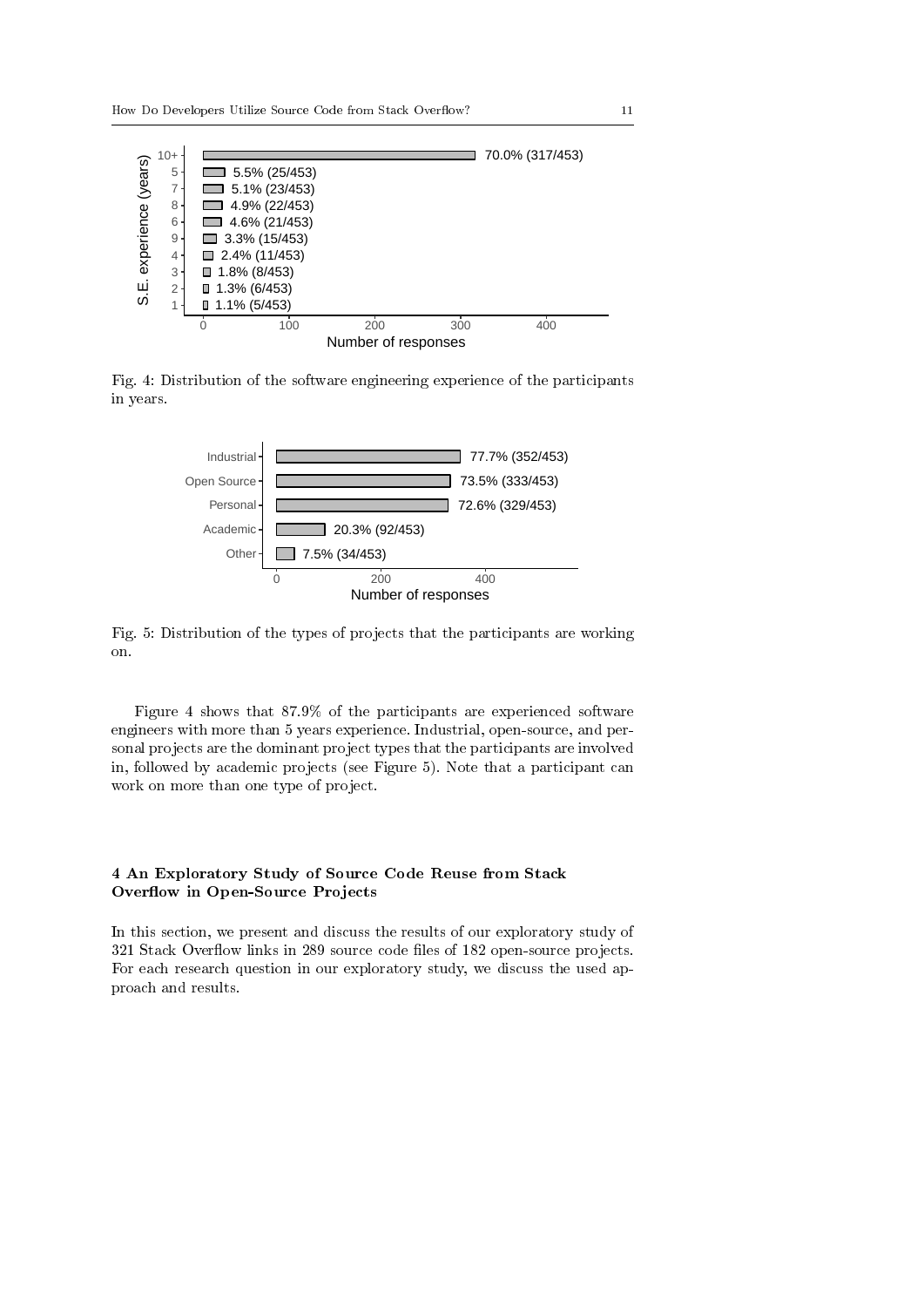# 4.1 RQ1: To what extent do developers need to modify source code from Stack Overflow in order to make it work in their own projects?

Approach: To understand how developers utilize source code from Stack Over flow, we manually analyzed the collected source code and the referenced Stack Overflow posts. We manually extracted and categorized the type of code utilization from Stack Overflow posts for each collected source file. We performed a lightweight open coding-like process [\(Seaman, 1999;](#page-36-8) [Seaman](#page-36-9) et al., [2008\)](#page-36-9) for identifying the type of the code utilization. This process involved 3 phases and was performed by the first three authors (i.e.,  $P1-P3$ ) of this paper:

- Phase I: P1 extracted a draft list of types of source code utilization from Stack Overflow based on 50 source files and the linked Stack Overflow post. Then, P1 and P2 use the draft list to categorize the same source file collaboratively, during which the types were revised and refined. At the end of this phase, we obtained five types of source code utilization.
- Phase II: P1 and P2 applied the resulting types of Phase I to independently categorize all 289 collected source files. They took notes regarding the deficiency or ambiguity of the types for categorizing certain source files.
- Phase III: P1, P2, and P3 discussed the coding results obtained in Phase II to revolve the disagreements until a consensus was reached. No new types were added during this discussion. The inter-rater agreement of this coding process had a Cohen's kappa of 0.91.

Table [1](#page-12-0) shows the final categorization of the types of source code utilization from Stack Overflow. In our study, one source code file-Stack Overflow post pair could only be categorized as one type. We did not run into conflicts because of this limitation.

 $Results: 31.5\%$  of the reused source code was modified in one way or another. Table [1](#page-12-0) shows that  $20.5\%$  of the studied files reused source code without modification (C1). In  $31.5\%$  (C2 and C3) of the files, the source code required modification before it could be used. Type C4  $(12.5\%)$  indicates that it is not exceptional that developers converted the ideas written in natural language to source code from scratch. Type C5  $(35.5%)$  indicates that there exist developers who use Stack Overflow as a "programming manual". The finding that  $31.5\%$  of the source code reuse required additional modification implies that finding the code is only the first step for code reuse. More effort is needed to facilitate code reuse from Q&A platforms after retrieving relevant code from them, such as making the source code work in the required context. Prior studies have addressed the problem of integrating source code in a target context automatically [\(Feldthaus and Møller, 2013;](#page-34-4) [Alnusair](#page-33-1) et al., [2016;](#page-33-1) [Wang](#page-37-3)  $et \ al., 2016b$ ). Our findings provide empirical support for the importance of such studies, and suggest that it may be promising to integrate the proposed code integration techniques into Q&A platforms.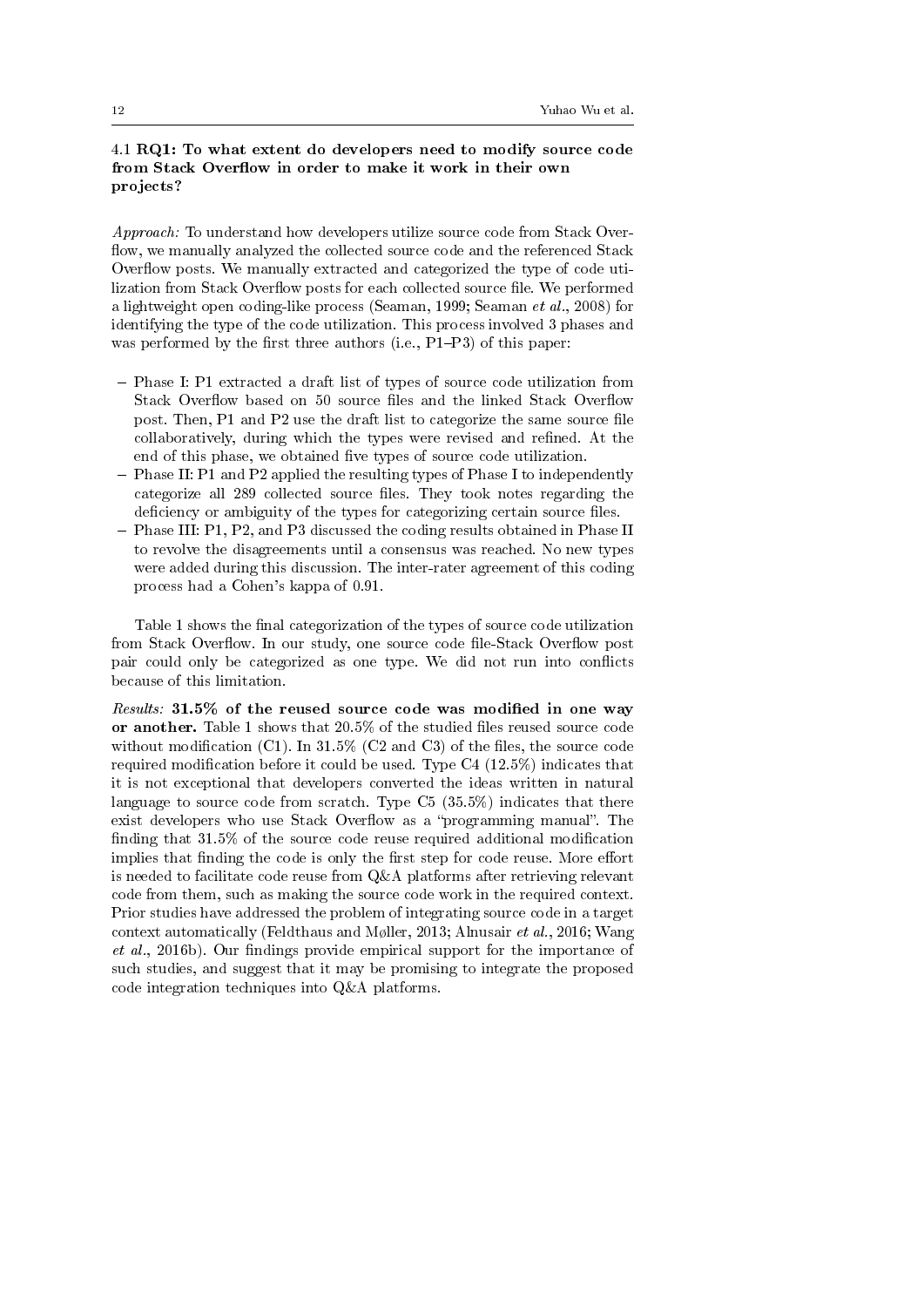| ID             | Name                             | Definition                                                                                                                                                                                                     | Count | Perc. |
|----------------|----------------------------------|----------------------------------------------------------------------------------------------------------------------------------------------------------------------------------------------------------------|-------|-------|
| C <sub>1</sub> | Exact Copy                       | Developers copy-and-pasted source code<br>from Stack Overflow without any modi-<br>fication.                                                                                                                   | 66    | 20.5% |
| C <sub>2</sub> | Cosmetic<br>Modification         | Developers copy-and-pasted source code<br>from Stack Overflow with modifications<br>which do not alter the functionality of<br>that source code (e.g., renaming identifier<br>names to make it more readable). | 32    | 10.0% |
| C3             | Non-<br>cosmetic<br>Modification | Developers copy-and-pasted source code<br>from Stack Overflow with modifications<br>which alter the functionality of that<br>source code (e.g., adding arguments to a<br>function prototype).                  | 69    | 21.5% |
| C4             | Converting<br>Ideas              | Developers did not copy-and-paste any<br>source code from Stack Overflow. Instead,<br>they wrote the source code from scratch by<br>applying the ideas in the answers.                                         | 40    | 12.5% |
| C5             | Providing<br>Information         | Developers did not reuse any source code<br>from Stack Overflow. Instead, they treated<br>the Stack Overflow post as an informa-<br>tion source related to the issue they are<br>addressing.                   | 114   | 35.5% |

<span id="page-12-0"></span>Table 1: The identified types of source code utilization from Stack Overflow.

<span id="page-12-1"></span>

Fig. 6: The distribution of each type of source code utilization for each of the studied programming languages.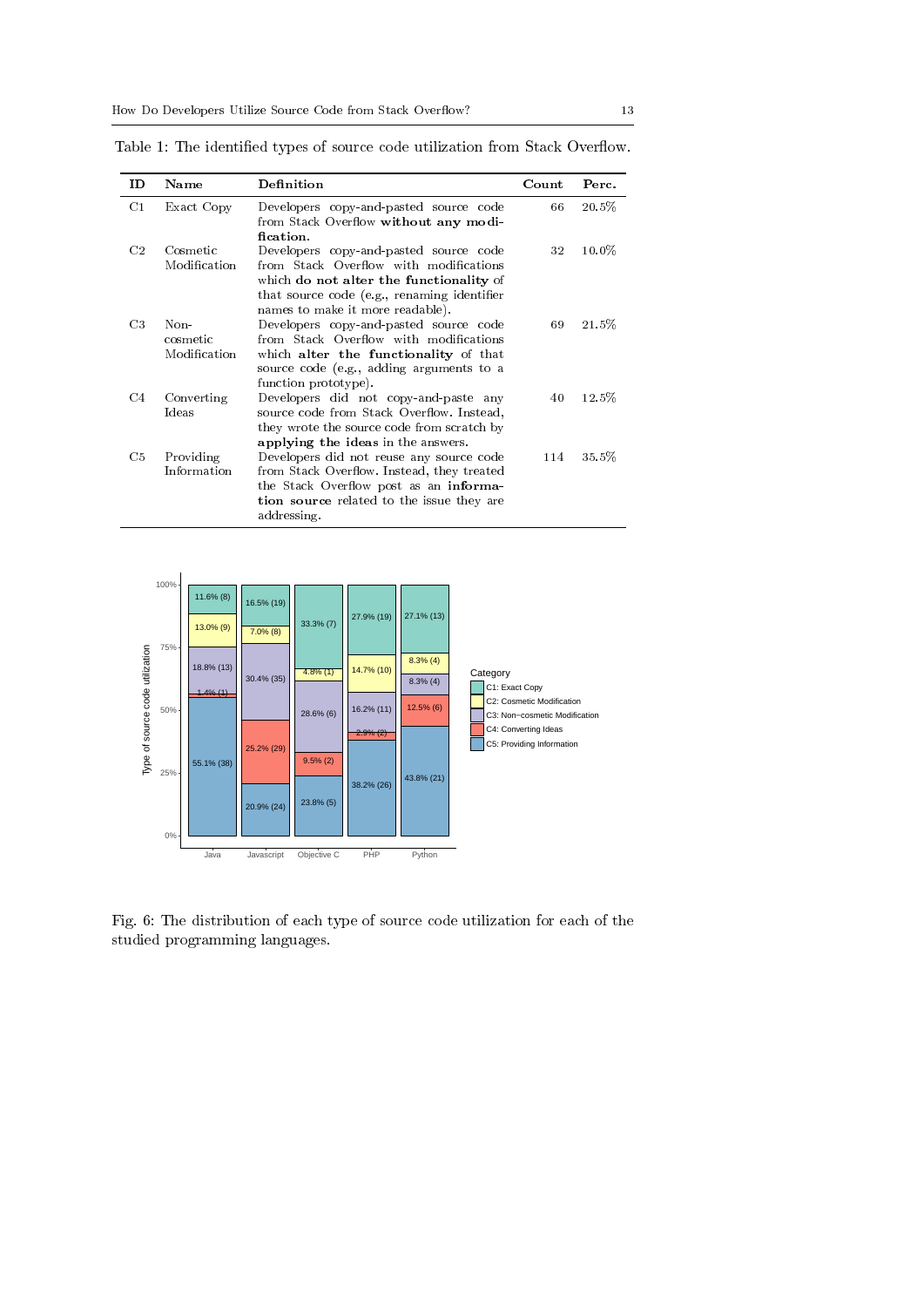Listing 2: Code snippet from the project.<sup>[3](#page-13-0)</sup>

```
1 hours = TimeUnit . MILLISECONDS . toHours ( elapsedTimeMilliseconds )
         ,→ ;
2 minutes = TimeUnit.MILLISECONDS<br>3 .toMinutes (elapsedTimeMillise
      3 . toMinutes ( elapsedTimeMilliseconds - TimeUnit . HOURS . toMillis
           \leftrightarrow (hours));
4 seconds = TimeUnit . MILLISECONDS
5 . toSeconds ( elapsedTimeMilliseconds - TimeUnit . HOURS . toMillis
           \leftrightarrow (hours)
6 - TimeUnit.MINUTES.toMillis (minutes));
```
Listing 3: Code snippet from the Stack Overflow answer.<sup>[4](#page-13-1)</sup>

```
\frac{1}{2}2 final long <mark>hr</mark> = TimeUnit.MILLISECONDS.toHours(1);
3 final long min = TimeUnit . MILLISECONDS
4 . toMinutes (l - TimeUnit . HOURS . toMillis (hr));
5 final long sec = TimeUnit . MILLISECONDS
6 . toSeconds (l - TimeUnit . HOURS . toMillis (hr)
     - TimeUnit. MINUTES. toMillis (min));
```
In  $10.0\%$  of the studied files, developers make cosmetic modifications when reusing source code, which may improve the readability or simplicity of the source code. In the Cosmetic Modification category, developers copy-and-paste the source code from a Stack Overflow post and make modifications to the source code which may not be necessary to make the source code work in the target project. In the example shown in Listing [2](#page-13-2) and [3,](#page-13-3) the developer copied three lines of source code in the accepted answer from the Stack Overflow post and renamed the variable name from hr, min, and sec to hours, minutes, and seconds, respectively.

In  $12.5\%$  of the files, developers wrote the source code from scratch based on the descriptions of the algorithm. In the example shown in Listing [4](#page-14-0) and Listing [5,](#page-15-0) developers implemented a function to detect whether a line intersects with a rectangle (Listing [4\)](#page-14-0), based on an answer from the Stack Overflow post shown in Listing [5.](#page-15-0)

Another example is shown in Listing [6](#page-15-1) and [7,](#page-16-0) where the developers wrote a regular expression that extracts all Youtube video ids in a string (see List-ing [6\)](#page-15-1). This source code snippet was modified based on the source code from the Stack Overflow post shown in Listing [7,](#page-16-0) which was written in PHP. In this example, developers actually rewrote the regular expression in JavaScript

- <span id="page-13-1"></span><sup>4</sup> <https://goo.gl/74oVBu>
- <span id="page-13-4"></span><sup>5</sup> <https://goo.gl/4ezMUr>
- <span id="page-13-5"></span> $6$  <https://goo.gl/1Wn9vF>
- <span id="page-13-6"></span><sup>7</sup> <https://goo.gl/HK5kyV>
- <span id="page-13-7"></span><sup>8</sup> <https://goo.gl/eq1Dnk>

<span id="page-13-0"></span><sup>3</sup> <https://goo.gl/9ouSz1>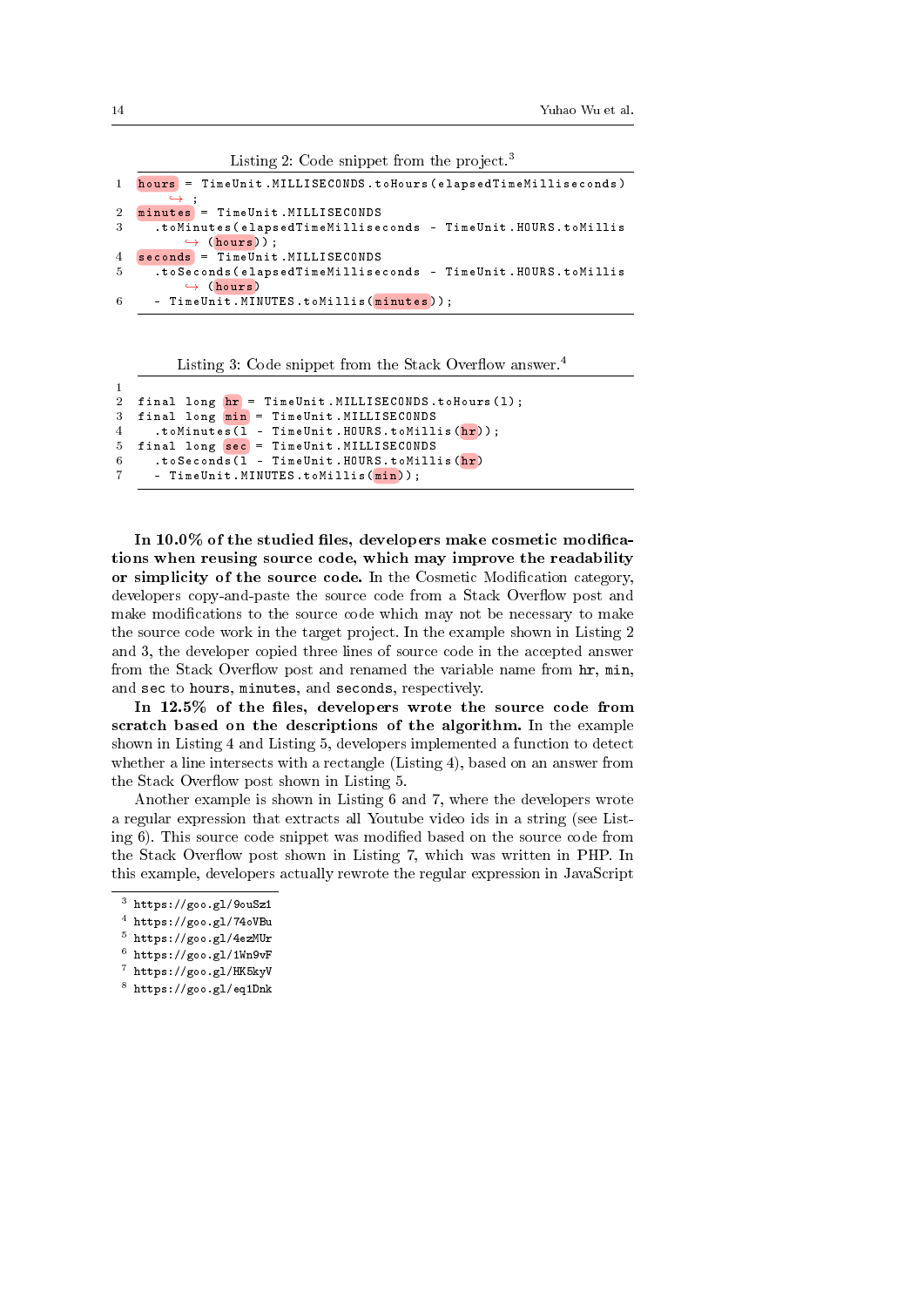<span id="page-14-0"></span>Listing 4: Type C5: An example of converting descriptions into source code: code snippet from the project<sup>[5](#page-13-4)</sup> is implemented based on the description of the algorithm from Stack Overflow (see Listing  $5$ ).

```
1 Rect. prototype. collideLine = function (p1, p2) {<br>2 var x1 = p1[0];
 2 var x1 = p1[0];<br>3 var v1 = p1[1]:
 3 var y1 = p1[1];<br>
4 var x2 = p2[0];
       var x2 = p2[0];5 var y2 = p2[1];6
 7 function linePosition (point) {<br>8 var x = point [0]:var x = point [0];9 var y = point [1];<br>10 return (y2 - y1) * xreturn (y2 - y1 )* x + (x1 - x2 )* y + (x2 * y1 - x1 * y2);
11 }
12
13 var relPoses = [[this.left, this.top],
14 [this.left, this.bottom],
15 [this.right, this.top],
16 [this right, this bottom]
17 ]. map (linePosition);
18
19 var noNegative = true;<br>20 var noPositive = true;
       var noPositive = true;
21 var noZero = true ;
22 relPoses.forEach (function (relPos) {
\begin{array}{ccc} 23 & \text{if (relPos > 0) } \{24 & \text{noPositive = fa} \end{array}noPositive = false:
25 } else if (\text{relPos} \lt 0) {<br>26 <br>noNegative = false;
            noNegative = false;
27 } else if ( relPos === 0) {
            noZero = false;29 }
30 }, this ) ;
\frac{31}{32}if ( (noNegative || noPositive) && noZero) {
33 return false;
\begin{array}{|c|c|c|}\n \hline\n 34 & \hline\n 35 & \hline\n \end{array}return !((x1 > this.right & x2 > this.right) ||)36 (x1 \lt this.left \& x2 \lt this.left) ||<br>37 (y1 \lt this.toD \& x2 \lt this.toD) ||(y1 \leq this.top && y2 \leq this.top) ||
38 (y1 > this.bottom & y2 > this.bottom)<br>39 );\begin{array}{c} 39 \\ 40 \end{array} };
    \overline{1}
```
based on the PHP source code from the Stack Overflow post. We categorized this file under the Converting Ideas type since developers cannot reuse the source code directly from another language, instead, they have to convert the idea and rewrite it from scratch.

Developers used Stack Overflow posts in  $35.5\%$  of the files as an information source for later reference. In  $35.5\%$  of the files, developers did not reuse any source code from Stack Overflow. Instead, they put a Stack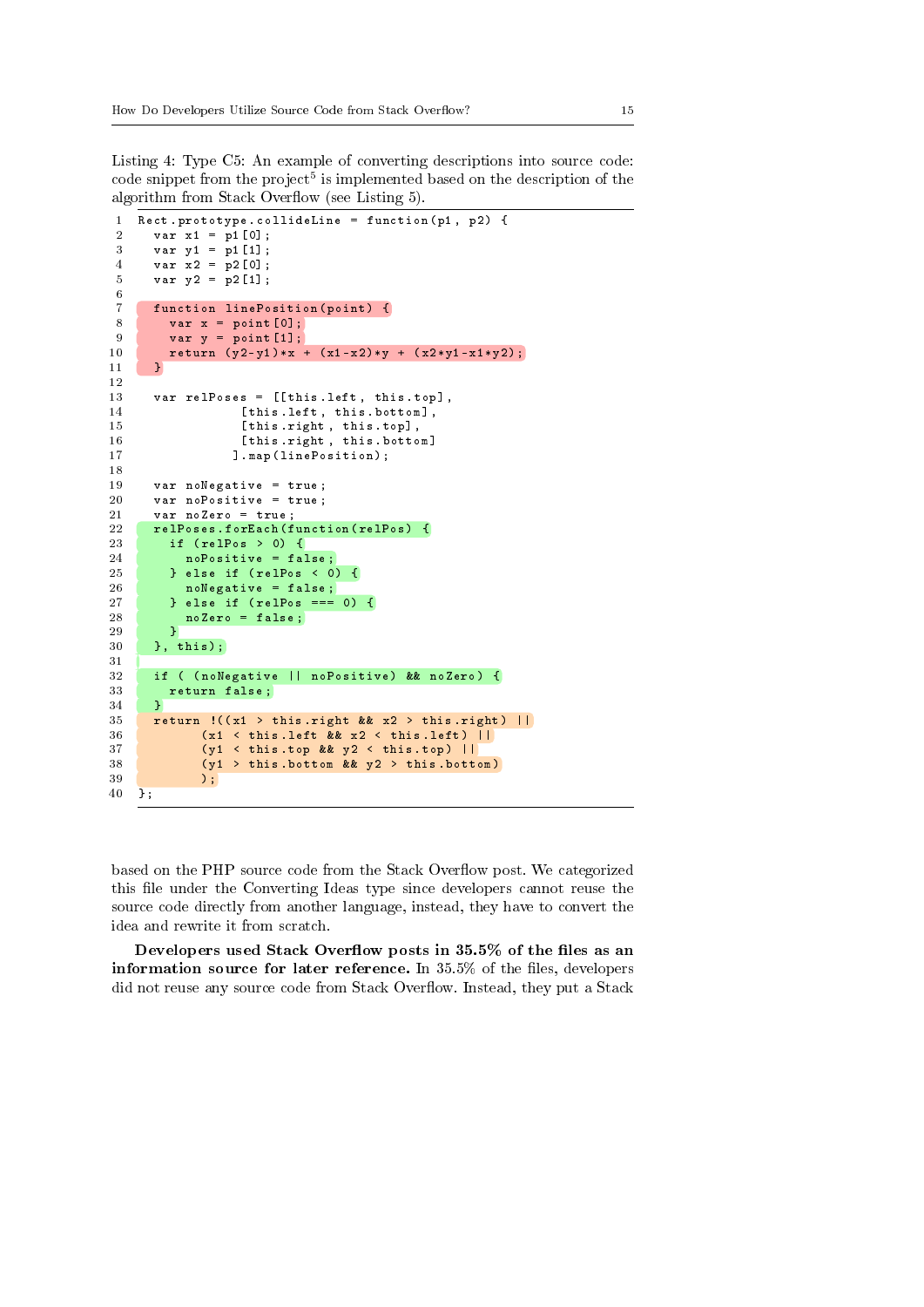```
6</sup>
```

```
1 Let the segment endpoints be p1 = (x1 y1) and p2 = (x2 y2).
 2 Let the rectangle's corners be (xBL yBL) and (xTR yTR).
 \frac{3}{4}Then all you have to do is
 5
 6 A. Check if all four corners of the rectangle are on the
 7 same side of the line . The implicit equation for a line
8 through p1 and p2 is :
 9
10 F(x y) = (y2 - y1)x + (x1 - x2)y + (x2 * y1 - x1 * y2)\begin{array}{c} 11 \\ 12 \end{array}If F(x, y) = 0, (x, y) is ON the line.
13 If F(x, y) > 0, (x, y) is "above" the line.
14 If F(x, y) < 0, (x, y) is "below" the line.
15
16 Substitute all four corners into F(x, y). If they're all 17 negative or all positive, there is no intersection. If
    negative or all positive, there is no intersection. If
18 some are positive and some negative, go to step B.
19
20 B. Project the endpoint onto the x axis , and check if the
21 segment's shadow intersects the polygon's shadow. Repeat<br>22 on the varis:
   on the y axis:
23
24 If (x1 > xTR and x2 > xTR), no intersection (line is to <br>25 right of rectangle).
    right of rectangle).
26 If (x1 < xBL and x2 < xBL), no intersection (line is to
27 left of rectangle).
28 If (y1 > yTR and y2 > yTR), no intersection (line is
29 above rectangle).<br>30 If (y1 \lt yBL and
30 If (y1 \leq yBL and y2 \leq yBL), no intersection (line is 31 helow rectangle)
    below rectangle).
32 else, there is an intersection. Do Cohen-Sutherland or<br>33 whatever code was mentioned in the other answers to
33 whatever code was mentioned in the other answers to 34 vour question.
    your question.
35
36 You can, of course, do B first, then A.
```
Listing 6: Code snippet from the project in JavaScript.<sup>[7](#page-13-6)</sup>

```
1 YOUTUBE_REGEXP: new RegExp (
2 \qquad '(?:https?://)?' + // Optional scheme. Either ...
3 '(?: www \\.) ? ' + // Optional www subdomain
4 \qquad '(?:' \qquad \qquad + // Group host alternatives
5 ' 'youtu \\.be/' + // Either youtu.be,
\begin{array}{ccc} 6 & & \text{L} \ldots \\ 7 & & \text{''} \end{array}// End negative lookahead assertion.
8 ) ,
```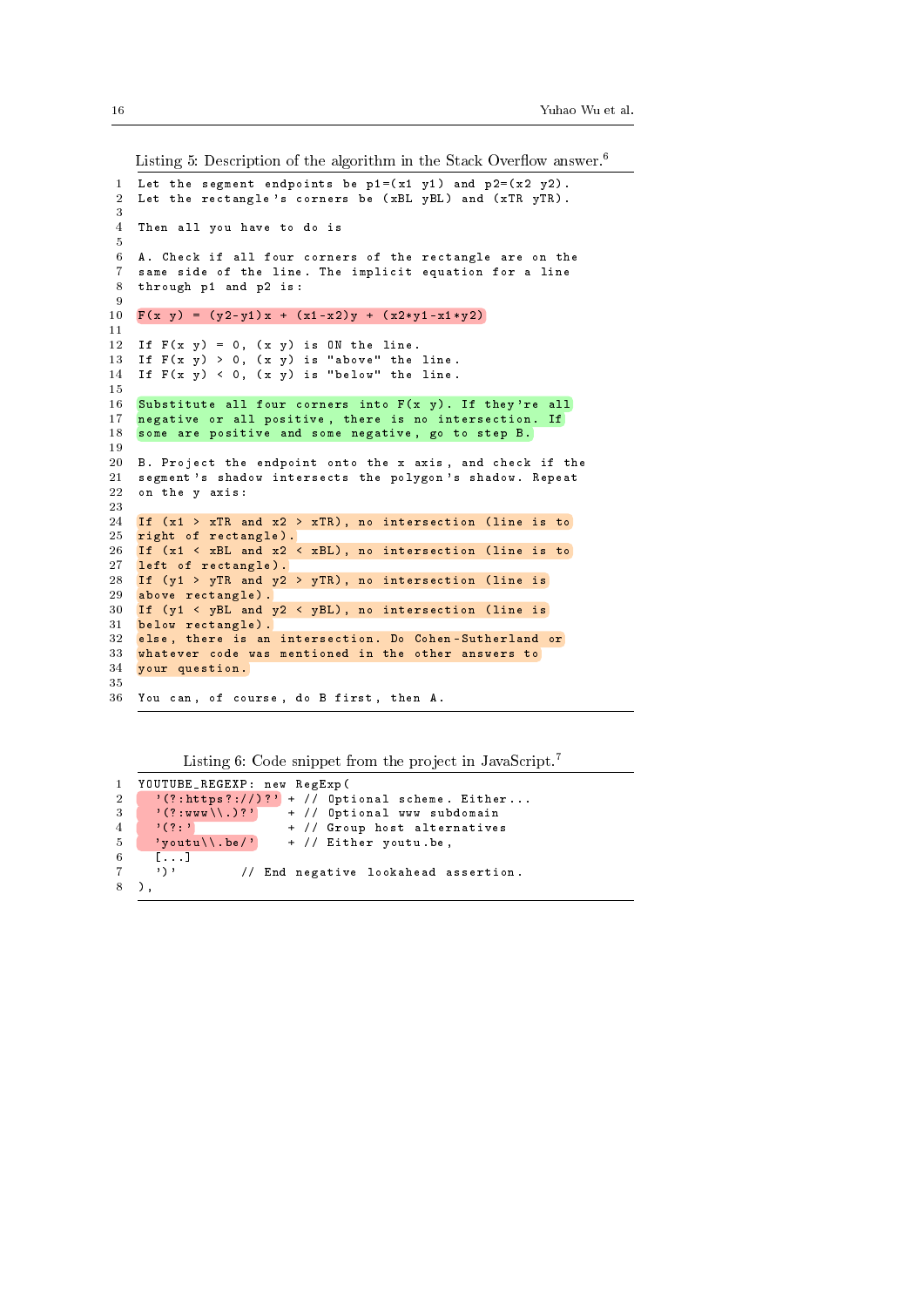Listing 7: Code snippet from the Stack Overflow answer in PHP.<sup>[8](#page-13-7)</sup>

```
1 // Linkify youtube URLs which are not already links
 2 function linkifyYouTubeURLs ($text) {<br>3 $text = preg replace ('"(?#!is YouT
 3 $text = preg-replace('"(? #!)s YouTubeld Rev: ...<br>4 # Match non-linked voutube URL in the wild...
             # Match non-linked youtube URL in the wild...
 \begin{array}{c|c} 5 & \text{https://} \\ 6 & \text{ (?:[0-9A-Z-J+\\ \end{array})? \begin{array}{c} \text{# Required scheme.} \\ \text{4 Optional subdomain.} \end{array}6 (?:[0 - 9A - Z - J + \ldots] # Optional subdomain.
 7 (?: \overline{ } 1 \overline{ } 1 \overline{ } 1 \overline{ } 5 \overline{ } 4 \overline{ } Group host alternatives.
 8 youtu\.be/ # Either youtu.be,<br>9 [...]
             1.110 $text);<br>11 return
          return $text;
12 }
```
Overflow hyperlink in their source code to provide background information about the issue or solution. For example, there is a file<sup>[9](#page-16-1)</sup> in which the developer gave a warning that the usage of dict can be dangerous if multiple headers are set in the Set-Cookie header and the developer also provided the link to the Stack Overflow post which discussed this issue in the source code.

Developers are the most likely to reuse code or ideas in JavaScript. Figure [6](#page-12-1) shows the distribution of each type of source code utilization for each studied programming language. We observe that code and idea reuse was the highest in JavaScript  $(79.1\%$  of the studied JavaScript files). One possible explanation is that Stack Overflow provides an online running environment for JavaScript, which may make developers more confident about reusing code or ideas in JavaScript from Stack Overflow than in other languages.

31.5% of the reused source code required additional modification, which shows the importance of studies on automatic code integration. In 12.5% of the studied files, developers reimplemented code based on an idea, which suggests that Q&A platforms should consider to summarize the key points that are discussed in a post to give developers a quick view of the question and its answers.

# $4.2$  RQ2: From which part of the Stack Overflow post does the reused source code come?

Approach: We manually inspected from which part (e.g., accepted answer, non-accepted answer, or question) of the Stack Overflow post the reused source code originates. We also check whether the answer is the highest-scored one. Two of the authors manually examined each source code file and the linked post (including the question, all answers, and all comments to the answers) individually and categorized it. Discrepancies were discussed until a consensus was reached. The discrepancies were due to the difficulty of identifying the

<span id="page-16-1"></span><sup>9</sup> <https://goo.gl/KKbPWk>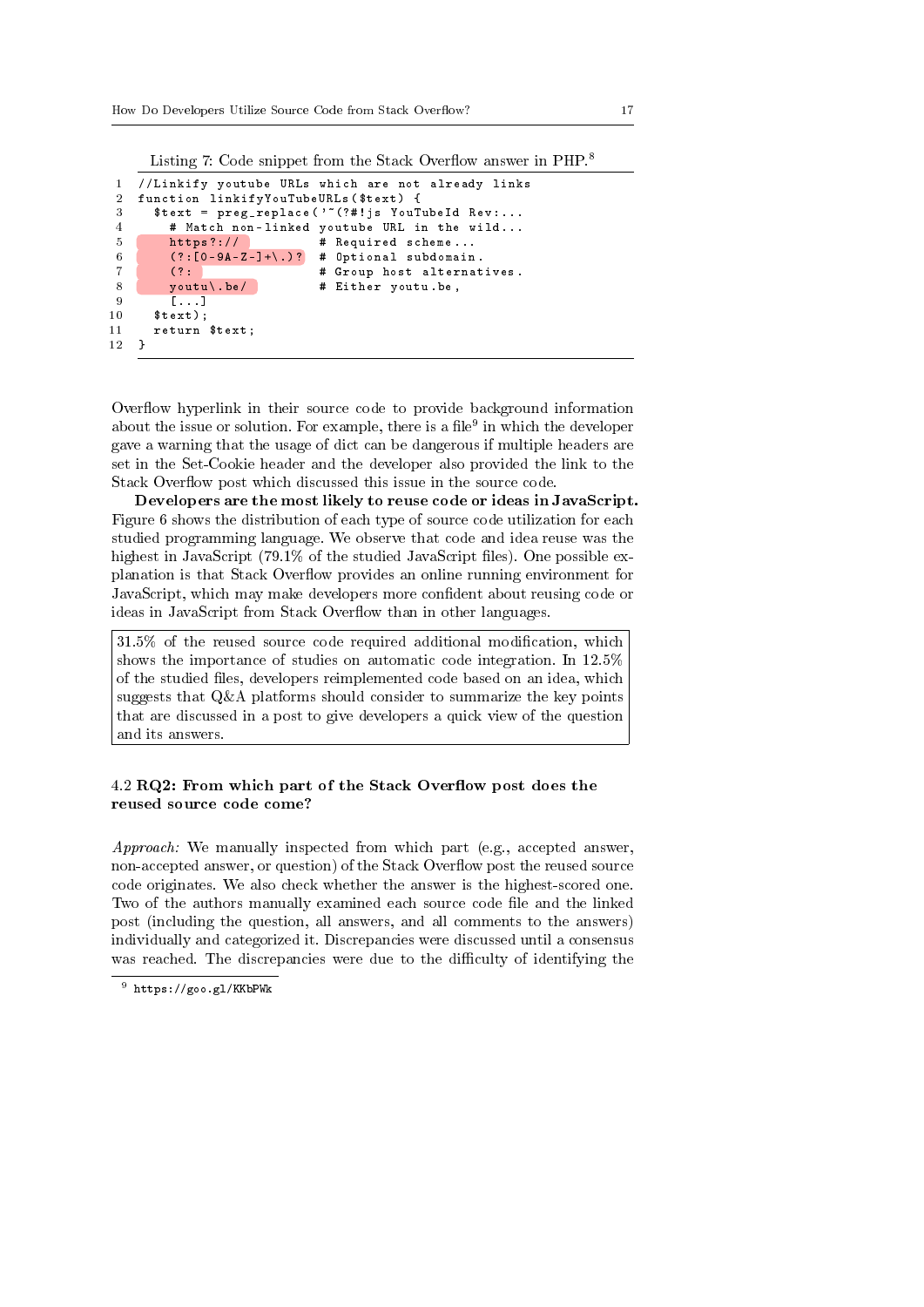<span id="page-17-1"></span>

| Source              | Highest voted | Non-highest-voted        | Total | Perc. |
|---------------------|---------------|--------------------------|-------|-------|
| Accepted Answer     | 144           | 11                       | 155   | 48\%  |
| Non-Accepted Answer | 35            | 48                       | 83    | 26%   |
| Question            | ۰             | $\overline{\phantom{a}}$ | 5     | $2\%$ |
| NOT REUSE           | ۰             |                          | 78    | 24%   |
| Total               |               |                          | 321   | 100%  |

Table 2: Where does the reused source code come from?

<span id="page-17-2"></span>Listing 8: Code snippet in the project that implements a method to generate GUIDs.[10](#page-17-0)

```
1 // http://stackoverflow.com/questions/105034/how-to-<br>2 // create-a-guid-uuid-in-iavascript
2 // create -a - guid - uuid -in - javascript
   function generateID () {
4 return " avalon "
5 + Math . random () . toString (36) . substring (2 , 15)
6 + \text{Math.random}() . to String (36) . substring (2, 15)7 }
```
exact answer that was reused (in particular, when only the idea of a code snippet was reused). After identifying the reused answer, the categorization was straightforward. The inter-rater agreement of this categorization had a Cohen's kappa of 0.85.

 $Results:$  In  $26\%$  of the studied files developers chose a non-accepted answer and in 58%, those non-accepted answers were not the highestscored ones. The results of the categorization are shown in Table [2.](#page-17-1) As we can see from the results, not all reused source code came from an accepted answer. In 48% of the studied files, developers chose source code from an accepted answer. However, there are still a considerable number  $(26\%)$  of files where developers choose the source code from non-accepted answers. Moreover, among those non-accepted answers, 58% were not the highest-scored ones, which indicates that developers certainly did not always choose source code from the accepted or highest-scored answer. In the remainder of this section, we discuss the situations in which developers reused source code from a non-accepted answer in more detail.

# $4.2.1$  Different Requirements than the Question Asker

Description: Developers chose source code from a non-accepted answer because they had different requirements than the original question asker.

Example: A developer wanted to implement a method to generate GUIDs. The source code in this example is shown in Listing [8.](#page-17-2) This source code snippet is

<span id="page-17-0"></span><sup>10</sup> <https://goo.gl/Z1pRMS>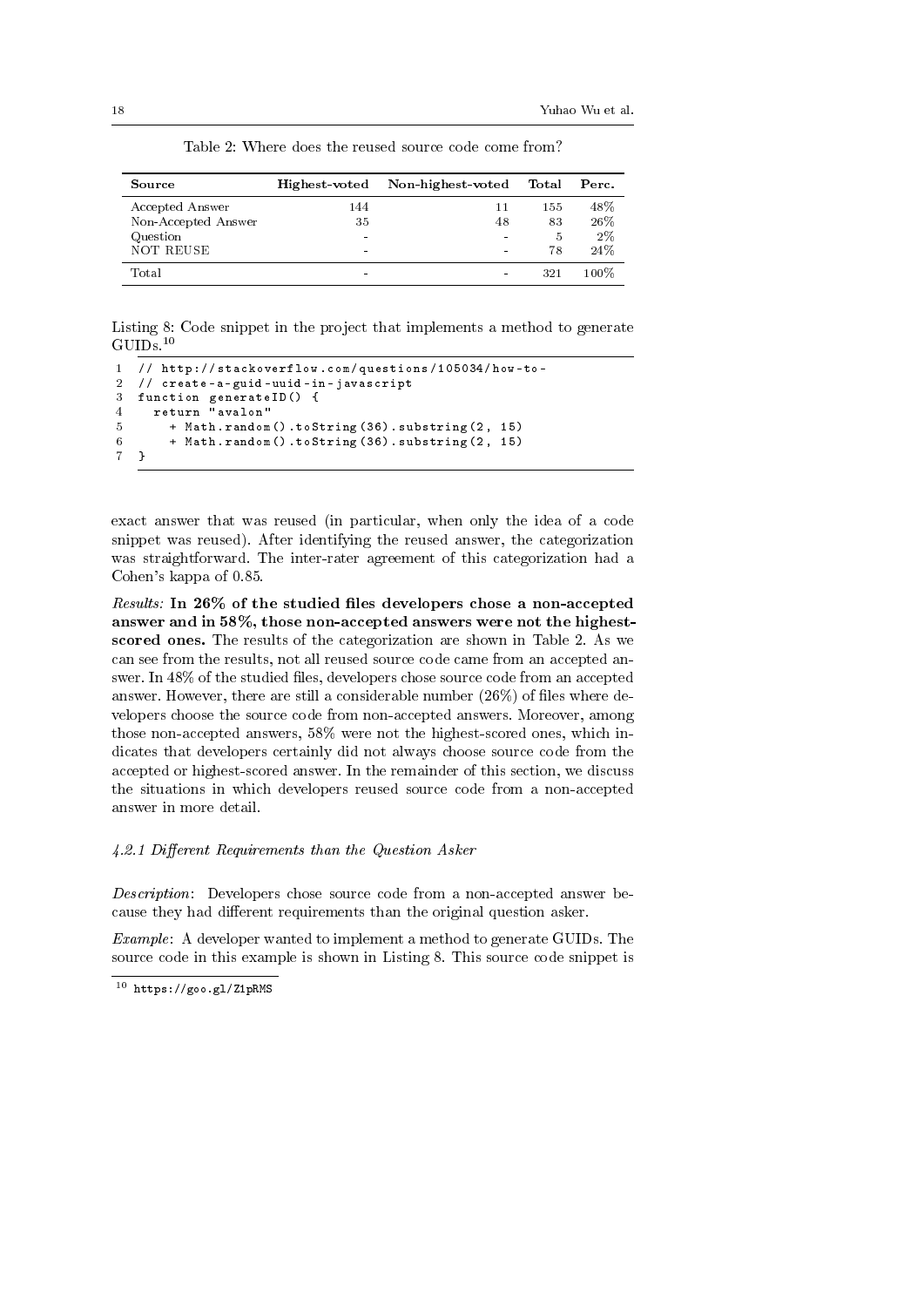<span id="page-18-2"></span>Listing 9: Code snippet in the accepted answer on Stack Overflow.<sup>[12](#page-18-0)</sup>

```
1 function guid () {<br>2 function s4() {
2 function s4() {<br>3 return Math.f
3 return Math . floor ((1 + \text{Math.random}())<br>
4 * 0 \times 10000) . to String (16)
                4 * 0 x10000 ). toString (16)
\begin{array}{c} 5 \\ 6 \end{array} . substring (1);
\begin{array}{ccc} 6 & & \rightarrow \\ 7 & & \text{r} \end{array}return s4() + s4() + '-' + s4() + '-' + s4()8 + '-' + s4() + '-' + s4() + s4() + s4();<br>9 }
    9 }
```
actually from a non-accepted answer<sup>[11](#page-18-1)</sup> on Stack Overflow which has 37 votes, while the accepted answer has 1290 votes. The source code provided by the accepted answer is shown in Listing [9.](#page-18-2)

According to the description in the answer that contains the source code, the algorithm in Listing [8](#page-17-2) is simpler and has very good performance, but not compliant with the RFC 4122 standard. The author of this answer also attached a performance test result in which several algorithms that are mentioned in other answers of the Stack Overflow post are compared, which shows that the algorithm in Listing [8](#page-17-2) outperforms the others. Hence, one possible explanation is that the developer who adopted this low-scored answer prioritizes performance and simplicity over other factors, such as whether the generated result is compliant with a standard.

#### 4.2.2 Fixing Bugs

Description: Developers adopted source code that improves on the accepted answer (e.g., by fixing a bug or handling additional cases).

Example: A developer was looking for a method to draw a dashed line around a selection area in JavaScript<sup>[13](#page-18-3)</sup>. The non-accepted answer<sup>[14](#page-18-4)</sup> improves the accepted answer by utilizing the built-in transformation functionality of Canvas, and also handles special cases where the line is vertical, which was not addressed in the accepted answer.

#### 4.2.3 Improving Speed

Description: Developers adopted source code with a better performance.

Example: A developer was looking for an algorithm that sorts an array by the Levenshtein Distance in JavaScript. According to the comments below the

<span id="page-18-1"></span> $11$  <https://goo.gl/aC4auZ>

<span id="page-18-0"></span><sup>12</sup> <https://goo.gl/xpAcga>

<span id="page-18-3"></span><sup>13</sup> <https://goo.gl/gzMCgy>

<span id="page-18-4"></span><sup>14</sup> <https://goo.gl/8foVXq>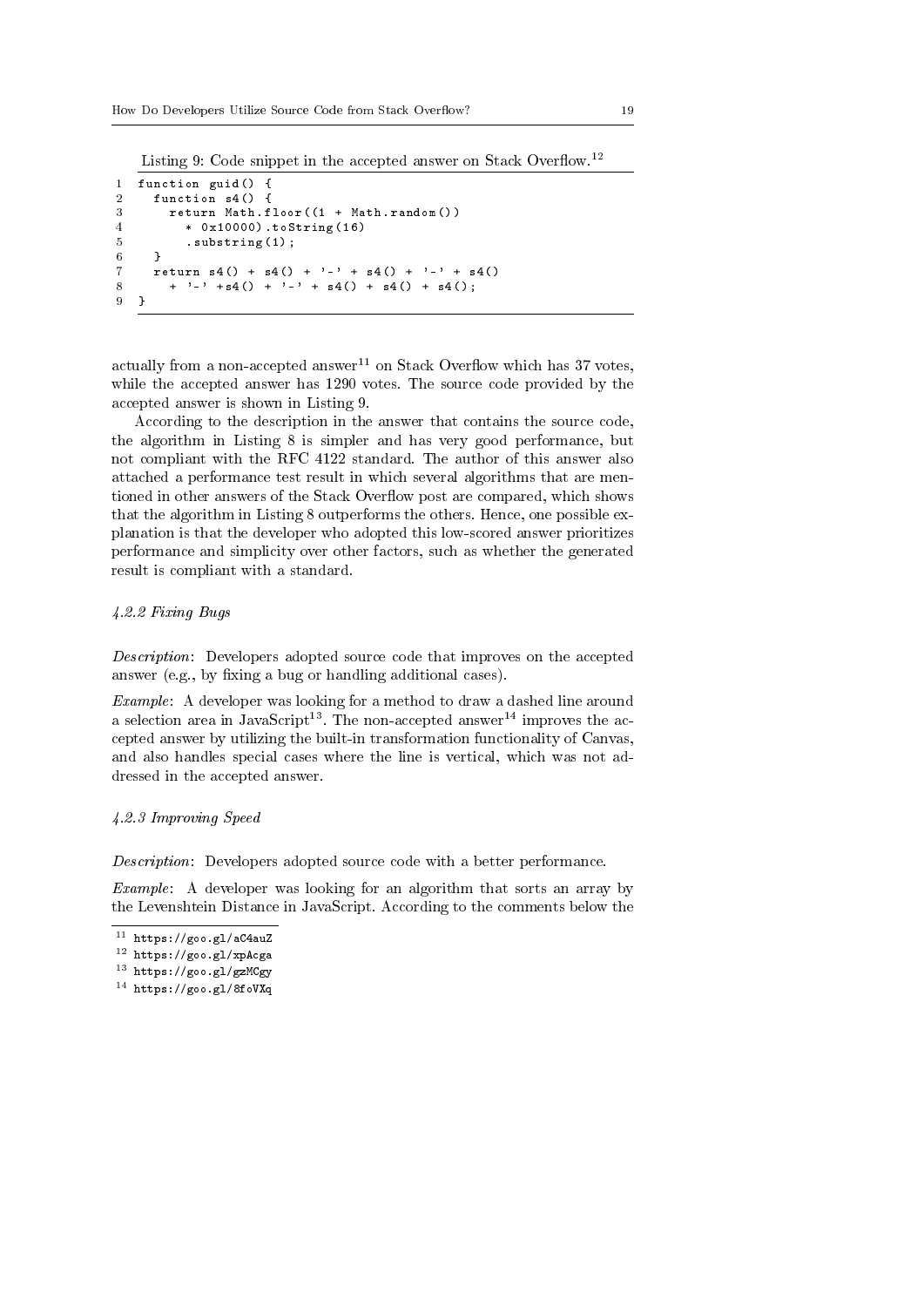accepted answer, the implementation in the accepted answer performed better than the one provided by the original asker. However, a non-accepted answer provided an improved version of the accepted answer which was described as "Most speed was gained by eliminating some array usages", which was reused by the developers in their project. Thus we believe this developers gave performance a higher priority.

Unsurprisingly, we found that developers have different requirements for their solutions. Even if answers that are provided in the post do not meet the requirements of the asker, other developers may find them useful (e.g., a solution with higher performance). For developers who are looking for solutions on Stack Overflow, it is better to go through all the answers of a relevant question instead of focusing on the accepted answers. Q&A platforms should improve the way of organizing answers, so that developers can find the most suitable answers based on their requirements faster. For example, Q&A platforms may allow users to vote on different aspects, such as the readability or performance of the source code in an answer. The results from our user survey confirm the need for this improvement (see Section [6.2\)](#page-26-0).

Developers reused code from a non-accepted or low-scored answer for various reasons, such as the simplicity and performance of the source code. Some even reused code from an answer that delivered a total opposite from what the asker wanted. Hence, Q&A platforms should improve the way in which answers are organized, so that developers can find the most suitable answers based on their requirements easily.

# <span id="page-19-0"></span>5 A Survey on Code Reuse from Stack Overflow

Survey Design: Two of the authors posited the survey questions that cover the three research questions (see Section [3.1\)](#page-7-0). The third author checked the questions to eliminate any ambiguity from the wording of the survey. Before sending the survey to the 6000 participants that we collected in Section [3.2.2,](#page-9-1) we sent a draft version of the survey to 20 participants (excluded from the 6000 participants). We received feedback from seven of them, and refined the survey based on this feedback. The questions in the survey are available in the Appendix. The survey is divided into three parts:

- 1. Demography (Q1 Q7): these questions collect information about the software engineering background of the participants.
- 2. Barriers (Q8 Q17): these questions collect information about the barriers that the participants face when reusing source code from Q&A platforms. We included only the responses from participants who have ever reused source code from Q&A platforms (i.e., those who answered *yes* to Q7, which were 380 (83.9%) participants).
- 3. Suggestions (Q18 Q19): these questions collect suggestions for next generation Q&A platforms. Every participant could answer these two ques-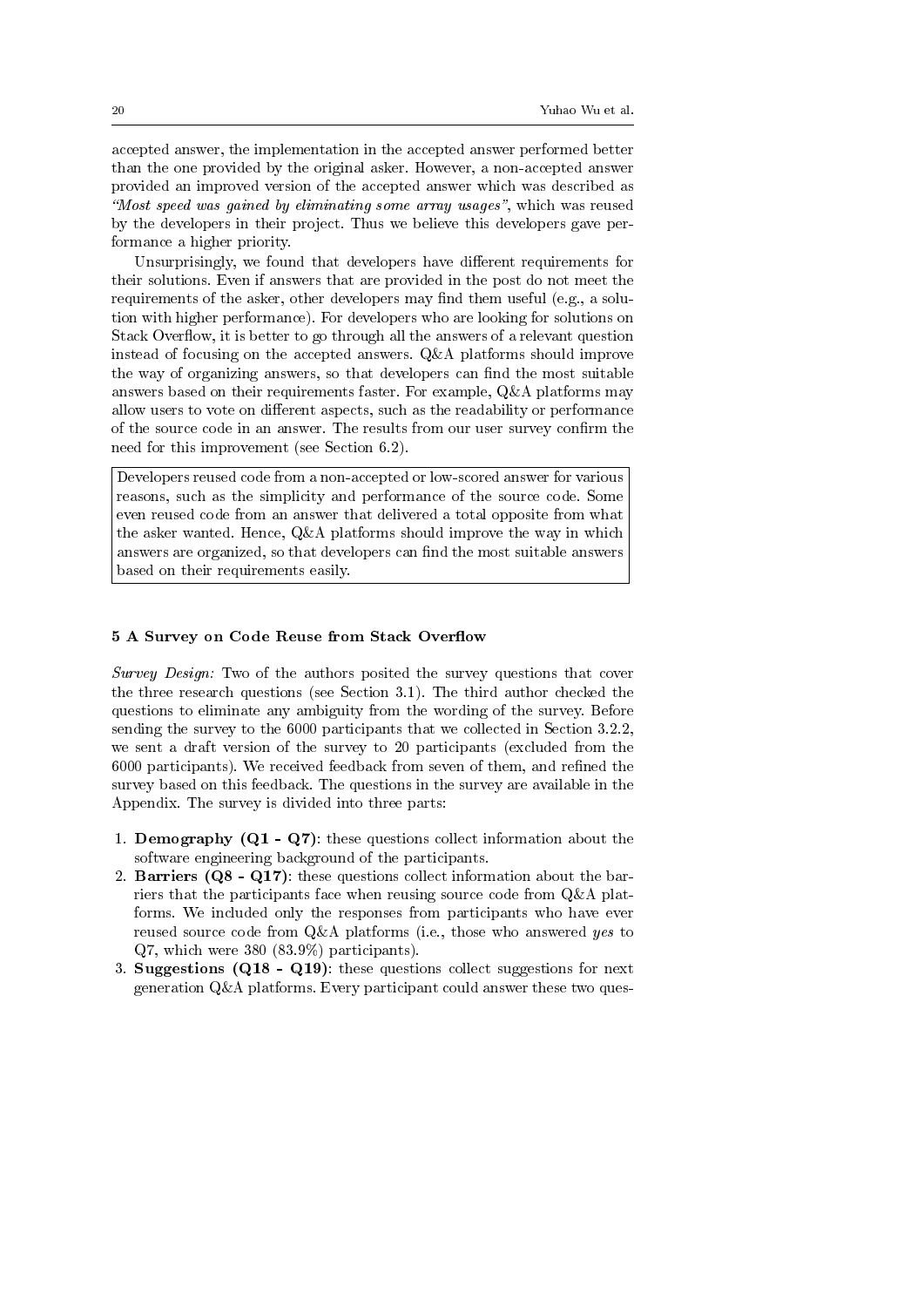<span id="page-20-0"></span>

Fig. 7: Comparison of frequency of reusing and reimplementing source code.

tions, regardless of whether they ever reused source code from Q&A platforms.

Data Analysis: The responses of the survey are available in our online appendix (Wu [et al., 2017\)](#page-38-2). The survey contained 12 open-ended questions in which participants could choose to input their own responses in free-form text. For each of these questions, we used an open coding-like approach to let the coding schema emerge during the analysis [\(Glaser, 2017\)](#page-34-7). We adopted a three phase coding process:

- Phase I: two of the authors coded the responses of each open-ended question individually. As a result, both authors had their own set of codes for the answers. Then, these two authors discussed their draft code schema and made a revised version of the code schema.
- Phase II: the two authors used the revised schema to code the answers. Then, they discussed and resolved conflicts. The Cohen's Kappa value for this coding result was 0.92. As a result, a unified coding schema was developed and applied to all the answers.
- Phase III: three of the authors discussed the coding results obtained in Phase II to revolve disagreements until a consensus was reached. The interrater agreement of this coding process had a Cohen's kappa of 0.79.

We answer RQ3 and RQ4 in the remainder of this section and RQ5 in Section [6.](#page-23-0)

# 5.1 RQ3: What are the preferences of developers when it comes to reusing code?

Developers reimplement source code slightly more frequently (i.e., for daily, weekly, and monthly cases) than that they reuse source code. Figure [7](#page-20-0) shows the comparison of frequency of reimplementing source code and reusing source code from Q&A platforms. The number of participants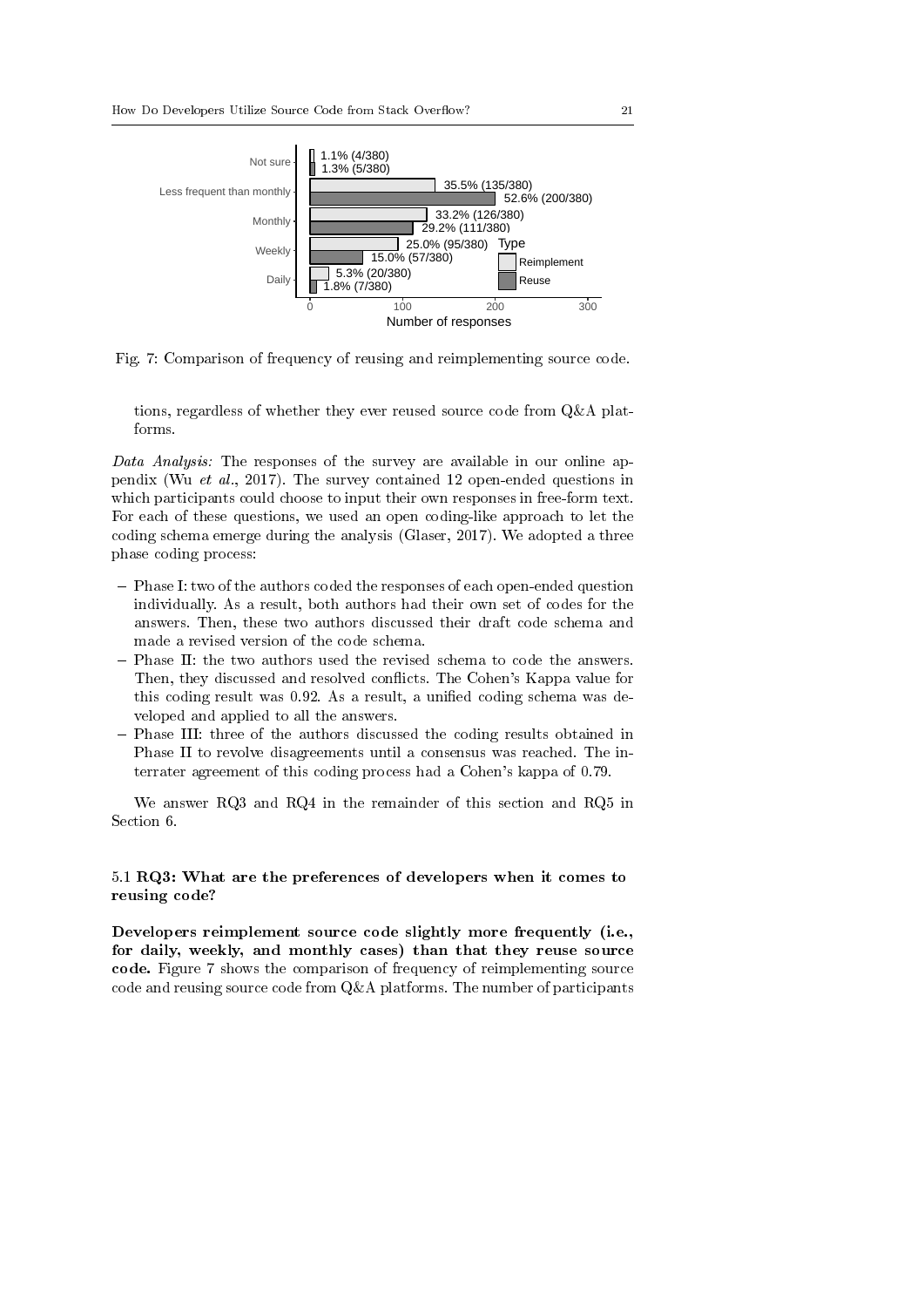| Category       | Description                                          | Perc. |
|----------------|------------------------------------------------------|-------|
| Context        | The code should be written according to its context. | 65%   |
| Comprehension  | Do not understand the source code to be reused.      | 44%   |
| Quality        | The quality of the source code is too low.           | 32%   |
| Time consuming | Reusing source code takes more time.                 | 17%   |
| Other          | Other reasons.                                       | 7%    |

<span id="page-21-0"></span>Table 3: Reasons for choosing reimplementing over reusing source code. (Multiselection allowed, hence the sum of the percentages is larger than 100%.)

who reimplement source code monthly (33.2%) and those who reuse source code monthly  $(29.2\%)$  are close, while the difference increases to  $25.0\%$  vs. 15.0% at a weekly frequency.

A majority of developers (65%) prefer reimplementing source code, due to the code modification that is required to make the code from the post work in their own project. Table [3](#page-21-0) shows the reasons for choosing reimplementation over the reuse of source code. The top reason that makes developers prefer reimplementing source code is the code modification that is required to make the code from the post work in their own projects. This finding is consistent with our finding in RQ1 (i.e., most code needs modification before reusing) and also provides empirical evidence for the importance of research on code integration. Several studies have been done on automatically retrieving and integrating code in a user's project context [\(Alnusair](#page-33-1) et al., [2016;](#page-33-1) [Galenson](#page-34-8) et al., [2014;](#page-34-8) [Wang](#page-37-3) et al., [2016b\)](#page-37-3). However, these approaches are not widely adopted by developers. Future studies should investigate which factors prevent such tools from being applied in practice.

Code comprehension ranks as the second most important reason that preferring reimplementation over code reuse. This finding is in line with the work by Xin *[et al.](#page-38-3)* [\(2017\)](#page-38-3), which showed that developers spend 58% of their time on program comprehension activities. Hence, next-generation Q&A platforms should investigate how to improve comprehension of the source code in a post to facilitate its reuse. Approximately one-third (32%) of the participants complained about the low code quality on Stack Overflow, which highlights the need for next-generation Q&A platforms to improve or verify the code quality of source code snippets.

An interesting observation was that 17% of the participants stated that reusing source code takes more time than reimplementing it, which is against the common wisdom. One possible reason is that if the source code snippet is large or complex, it could take more time to comprehend it than to make it work in another context.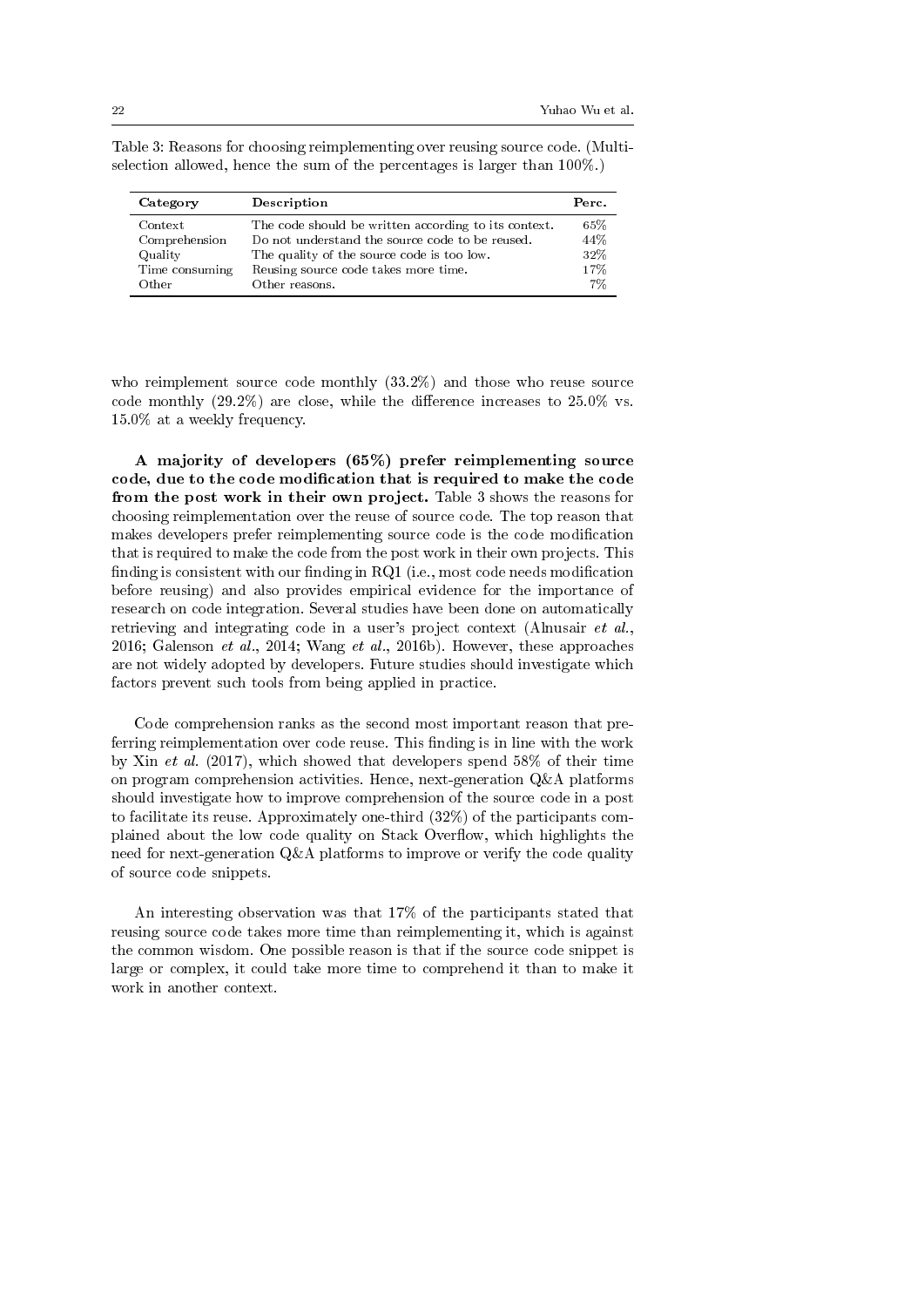<span id="page-22-0"></span>

Fig. 8: Participants' awareness of the licenses of Q&A platforms.

Developers reimplement source code slightly more frequently than that they reuse source code. The primary reason is that it would take longer to adapt the source code to work in their own projects, than to simply reimplement it. Our observations provide empirical evidence for the importance of research on automated code integration and code comprehension, and highlight the need of improving the quality of code snippets on next-generation Q&A platforms.

#### <span id="page-22-1"></span>5.2 RQ4: Is code license a barrier for code reuse for developers?

In 75.2% of the cases, participants do not have a good understanding of the license terms of Q&A platforms, which indicates that there may be license violation issues when developers reuse source code from Q&A platforms. Figure [8](#page-22-0) shows the results of participants' awareness of the licenses of Q&A platforms. An [et al.](#page-33-4) [\(2017\)](#page-33-4) studied code reuse on Android apps and observed 1,279 potential license violation cases where developers reused source code from Q&A platforms in Android apps, or vice versa. Our survey results give a possible explanation for such violations. The "Other" category in Figure [8](#page-22-0) includes cases in which the participants did not give a concrete answer, e.g., "Depends on the platform. Stack Overflow is attributionrequired, but the requirements of most other sites are vague or not generally known.

In 39.2% of the cases, participants are not sure whether the license of a Q&A platform is compatible with that of their own project. Figure [9](#page-23-1) shows that an additional 12.1% of the participants (strongly) disagrees that the license of a Q&A platform is compatible with that of their own project. Hence, 51.3% of the participants may experience difficulties (or cause a violation) when reusing code from Q&A platforms due to their license. These difficulties were noticeable from the survey responses when the participants were asked why they preferred reimplementing over reusing source code. For example, one participant mentioned that *dicensing is sometimes an*  $is sue.$ "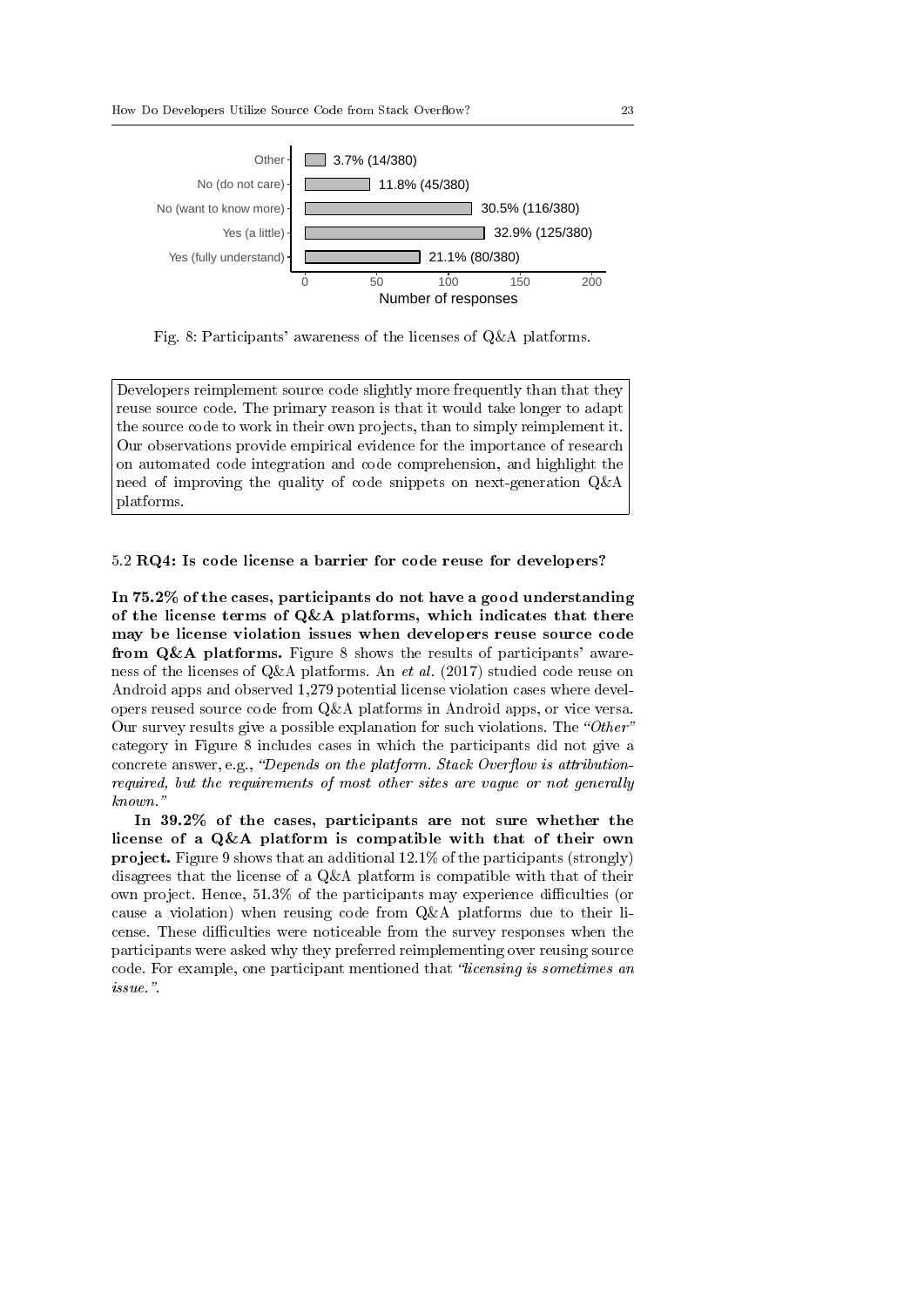<span id="page-23-1"></span>

Fig. 9: Participants' opinion about license compatibility between Q&A platforms and their projects.

<span id="page-23-2"></span>

Fig. 10: Importance of having more information on license.

More than half of the participants (57.4%) think that having more information about the code license is (very) important (see Figure [10\)](#page-23-2). Together with the finding that most participants do not have a good understanding of the code license of  $Q\&A$  platforms, these findings reveal a need for clearer information about the code license of Q&A platforms.

Generally speaking, participants did not have a good understanding of the code license on Q&A platforms. More than half of the participants believed that, or were unsure whether, there exist incompatibilities between the code license of their own project and Q&A platforms. Almost 60% of the participants thought that Q&A platforms should give more information about their code license. Based on these observations, next-generation Q&A platforms should have clearer license information and make that information more visible to developers.

# <span id="page-23-0"></span>6 A Roadmap for Next-Generation Q&A platforms

In this section, we summarize and analyze the results for RQ5 (How can code reuse be improved in next-generation Q&A platforms?). In total, we collected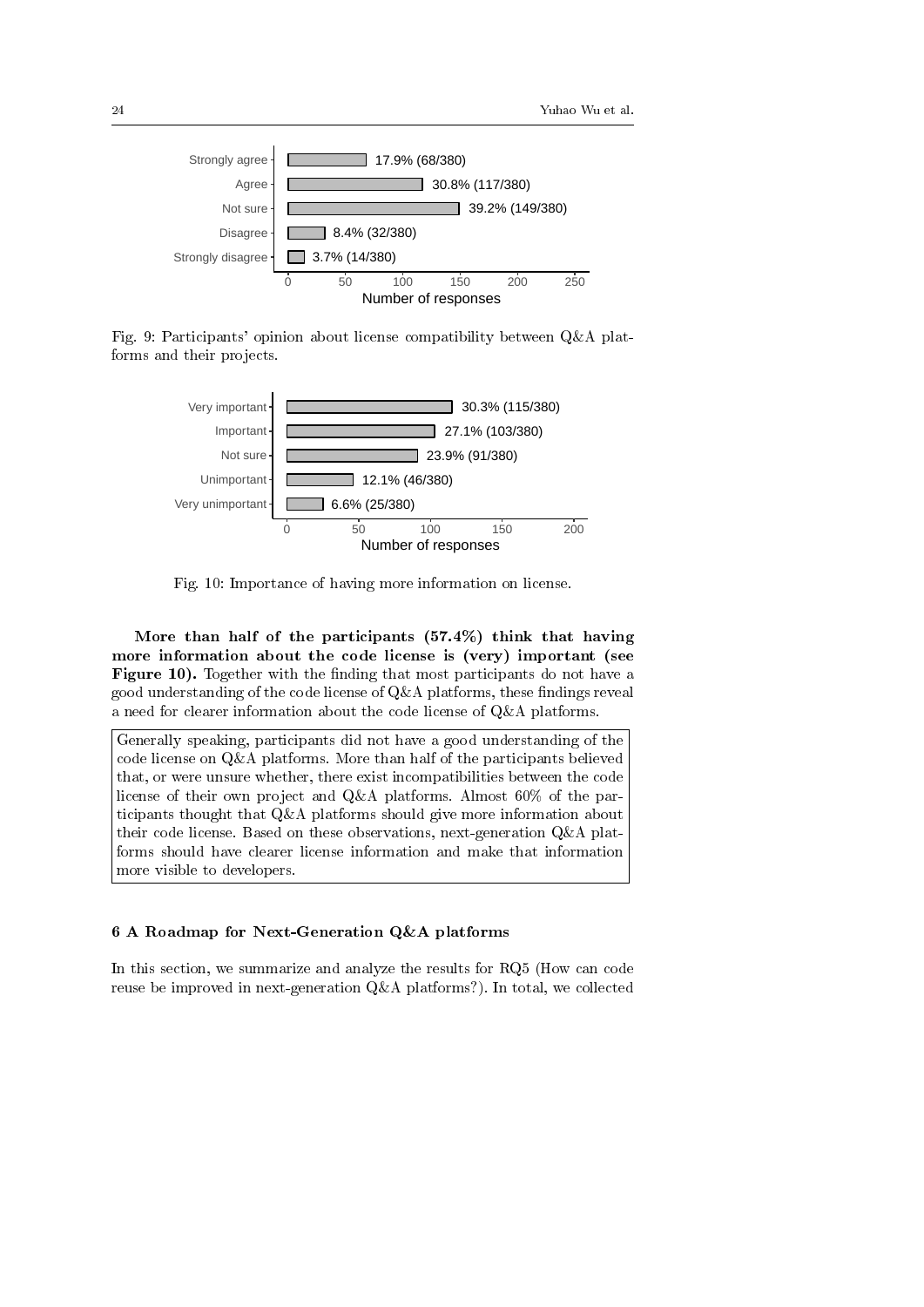| Category             | Description $(D)$ – Example $(E)$                                                                                                                                                                               | Perc. | Count |
|----------------------|-----------------------------------------------------------------------------------------------------------------------------------------------------------------------------------------------------------------|-------|-------|
| Integrated validator | <b>D</b> : Integrated validator that can test the code<br>snippets on Q&A platforms.<br><b>E</b> : "An inbuilt REPL environment for as                                                                          | 42.2% | 27    |
| Outdated code        | many languages/environments as possible."<br><b>D</b> : Answers (including source code) on $Q\&A$<br>platforms suffer from out-of-date problems.<br>Participants are seeking for a solution to this<br>problem. | 29.7% | 19    |
|                      | <b>E</b> : "make date important in marking outdated<br>code, and deprecate those snippets via the<br>community"                                                                                                 |       |       |
| Answer quality       | <b>D</b> : Classifier that helps distinguish high and<br>low quality answers.                                                                                                                                   | 17.2% | 11    |
|                      | <b>E</b> : "Better support for answers that are good,<br>but out of date."                                                                                                                                      |       |       |
| Code review          | <b>D</b> : Integrated code review tool that helps im-<br>prove the code quality.<br><b>E</b> : "In-browser code review and commenting<br>similar to that provided by commercial code<br>review tools."          | 10.9% |       |

<span id="page-24-0"></span>Table 4: The categorization of code quality suggestions  $-64$  out of 183 (35.0%).

150 responses for Q19 in the survey. 22 of these responses were not actually suggestions for next-generation  $Q\&A$  platforms (e.g., "Not much, quite happy with Stack Overflow.") and were excluded from the following analysis. Each response can contain multiple suggestions. In total, we extracted 183 suggestions from the responses. Using our open coding-like approach (see Section [5\)](#page-19-0), each suggestion was categorized into one of these five categories: code quality, information enhancement & management, data organization, license, and human factors. We categorized suggestions that did not fall into one of these categories into a sixth "other" category. We highlight the findings and discuss implications on future research of next-generation Q&A platforms of each category in the remainder of this section.

#### 6.1 Suggestions on Code Quality

Next-generation Q&A platforms should integrate mechanisms for online code validation and detecting outdated code. Code quality is the most popular type of suggestion (35.0%) from the participants. Table [4](#page-24-0) shows the categorization of the suggestions that participants made on improving the code quality on Q&A platforms. The two most important suggestions from developers on improving code quality were adding (1) an integrated validator (27 participants) that can test source code online and (2) an outdated code detection mechanism (19 participants) that can identify code for old software versions.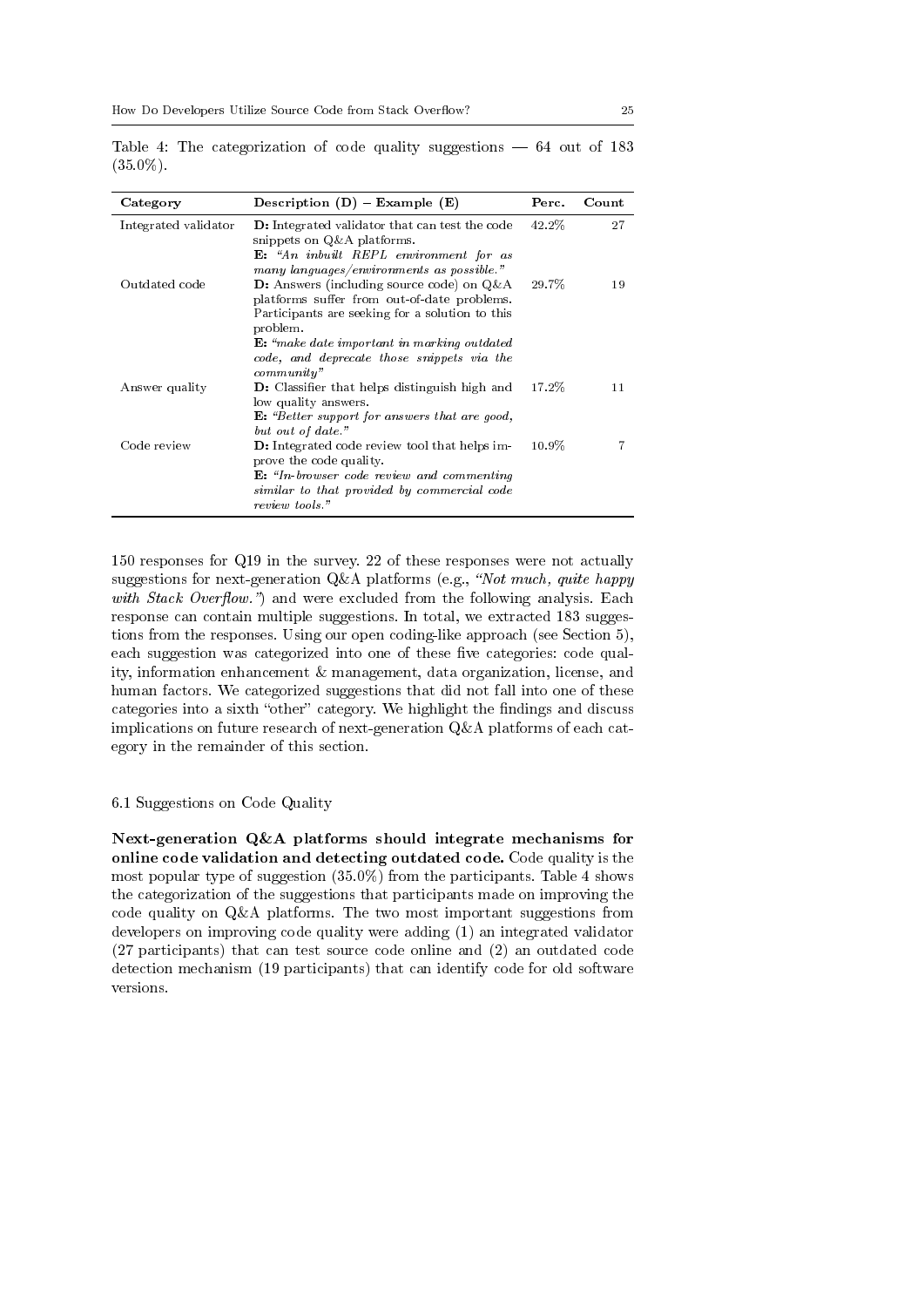An integrated validator is a convenient way of testing source code snippets online to ensure the quality of the source code. Participants described such a tool for example as follows: "The ability to interact with and run the code examples written in answers and questions". Several Q&A platforms have started to integrate online validation into their websites. For example, Stack Overflow can validate three web-languages: HTML, CSS, and JavaScript [\(Stack Over](#page-36-10) fl[ow, 2014\)](#page-36-10). However, Stack Overflow does not support online validation of other languages, such as Java and  $C_{++}$ , which are also very popular on Stack Overflow. There are several challenges when it comes to online validation of all languages.

One of the biggest challenges is to make an incomplete code snippet run correctly, since code snippets on Q&A platforms are usually not minimal working examples (MWEs). Often the answerer only needs to implement the core part of a solution and may leave out necessary context information (e.g., the required software version). To address this problem, prior studies have proposed several approaches to extend incomplete code snippets (not limited to those on Q&A platforms) into compilable ones based on program analysis and machine learning techniques [\(Wang](#page-37-9) et al., [2016a;](#page-37-9) [Nguyen](#page-35-5) et al., [2012;](#page-35-5) [Raychev](#page-36-11) [et al., 2014\)](#page-36-11). However, none of these approaches can guarantee the correctness of the extended code. For example, there is a function called "foo" in a code snippet. To make this code snippet compilable, Q&A platforms need to infer where this function comes from and then import the corresponding library. However, it is difficult to automatically infer the exact library based on the source code snippet only. This problem may be solvable in Q&A platforms by leveraging the description that comes with the source code. Hence, future research should investigate whether the description of the source code can be used to improve the correctness of the automatic code extension.

Providing an outdated code detection mechanism is the second most popular suggestion in the code quality category. Many of the participants mentioned that source code on Q&A platforms is often outdated and not suitable for current technologies or situations. For example, one participant suggested: Have explicit mechanisms for dealing with content that goes out of date due to platform or language changes." Some participants suggested a mechanism that clarifies the API version of the source code: "Clear associates between the code snippets the versions of the API under which it will work. This is particularly when working with APIs that change frequently, like iOS and Unity. Some also suggested deprecating outdated answers: "Make date important in marking outdated code, and deprecate those snippets via the community." This problem was recognized by various developers on Stack Overflow [\(Krumia,](#page-35-6)  $2014$ ) and received wide attention from the Stack Overflow communities.

However, as far as we know, no existing study has investigated outdated source code or solutions on Q&A platforms so far. Hence, there is a need for future research on developing mechanisms to deal with outdated source code or solutions. There are two primary directions to deal with outdated code or solutions. First, future studies should propose approaches to automatically identify *outdated source code* or solutions in Q&A platforms using machine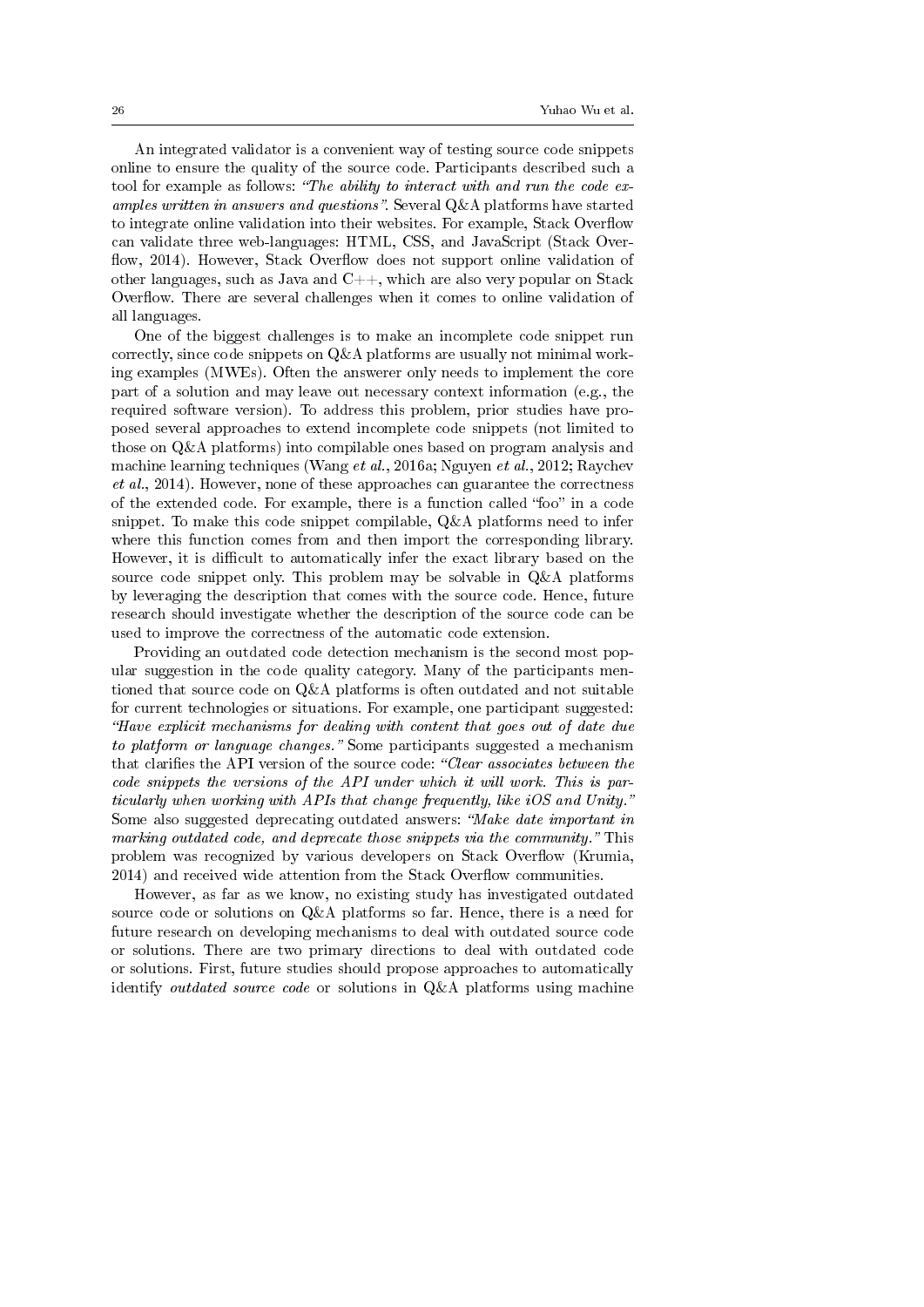| Category               | Description $(D)$ – Example $(E)$                                                                                                                           | Perc.   | Count          |
|------------------------|-------------------------------------------------------------------------------------------------------------------------------------------------------------|---------|----------------|
| Answer tagging         | <b>D</b> : Better tagging-like information system<br>for answers.                                                                                           | 37.2%   | 16             |
|                        | <b>E</b> : " <i>Provide/require tagging of the version</i><br>$number(s)$ of the language $[\ldots]$ "                                                      |         |                |
| Code evolution         | D: Better management of the evolu-<br>tion/revisions of code snippets.                                                                                      | 14.0%   | 6              |
|                        | <b>E:</b> "where does the code come from and<br>copied to, and also the revisions inside the                                                                |         |                |
| Resources linking      | $p$ <i>latform.</i> "<br>$\mathbf{D}$ : Q&A platforms should suggest for<br>other resources (e.g., books, API docu-                                         | 11.6%   | 5              |
|                        | ments, libraries etc.)<br><b>E</b> : "Books suggestions based on ques-<br>$tions$ ."                                                                        |         |                |
| Answer writing support | <b>D:</b> Support for writing better question-<br>s/answers.                                                                                                | $9.3\%$ | $\overline{4}$ |
|                        | $\mathbf{E}:$ "[] it would be nice if it would be<br>easier to ask a good question $\lceil \ldots \rceil$ "                                                 |         |                |
| Other                  | <b>D</b> : Other aspects of information enhance-<br>ment & management.<br>E: "Built in support within an IDE to<br>make it faster to get the answer you are | 27.9%   | 12             |
|                        | interested in."                                                                                                                                             |         |                |

<span id="page-26-1"></span>Table 5: The categorization of Information enhancement & management suggestions — 43 out of 183 (23.5%).

learning techniques. Second, future research should investigate how incentive systems can motivate communities to identify and update outdated source code or solutions.

<span id="page-26-0"></span>6.2 Suggestions on Information Enhancement & Management

Next-generation Q&A platforms should allow tagging for answers. Information enhancement  $\&$  management  $(23.5\%)$  is the second most popular suggestion for developers on Q&A platforms. Table [5](#page-26-1) presents the results of suggestions related to information enhancement and management. Based on the observations, future studies should focus on recommending the tagging-like information for answers. These recommendations could be made automatically using, e.g., machine learning techniques [\(Wang](#page-37-10) et al., [2017a,](#page-37-10) [2014b;](#page-37-11) [Zhou](#page-38-4) et al., [2017\)](#page-38-4), or aspect-mining techniques [\(Wong](#page-38-5) et al., [2008;](#page-38-5) [Wang](#page-37-12) et al., [2010;](#page-37-12) [Yu](#page-38-6) [et al., 2011;](#page-38-6) Liu [et al., 2015;](#page-35-7) [Zhao and Li, 2009\)](#page-38-7).

#### 6.3 Suggestions on Data Organization

Next-generation Q&A platforms should better organize their data, for example by providing a better searching and indexing mechanism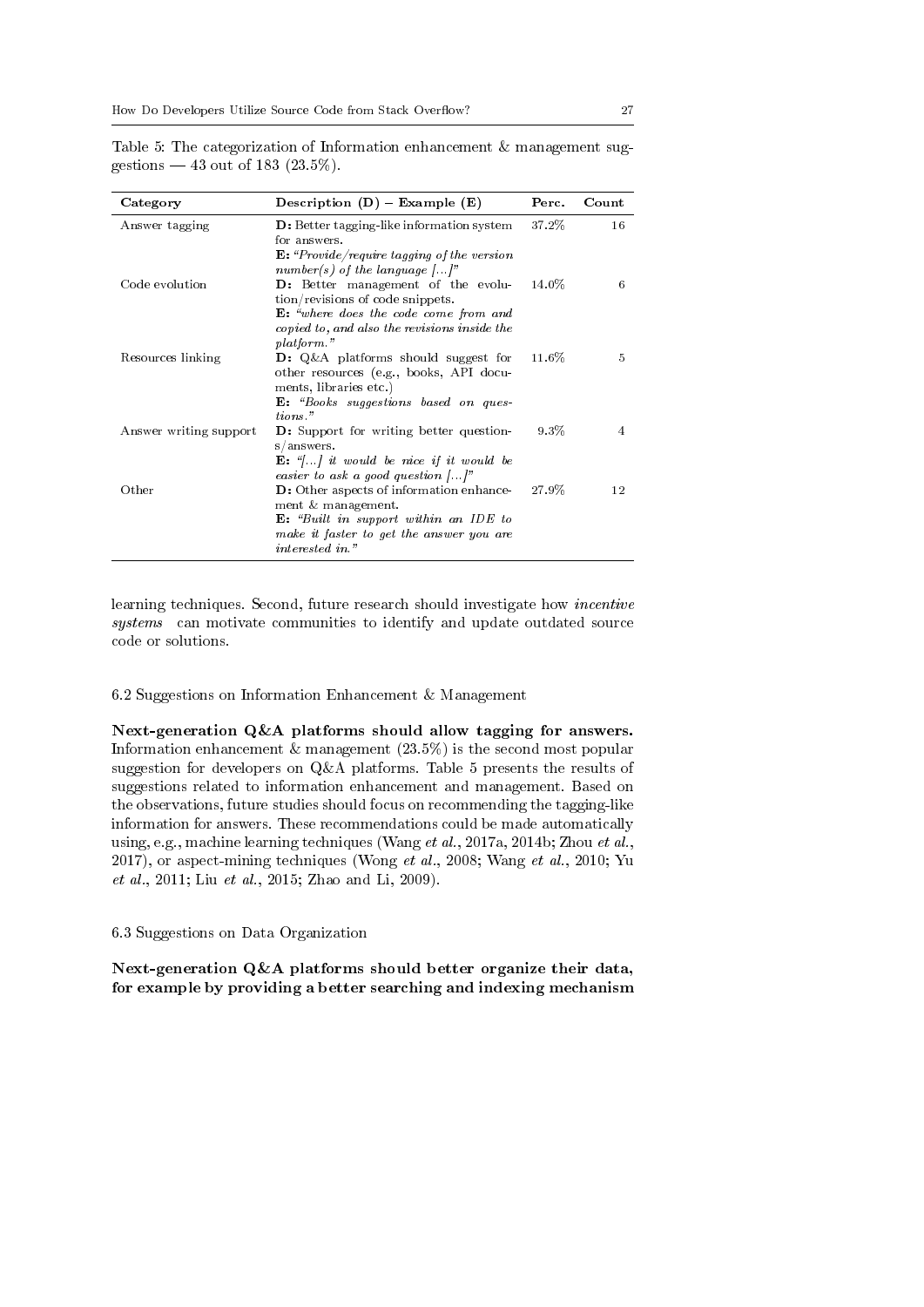| Category                | Description $(D)$ – Example $(E)$                                                                                                                                                          | Perc. | Count |
|-------------------------|--------------------------------------------------------------------------------------------------------------------------------------------------------------------------------------------|-------|-------|
| Code searching/indexing | <b>D</b> : Support for easier code search.<br><b>E:</b> "Source Code indexing for easier re-<br><i>trieval. It could also give the possibility</i><br>to find example of usage functions." | 47.6% | 10    |
| Duplicate posts         | <b>D</b> : An automatic way of clustering du-<br>plicate questions/answers.<br><b>E</b> : "Auto-suggest similar questions, par-<br>ticularly for questions that don't have<br>answers."    | 38.1% | 8     |
| Comments                | <b>D</b> : Support on utilizing the comments of<br>posts.<br>$E:$ "Code in *comments* must be ex-<br>pressed better, than on Stack Overflow."                                              | 14.3% | 3     |

<span id="page-27-0"></span>Table 6: The categorization of data organization suggestions  $-21$  out of 183  $(11.5\%)$ .

and better duplicate detection. As shown in Table [6,](#page-27-0) ten participants suggested that Q&A platforms should have a better way to index and search code. For example, one of the participants mentioned: "Ability to search questions based on the version of the framework or language  $\Gamma$ 'm working with". Eight participants suggested that Q&A platforms should have an automatic way to detect duplicate or similar posts and be organized in a better way. Three participants suggested to improve the utilization of the comments on posts.

In prior studies [\(Wang](#page-37-0) et al., [2014a;](#page-37-0) [McMillan](#page-35-8) et al., [2011;](#page-35-8) Lv [et al., 2015;](#page-35-9) [Bajracharya](#page-33-8) et al., [2006;](#page-33-8) [Searchcode, 2016b\)](#page-36-5), researchers have studied code search engines to help developers to improve their search efficiency on source code. Our findings support these studies, and it would be interesting to integrate such code search engines into Q&A platforms.

Researchers proposed various approaches to help Q&A platforms detect duplicate questions automatically [\(Zhang](#page-38-8) et al., [2015;](#page-38-8) [Ahasanuzzaman](#page-33-9) et al., [2016;](#page-33-9) [Wang](#page-38-9) et al., [2017d;](#page-38-9) [Zhang](#page-38-10) et al., [2017\)](#page-38-10). The common way to identify duplicate questions is to measure such questions' similarity in terms of semantic meaning. Recently, deep learning has proven its power of capturing semantic meaning from natural language in several studies [\(Ganguly](#page-34-9) et al., [2015;](#page-34-9) [Lai](#page-35-10) [et al., 2015;](#page-35-10) Bian [et al., 2014;](#page-33-10) [Chen](#page-34-10) et al., [2016\)](#page-34-10). Hence, future research could consider to employ deep learning to detect duplicate or find similar questions.

## 6.4 Suggestions on Code License

Next-generation Q&A platforms should make their code licensing information clearer and more visible. In 12.6% of the cases, participants suggested to improve license-related issues, in particular to make the license more clear  $(16$  participants). This percentage is in line with our earlier finding that 75.2% of the participants did not have a good understanding of the license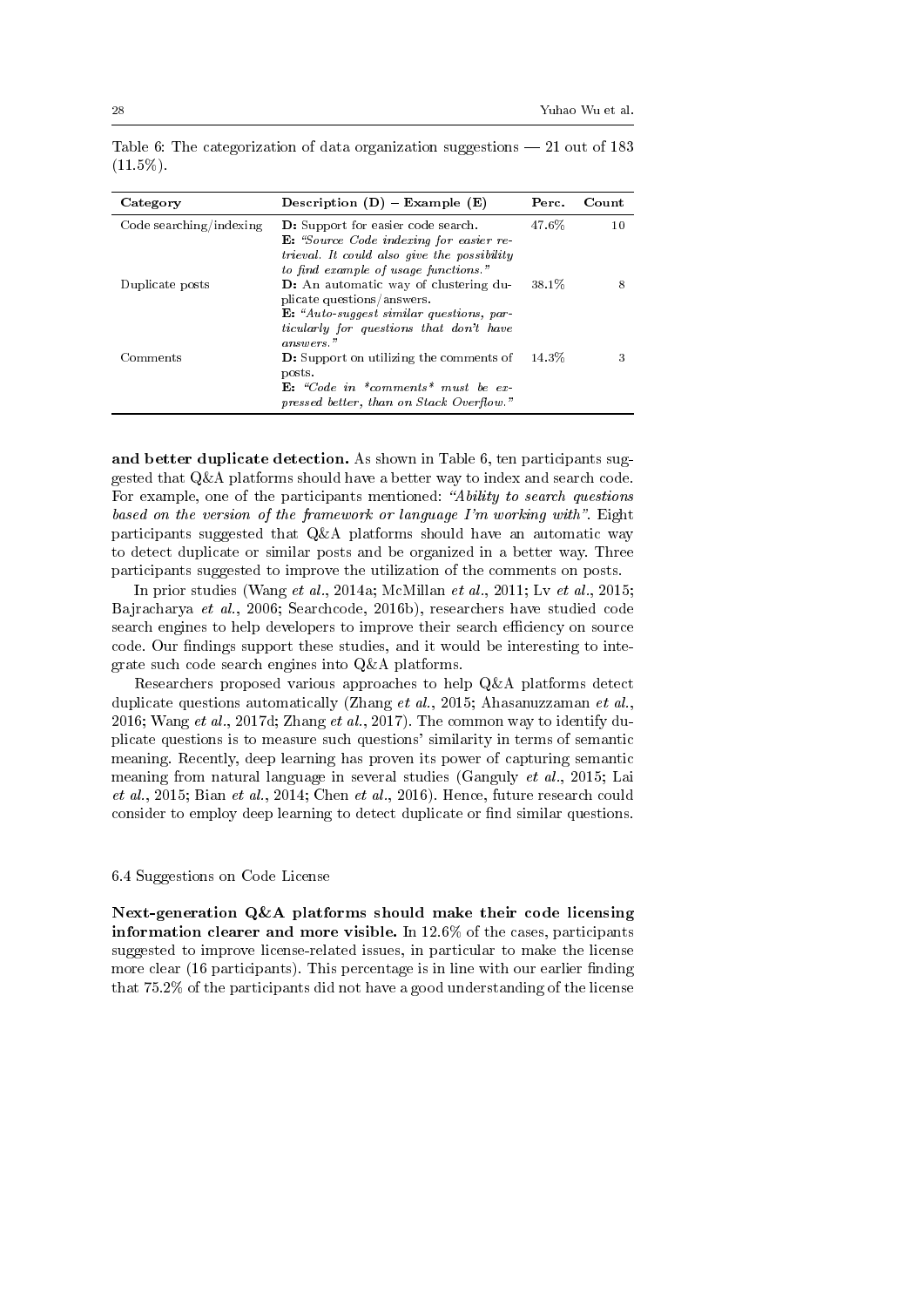| Description $(D)$ – Example $(E)$                                                                                          | Perc.                                                                                                   | Count          |
|----------------------------------------------------------------------------------------------------------------------------|---------------------------------------------------------------------------------------------------------|----------------|
| $\mathbf{D}$ : Q&A platforms should make their license<br>terms clearer.<br>$E:$ "By far the most important requirement is | 69.6%                                                                                                   | 16             |
| such platforms is not currently usable because<br>the license is unclear."                                                 |                                                                                                         |                |
| $\mathbf{D}$ : Q&A platforms should use a more permis-<br>sive license.                                                    | 30.4%                                                                                                   | $\overline{7}$ |
| license (e.g. copy without reference)."                                                                                    |                                                                                                         |                |
|                                                                                                                            | clear licensing. Much of the code provided on<br><b>E:</b> "Let the user choose a more re-user-friendly |                |

<span id="page-28-0"></span>Table 7: The categorization of code license suggestions  $-23$  out of 183  $(12.6\%)$ .

terms of Q&A platforms (see Section [5.2\)](#page-22-1). Table [7](#page-28-0) shows the suggestions about the code license of Q&A platforms.

Participants requested that Q&A platforms provide a clearer explanation of their license terms: "By far the most important requirement is clear licensing. Much of the code provided on such platforms is not currently usable because the license is unclear." If developers would neglect the license of  $Q\&A$  platforms and reuse source code from these platforms, they are under the risk of license violation which may cause legal problems later. The scale of license violation has been studied by An [et al.](#page-33-4) [\(2017\)](#page-33-4). An et al. investigated code reuse in Android apps and observed a significant number of potential license violation cases when developers reused source code from Q&A platforms in Android apps, and vice versa.

Seven participants suggested that Q&A platforms should use a more permissive license, which has fewer restrictions on source code reuse. In the example of Stack Overflow, CC BY-SA 3.0 was the original license for the source code on this platform. CC BY-SA 3.0 is a copyleft (non-permissive) license which requires the derivative work to be licensed under the same license (CC BY-SA 3.0). This means that when developers reuse the source code from Stack Overflow into their projects, they have to license these projects under the CC BY-SA 3.0 license as well. Otherwise, they are under the risk of license violation.

It is also worth noting that, although Stack Overflow has announced this license change in a post on Stack Exchange [\(Stack Exchange, 2015\)](#page-36-12), the change is not reflected on their homepage (Stack Overflow, 2017), which still says "user contributions licensed under  $cc$  by-sa 3.0 with attribution required". As such mismatches will further deepen developers' misunderstanding of license terms. Therefore, we suggest that next-generation Q&A platforms explicitly describe their license terms for source code reuse in a consistent manner.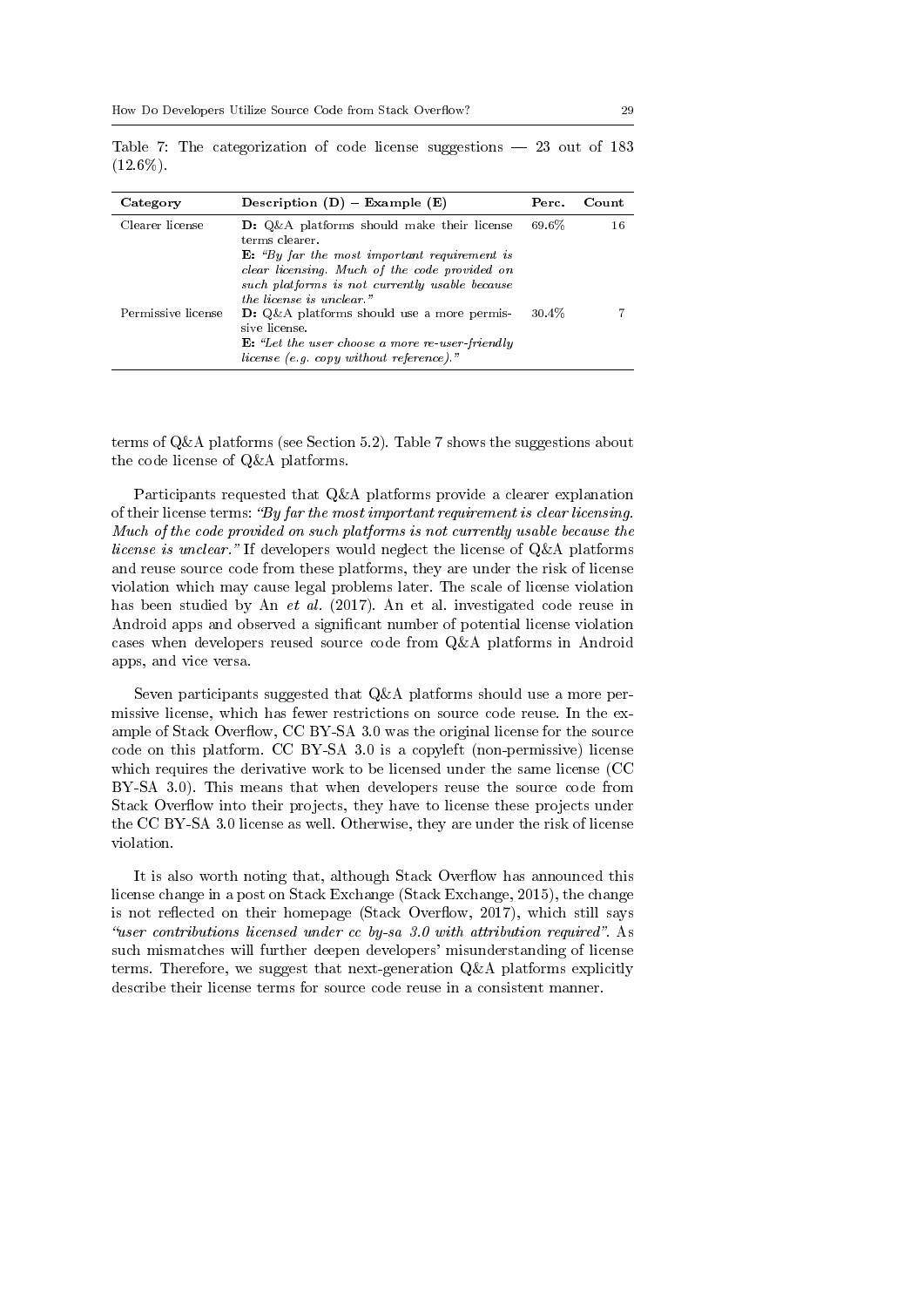| Category             | Description $(D)$ – Example $(E)$                                                                                                                                                        | Perc. | Count |
|----------------------|------------------------------------------------------------------------------------------------------------------------------------------------------------------------------------------|-------|-------|
| Better curator       | <b>D:</b> Better curators are needed to help im-<br>prove the quality of the posts.<br><b>E</b> : "Definitely curators for specific languages"<br>to rate answers in specific areas."    | 63.2% |       |
| Gamification-related | <b>D</b> : Suggestions on improving the gamifica-<br>tion system of Q&A platforms.<br><b>E:</b> "Base reputation on number of answers"<br>up-voted by others, not on personal activity." | 36.8% |       |

<span id="page-29-0"></span>Table 8: The categorization of human factor suggestions  $-19$  out of 183  $(10.4\%)$ .

#### 6.5 Suggestions on the Human Factor

Next-generation Q&A platforms should assign human experts to curate knowledge on the platform. In  $10.4\%$  of the cases, participants suggested to improve Q&A platforms in terms of the human factor. Table [8](#page-29-0) shows that twelve participants suggested to have better curators to improve the quality of posts and help with marking good answers. One participant suggested: Pay some vetted, experienced developers to check the answers, instead of relying on gamification." Another suggestion emphasized the importance of collaboration within the community: Arriving at a 'most correct' solution should be a more collaborative effort with a clearly shown path of how it was arrived at by multiple people, not necessarily just one user who takes all the credit." [Zagalsky](#page-38-11) et al. [\(2017\)](#page-38-11) revealed a shift within the R community from knowledge creation to knowledge curation. Hence, we suggest that nextgeneration Q&A platforms study other communities to improve the knowledge curation and collaboration processes.

Seven participants suggested to improve the gamification system of  $Q\&A$ platforms. The usage of gamification on  $Q\&A$  platforms has been proven effective before [\(Anderson](#page-33-11) et al., [2013;](#page-33-11) [Cavusoglu](#page-33-12) et al., [2015\)](#page-33-12). However, participants revealed several flaws in this system. For example, one participant wrote: "Base reputation on number of answers up-voted by others, not on personal activity. (Stack Overflow has too many nit-pickers gaining reputation by down-voting legitimate questions.)"

Our findings suggest that future studies on how to improve the gamification mechanism of Q&A platforms are necessary.

## 6.6 Other Suggestions

Table [9](#page-30-1) shows the 13 suggestions that did not fall into the other categories. There were four suggestions that suggested that  $Q\&A$  platforms are opensourced. In addition, there were three suggestions that were related to AI techniques. For example, one of them suggested the use of an AI technique that can automatically produce source code while developers only need to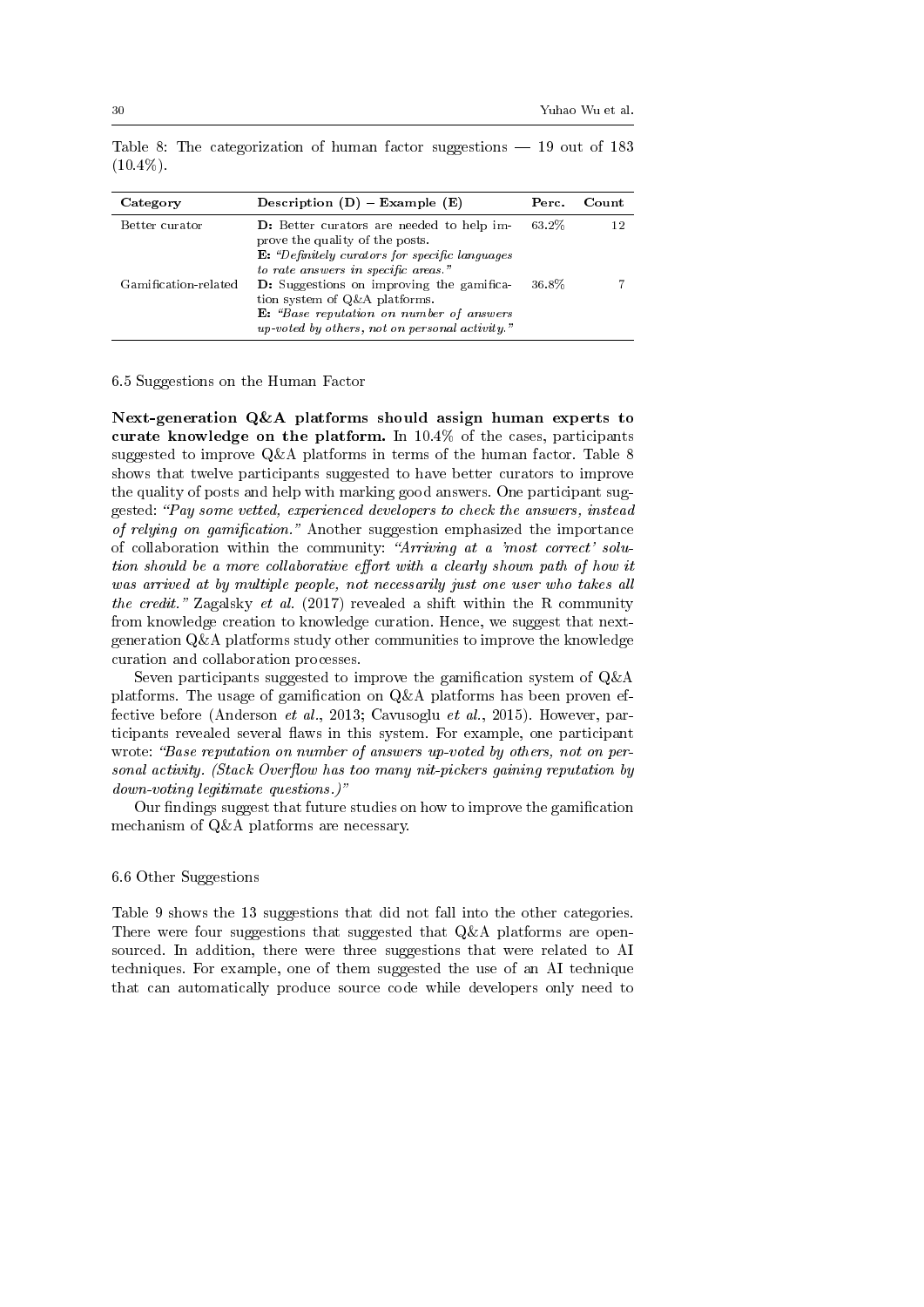| Category    | Description $(D)$ – Example $(E)$                                                                                                                                                                                                                                            | Perc. | Count |
|-------------|------------------------------------------------------------------------------------------------------------------------------------------------------------------------------------------------------------------------------------------------------------------------------|-------|-------|
| Open source | <b>D</b> : Open sourced/community-hosted $Q\&A$ plat-<br>forms.<br><b>E:</b> "Open source to be competitive, self-hosted and<br>easy to deploy (even without requiring docker or sim-<br><i>ilar</i> , to be usable in low end containers or even in<br>hosting platforms)." | 30.8% | 4     |
| ΑI          | <b>D</b> : Include AI-related techniques into the $Q\&A$ plat-<br>forms.                                                                                                                                                                                                     | 23.0% | 3     |
| Other       | <b>E:</b> "Let AI write code, we do code review."<br><b>D</b> : Cross-language support. $Q\&A$ platforms.<br><b>E:</b> "When the clone is written in a different language,<br>a language translation is automatically performed if<br>not with some manual assistance"       | 46.2% | 6     |

<span id="page-30-1"></span>Table 9: The categorization of other suggestions  $-13$  out of 183 (7.0%).

review the source code. These suggestions support the current research on code generation, in which tools are developed to automatically generate code based on a natural language input [\(Yin and Neubig, 2017;](#page-38-12) Gu [et al., 2016\)](#page-34-11). The rest of the suggestions in the "other" category talk about different topics. For example, one of them suggests the integration of a tool that can automatically translate a source code snippet across programming languages.

In summary, based on the findings from our survey, we observe that the difficulty in fitting code in their own projects, a low comprehension and low quality of the code are the top barriers that prevent developers from reusing code. Lacking a good understanding of the code license is also a signicant barrier for code reuse. Thus, future studies are encouraged to address these barriers to better facilitate code reuse for developers.

#### <span id="page-30-0"></span>7 Threats to Validity

External validity. Threats to external validity relate to the generalizability of our findings. In this study, we used **searchcode**.com as our search engine and found 4,878 source files in total that contained links to Stack Overflow posts. After removing the small projects and duplicate files, there were 321 Stack Overfow links and 289 files left. The number of files may not be large enough to represent all the cases in the real world. The reason for restricting our study to these 321 Stack Overflow links is that we want to ensure that we study code reuse in serious software projects only. [Kalliamvakou](#page-35-11) et al. [\(2014b\)](#page-35-11) showed that many open source projects are toy projects which do not adequately reflect software engineering practices. Hence, when studying open source projects, it is important to ensure those toy projects are removed from the data set. We ensure that such projects are removed by imposing strict selection criteria on our data (i.e., we only study files from projects that have at least 1000 commits and 10 contributors). We are condent that the studied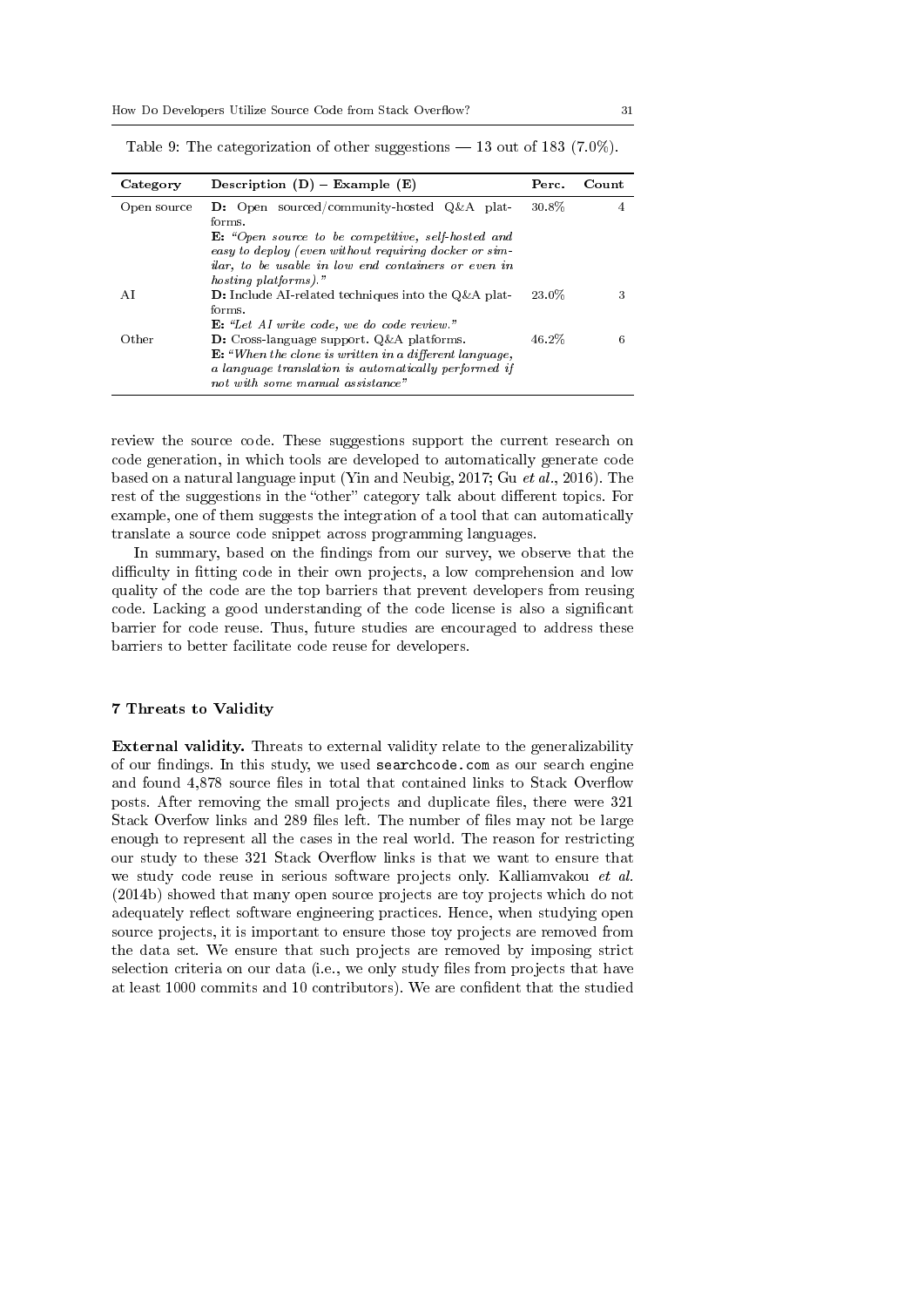number is large enough for our exploratory study to identify the core issues that are involved in the process of code reuse from Q&A platforms.

For the survey, we only invited developers who are in the intersection of users of GitHub and Stack Overflow. Hence, our results may not generalize to software developers who are not in this intersection, such as developers of closed-source software. Future studies should extend our exploratory study and survey to developers from other domains.

We focused the first part of our study on the five most popular programming languages, and as a result, our findings may not generalize to other languages. Future work is necessary to investigate whether our findings hold for other languages.

Most of our findings are general in nature and seem to apply to code reuse in general. However, as we have no solid evidence, we cannot make definite claims about the generalizability of our findings outside  $Q\&A$  platforms. Future studies should investigate whether our findings are valid outside  $Q\&A$ platforms.

Internal validity. Threats to internal validity relate to the experimenter bias and errors. In this paper, we heavily rely on manual analysis. For example, we manually inspected the source code in the projects and in Stack Overflow posts, we manually categorized each case of how developers are reusing the source code, and we manually categorized the survey responses. Unfortunately, these tasks are extremely difficult to automate. For example, it is very hard to automatically identify the Non-cosmetic Modification, Converting Ideas, and Providing Information types. Latent Dirichlet allocation (LDA) will not work because LDA heavily relies on the similarity of the used terminology in two files. In the aforementioned types, the used terminology across two files tends to be different. Other techniques, such as clone detection techniques cannot capture the Non-cosmetic Modification, Converting Ideas, and Providing Information types either. Hence, we had no option other than to perform our analysis in a manual fashion. To mitigate the threat of bias during the manual analysis, two of the authors conducted the manual analysis and discussed any conflicts with a third author until a consensus was reached. We used Cohen's kappa (Gwet [et al., 2002\)](#page-34-12) to measure the inter-rater agreement. The kappa values ranged from 0.79 to 0.92, which implies a high level of agreement. In addition, to improve the replicability of our study, we made our studied data and results (including the coding results of our exploratory study and survey) available in our online appendix Wu [et al.](#page-38-2) [\(2017\)](#page-38-2).

Another threat is that our findings in  $RQ2$  may not exactly reflect the intent of a user who reused code from Stack Overflow, since the code provided in the post to which the link points may not exactly be what the developer needs. To mitigate this threat, we tried contacting the developers about their intent, but received no response.

Construct validity. A threat to the construct validity of this study is that we used mostly closed-ended questions in our survey, which may affect the richness of the responses collected from participants. However, open-ended questions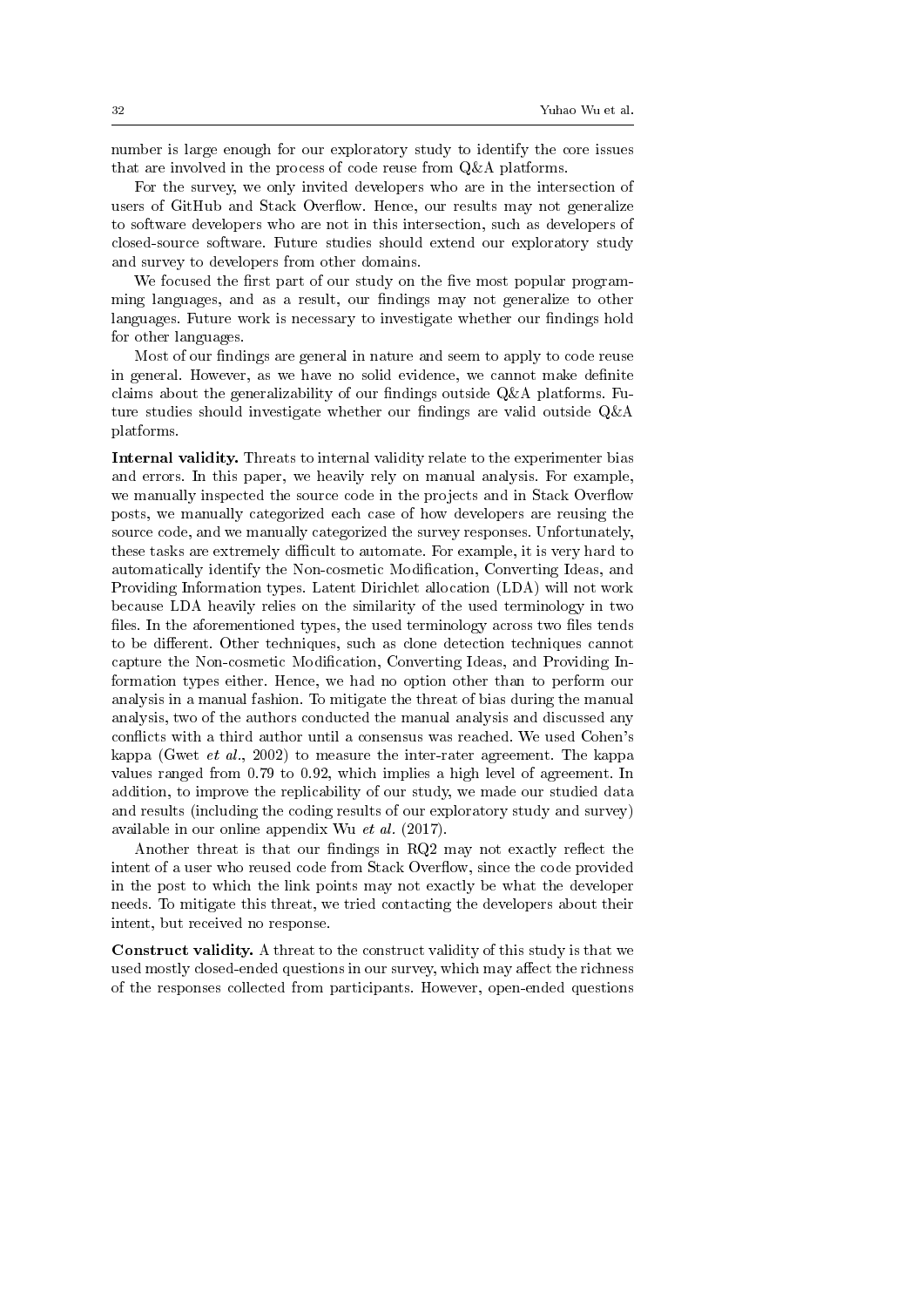have several disadvantages (Reja [et al., 2003\)](#page-36-14): (1) Open-ended questions take much longer for participants to fill out, making it more likely that they do not fill out the survey at all.  $(2)$  Open-ended questions have the problem of missing data, i.e., participants skipping or doing a poor job at answering a question (i.e., by giving an incomplete or invalid answer). (3) Open-ended questions are much more difficult to code than closed-ended questions. We felt that for most of our survey, the advantages of closed-ended questions outweighed the disadvantages. Therefore, we chose to use mostly closed-ended questions, together with an "Other." field. Another threat is that Question 18 (see the appendix for details) could influence the participants' answer to Question 19. We used Question 18 as an "icebreaker", so that the participants could start their thought process from there. Future studies should consider this effect when performing user surveys.

#### <span id="page-32-0"></span>8 Conclusion

Prior studies on code reuse from Q&A platforms have focused on locating and integrating source code in a required context automatically. However, no studies have been done on how developers utilize source code from Q&A platforms. In this paper, we studied how developers reuse code from Q&A platforms and we identified the barriers that they faced during the code reuse process. The most important findings of our study are:

- 1. Our exploratory study shows that 78.2% of the reused source code from Stack Overflow had to be modified in order to work in the required context. The required modification ranged from simple refactoring to a complete reimplementation.
- 2. Developers reuse source code snippets from non-accepted answers as well (26% of the studied cases).
- 3. Developers prefer reimplementing source code over reusing source code because of the difficulty of integrating the code into their own project, and low comprehension or low quality of the code.
- 4. The most suggested improvements for next-generation Q&A platforms are about improving the quality of source code snippets.
- 5. Many developers do not understand, or do not seem to care much about the code license of Q&A platforms.

Our study shows that Q&A platforms are evolving beyond their traditional use of asking and answering questions. From our survey, we can conclude that code reuse from Q&A platforms is a real challenge for developers: judging by the suggestions that we extracted from the survey, many developers face similar barriers during the code reuse process. Next-generation Q&A platforms should integrate existing solutions that improve the quality, comprehension and organization of source code snippets to better facilitate code reuse. Researchers can leverage the roadmap that is presented in this paper to remove many of these barriers in code reuse.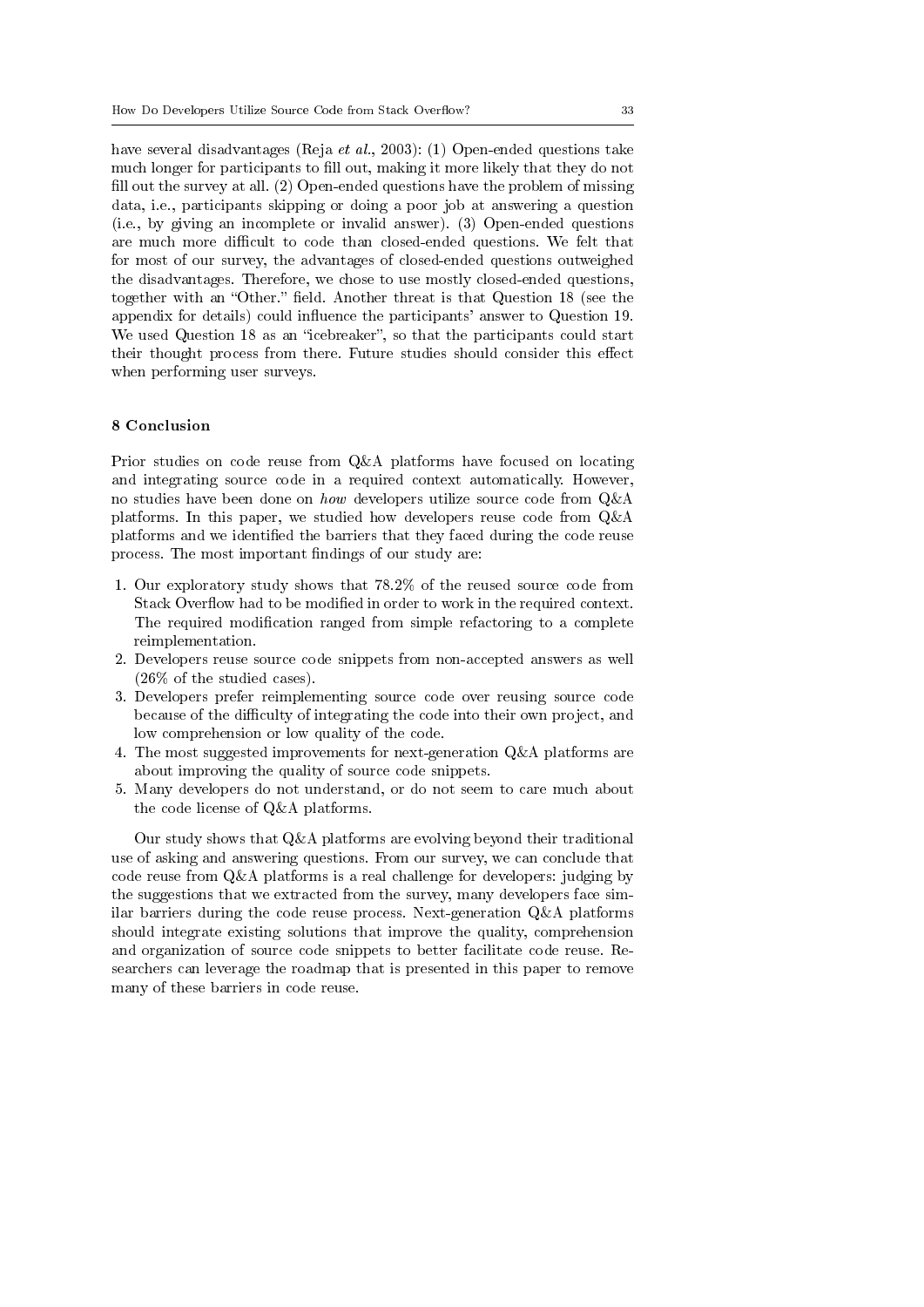### References

- <span id="page-33-2"></span>Abdalkareem, R., Shihab, E., and Rilling, J. (2017). What do developers use the crowd for? a study using Stack Overflow. IEEE Software,  $34(2)$ , 53–60.
- <span id="page-33-9"></span>Ahasanuzzaman, M., Asaduzzaman, M., Roy, C. K., and Schneider, K. A.  $(2016)$ . Mining duplicate questions in Stack Overflow. In Proceedings of the 13th International Conference on Mining Software Repositories (MSR), pages  $402 - 412$ .
- <span id="page-33-7"></span>Almeida, D. A., Murphy, G. C., Wilson, G., and Hoye, M. (2017). Do software developers understand open source licenses? In Proceedings of the 25th International Conference on Program Comprehension (ICPC), pages  $1-11$ . IEEE.
- <span id="page-33-1"></span>Alnusair, A., Rawashdeh, M., Hossain, M. A., and Alhamid, M. F. (2016). Utilizing semantic techniques for automatic code reuse in software repositories. In Quality Software Through Reuse and Integration, pages 42–62. Springer.
- <span id="page-33-4"></span>An, L., Mlouki, O., Khomh, F., and Antoniol, G. (2017). Stack Overflow: A code laundering platform? In Proceedings of the 24th IEEE International Conference on Software Analysis, Evolution, and Reengineering (SANER), pages 283-293. IEEE.
- <span id="page-33-11"></span>Anderson, A., Huttenlocher, D., Kleinberg, J., and Leskovec, J. (2013). Steering user behavior with badges. In Proceedings of the 22nd International Conference on World Wide Web  $(WWW)$ , pages 95-106. ACM.
- <span id="page-33-5"></span>Armaly, A. and McMillan, C. (2016). Pragmatic source code reuse via execution record and replay. Journal of Software: Evolution and Process, 28(8), 642-664.
- <span id="page-33-6"></span>Atwood, J. (2009). Attribution required - Stack Overflow blog. [https://](https://stackoverflow.blog/2009/06/25/attribution-required/) [stackoverflow.blog/2009/06/25/attribution-required/.](https://stackoverflow.blog/2009/06/25/attribution-required/) (last visited: Aug 25, 2017).
- <span id="page-33-3"></span>Azad, S., Rigby, P. C., and Guerrouj, L. (2017). Generating API call rules from version history and stack overflow posts. ACM Transactions on Software Engineering and Methodology (TOSEM), 25(4), 29.
- <span id="page-33-8"></span>Bajracharya, S., Ngo, T., Linstead, E., Dou, Y., Rigor, P., Baldi, P., and Lopes, C. (2006). Sourcerer: A search engine for open source code supporting structure-based search. In Companion to the 21st ACM SIGPLAN Symposium on Object-oriented Programming Systems, Languages, and Applications  $(OOPSLA)$ , pages 681–682. ACM.
- <span id="page-33-0"></span>Barzilay, O. (2011). Example embedding. In Proceedings of the 10th SIGPLAN Symposium on New Ideas, New Paradigms, and Reflections on Programming and Software, Onward! 2011, pages  $137-144$ .
- <span id="page-33-10"></span>Bian, J., Gao, B., and Liu, T.-Y. (2014). Knowledge-Powered Deep Learning for Word Embedding, pages 132-148. Springer Berlin Heidelberg.
- <span id="page-33-12"></span>Cavusoglu, H., Li, Z., and Huang, K.-W.  $(2015)$ . Can gamification motivate voluntary contributions?: The case of StackOverflow  $Q\&A$  community. In Proceedings of the 18th ACM Conference Companion on Computer Supported Cooperative Work & Social Computing, pages  $171-174$ . ACM.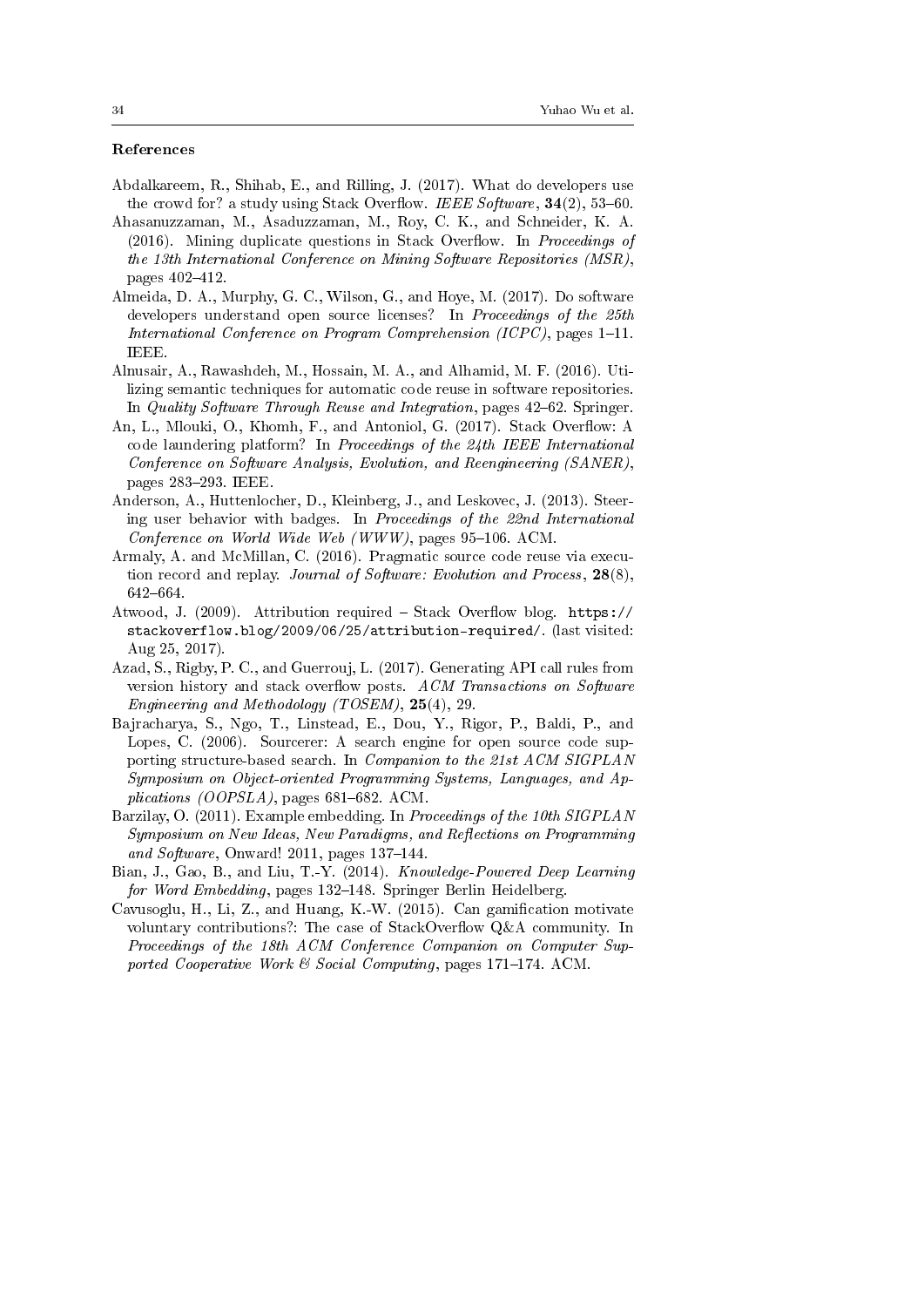- <span id="page-34-10"></span>Chen, C., Gao, S., and Xing, Z. (2016). Mining analogical libraries in Q&A discussions - incorporating relational and categorical knowledge into word embedding. In IEEE 23rd International Conference on Software Analysis, Evolution, and Reengineering  $(SANER)$ , pages 338-348. IEEE.
- <span id="page-34-6"></span>Chen, C., Xing, Z., and Wang, X. (2017). Unsupervised software-specific morphological forms inference from informal discussions. In Proceedings of the 39th International Conference on Software Engineering (ICSE), pages 450 461. IEEE.
- <span id="page-34-1"></span>Cottrell, R., Walker, R. J., and Denzinger, J. (2008). Semi-automating smallscale source code reuse via structural correspondence. In Proceedings of the 16th ACM SIGSOFT International Symposium on Foundations of Software Engineering (SIGSOFT), pages  $214-225$ . ACM.
- <span id="page-34-4"></span>Feldthaus, A. and Møller, A. (2013). Semi-automatic rename refactoring for javascript. In Proceedings of the 2013 ACM SIGPLAN International Conference On Object Oriented Programming Systems Languages  $\mathcal{B}$  Applications, volume  $48$ , pages  $323-338$ . ACM.
- <span id="page-34-8"></span>Galenson, J., Reames, P., Bodik, R., Hartmann, B., and Sen, K. (2014). Codehint: Dynamic and interactive synthesis of code snippets. In *Proceedings* of the 36th International Conference on Software Engineering, ICSE 2014, pages 653-663.
- <span id="page-34-0"></span>Gamma, E., Helm, R., Johnson, R., and Vlissides, J. (1995). Design Patterns: Elements of Reusable Object-oriented Software. Addison-Wesley Longman Publishing Co., Inc., Boston, MA, USA.
- <span id="page-34-9"></span>Ganguly, D., Roy, D., Mitra, M., and Jones, G. J. (2015). Word embedding based generalized language model for information retrieval. In Proceedings of the 38th International ACM SIGIR Conference on Research and Development in Information Retrieval  $(SIGIR)$ , pages 795-798.
- <span id="page-34-5"></span>Gao, Q., Zhang, H., Wang, J., Xiong, Y., Zhang, L., and Mei, H. (2015). Fixing recurring crash bugs via analyzing Q&A sites. In Proceedings of the 30th International Conference on Automated Software Engineering (ASE), pages 307-318.
- <span id="page-34-3"></span>Gharehyazie, M., Ray, B., and Filkov, V. (2017). Some from here, some from there: Cross-project code reuse in github. In Proceedings of the 14th International Conference on Mining Software Repositories, MSR '17, pages  $291 - 301$ .
- <span id="page-34-7"></span>Glaser, B. (2017). Discovery of grounded theory: Strategies for qualitative research. Routledge.
- <span id="page-34-11"></span>Gu, X., Zhang, H., Zhang, D., and Kim, S. (2016). Deep API learning. In Proceedings of the 24th ACM SIGSOFT International Symposium on Foundations of Software Engineering (FSE), pages  $631-642$ . ACM.
- <span id="page-34-12"></span>Gwet, K. et al. (2002). Inter-rater reliability: dependency on trait prevalence and marginal homogeneity. *Statistical Methods for Inter-Rater Reliability* Assessment Series, 2, 1-9.
- <span id="page-34-2"></span>Hua, L., Kim, M., and McKinley, K. S. (2015). Does automated refactoring obviate systematic editing? In IEEE/ACM 37th IEEE International Conference on Software Engineering  $(ICEE)$ , volume 1, pages 392-402. IEEE.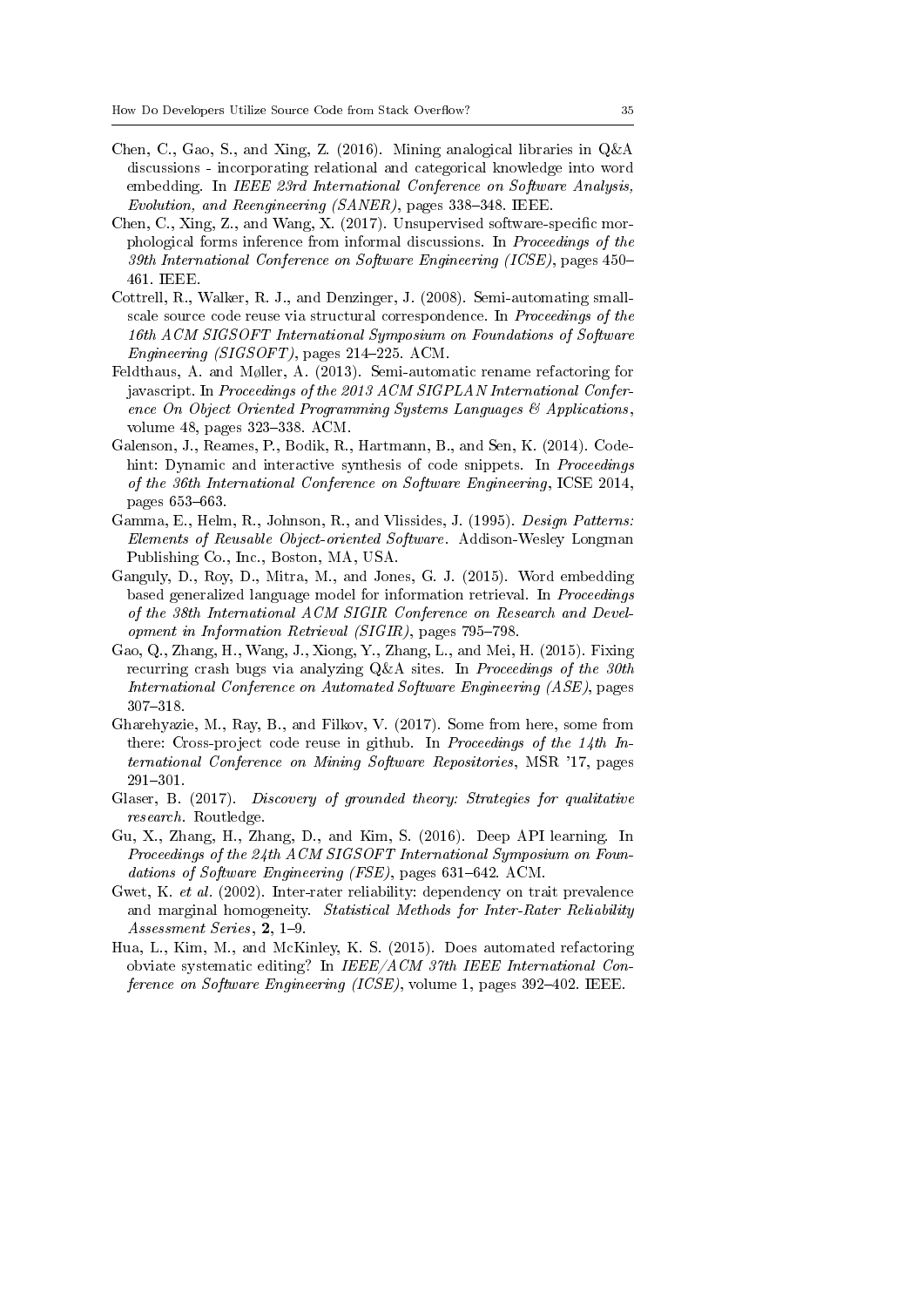- <span id="page-35-4"></span>Kalliamvakou, E., Gousios, G., Blincoe, K., Singer, L., German, D. M., and Damian, D. (2014a). The promises and perils of mining GitHub. In Proceedings of the 11th Working Conference on Mining Software Repositories  $(MSR)$ , pages 92–101. ACM.
- <span id="page-35-11"></span>Kalliamvakou, E., Gousios, G., Blincoe, K., Singer, L., German, D. M., and Damian, D. (2014b). The promises and perils of mining GitHub. In Proceedings of the 11th Working Conference on Mining Software Repositories  $(MSR)$ , pages 92-101.
- <span id="page-35-6"></span>Krumia (2014). Introduce an "obsolete answer" vote [https://meta.stackoverflow.com/questions/272651/](https://meta.stackoverflow.com/questions/272651/introduce-an-obsolete-answer-vote)

[introduce-an-obsolete-answer-vote.](https://meta.stackoverflow.com/questions/272651/introduce-an-obsolete-answer-vote) (last visited: Aug 25, 2017).

- <span id="page-35-10"></span>Lai, S., Xu, L., Liu, K., and Zhao, J. (2015). Recurrent convolutional neural networks for text classification. In Proceedings of the 29th AAAI Conference on Artificial Intelligence, pages 2267-2273. AAAI Press.
- <span id="page-35-7"></span>Liu, P., Joty, S. R., and Meng, H. M. (2015). Fine-grained opinion mining with recurrent neural networks and word embeddings. In Proceedings of the 2015 Conference on Empirical Methods in Natural Language Processing  $(EMNLP)$ , pages 1433–1443. The Association for Computational Linguistics.
- <span id="page-35-9"></span>Lv, F., Zhang, H., Lou, J.-g., Wang, S., Zhang, D., and Zhao, J. (2015). CodeHow: Effective code search based on API understanding and extended boolean model. In Proceedings of the 30th IEEE/ACM International Conference on Automated Software Engineering  $(ASE)$ , pages 260–270. IEEE.
- <span id="page-35-8"></span>McMillan, C., Grechanik, M., Poshyvanyk, D., Xie, Q., and Fu, C. (2011). Portfolio: Finding relevant functions and their usage. In Proceedings of the 33rd International Conference on Software Engineering (ICSE), pages 111 120.
- <span id="page-35-1"></span>Meng, N., Kim, M., and McKinley, K. S. (2011). Systematic editing: Generating program transformations from an example. In *Proceedings of the* 32nd ACM SIGPLAN Conference on Programming Language Design and Implementation (PLDI), pages  $329-342$ .
- <span id="page-35-2"></span>Meng, N., Kim, M., and McKinley, K. S. (2013). Lase: locating and applying systematic edits by learning from examples. In Proceedings of the 2013 International Conference on Software Engineering, pages 502–511. IEEE.
- <span id="page-35-5"></span>Nguyen, A. T., Nguyen, T. T., Nguyen, H. A., Tamrawi, A., Nguyen, H. V., Al-Kofahi, J., and Nguyen, T. N. (2012). Graph-based pattern-oriented, context-sensitive source code completion. In Proceedings of the 34th International Conference on Software Engineering (ICSE), pages 69–79.
- <span id="page-35-3"></span>Ponzanelli, L., Bacchelli, A., and Lanza, M. (2013). Leveraging crowd knowledge for software comprehension and development. In Proceedings of the 17th European Conference on Software Maintenance and Reengineering (CSMR), pages 57-66. IEEE.
- <span id="page-35-0"></span>Ponzanelli, L., Bavota, G., Di Penta, M., Oliveto, R., and Lanza, M. (2014a). Mining stackoverflow to turn the IDE into a self-confident programming prompter. In Proceedings of the 11th Working Conference on Mining Software Repositories, pages  $102-111$ . ACM.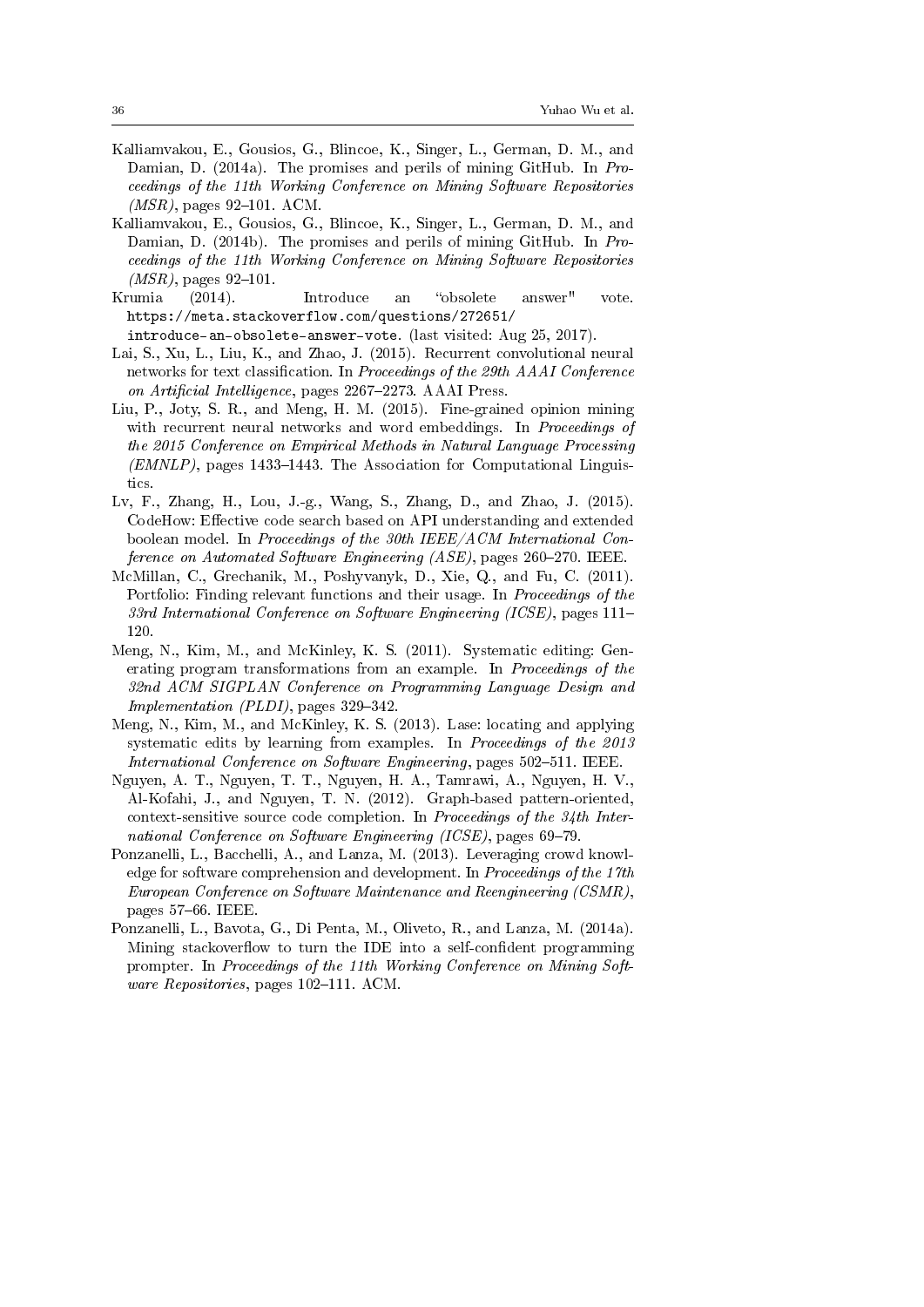- <span id="page-36-1"></span>Ponzanelli, L., Bavota, G., Di Penta, M., Oliveto, R., and Lanza, M. (2014b). Prompter: A self-confident recommender system. In *ICSME*, pages 577–580.
- <span id="page-36-3"></span>Ponzanelli, L., Mocci, A., Bacchelli, A., and Lanza, M. (2014c). Understanding and classifying the quality of technical forum questions. In Proceedings of the 14th International Conference on Quality Software  $(QSIC)$ , pages 343-352.
- <span id="page-36-11"></span>Raychev, V., Vechev, M., and Yahav, E. (2014). Code completion with statistical language models. In Proceedings of the 35th ACM SIGPLAN Conference on Programming Language Design and Implementation (PLDI), pages 419 428.
- <span id="page-36-14"></span>Reja, U., Manfreda, K. L., Hlebec, V., and Vehovar, V. (2003). Open-ended vs. close-ended questions in web questionnaires. Developments in Applied Statistics (Metodološki zvezki), 19, 159-77.
- <span id="page-36-4"></span>Rigby, P. C. and Robillard, M. P. (2013). Discovering essential code elements in informal documentation. In Proceedings of the 2013 International Con $f$ erence on Software Engineering (ICSE), pages 832–841. IEEE.
- <span id="page-36-8"></span>Seaman, C. B. (1999). Qualitative methods in empirical studies of software engineering. IEEE Transactions on Software Engineering (TSE), 25(4), 557-572.
- <span id="page-36-9"></span>Seaman, C. B., Shull, F., Regardie, M., Elbert, D., Feldmann, R. L., Guo, Y., and Godfrey, S. (2008). Defect categorization: making use of a decade of widely varying historical data. In Proceedings of the Second ACM-IEEE international symposium on Empirical software engineering and measurement, pages  $149-157$ . ACM.
- <span id="page-36-6"></span>Searchcode (2016a). searchcode - API. [https://searchcode.com/api/.](https://searchcode.com/api/) (last visited: Aug 25, 2017).
- <span id="page-36-5"></span>Searchcode (2016b). searchcode - Homepage. [https://searchcode.com/.](https://searchcode.com/) (last visited: Aug 25, 2017).
- <span id="page-36-2"></span>Sillito, J., Maurer, F., Nasehi, S. M., and Burns, C. (2012). What makes a good code example?: A study of programming  $Q\&A$  in StackOverflow. In Proceedings of the 2012 IEEE International Conference on Software Maintenance (ICSM), pages  $25-34$ .
- <span id="page-36-12"></span>Stack Exchange (2015). The MIT license  $\sim$  clarity on using code on Stack Overflow and Stack Exchange. [https://meta.stackexchange.com/](https://meta.stackexchange.com/q/271080/337948) [q/271080/337948.](https://meta.stackexchange.com/q/271080/337948) (last visited: Aug 25, 2017).
- <span id="page-36-0"></span>Stack Exchange (2017). All sites - Stack Exchange. [https://stackexchange.](https://stackexchange.com/sites) [com/sites.](https://stackexchange.com/sites) (last visited: Aug 25, 2017).
- <span id="page-36-10"></span>Stack Overflow (2014). Feedback requested: Runnable code snippets in questions and answers. [https:](https://meta.stackoverflow.com/questions/269753/feedback-requested-runnable-code-snippets-in-questions-and-answers) [//meta.stackoverflow.com/questions/269753/](https://meta.stackoverflow.com/questions/269753/feedback-requested-runnable-code-snippets-in-questions-and-answers)
	- [feedback-requested-runnable-code-snippets-in-questions-and-answers.](https://meta.stackoverflow.com/questions/269753/feedback-requested-runnable-code-snippets-in-questions-and-answers) (last visited: Aug 25, 2017).
- <span id="page-36-7"></span>Stack Overflow (2016). Stack Overflow developer survey results 2016. [http:](http://stackoverflow.com/research/developer-survey-2016) [//stackoverflow.com/research/developer-survey-2016.](http://stackoverflow.com/research/developer-survey-2016) (last visited: Aug 25, 2017).
- <span id="page-36-13"></span>Stack Overflow (2017). Stack Overflow - Homepage. [https://](https://stackoverflow.com/) [stackoverflow.com/.](https://stackoverflow.com/) (last visited: Aug 25, 2017).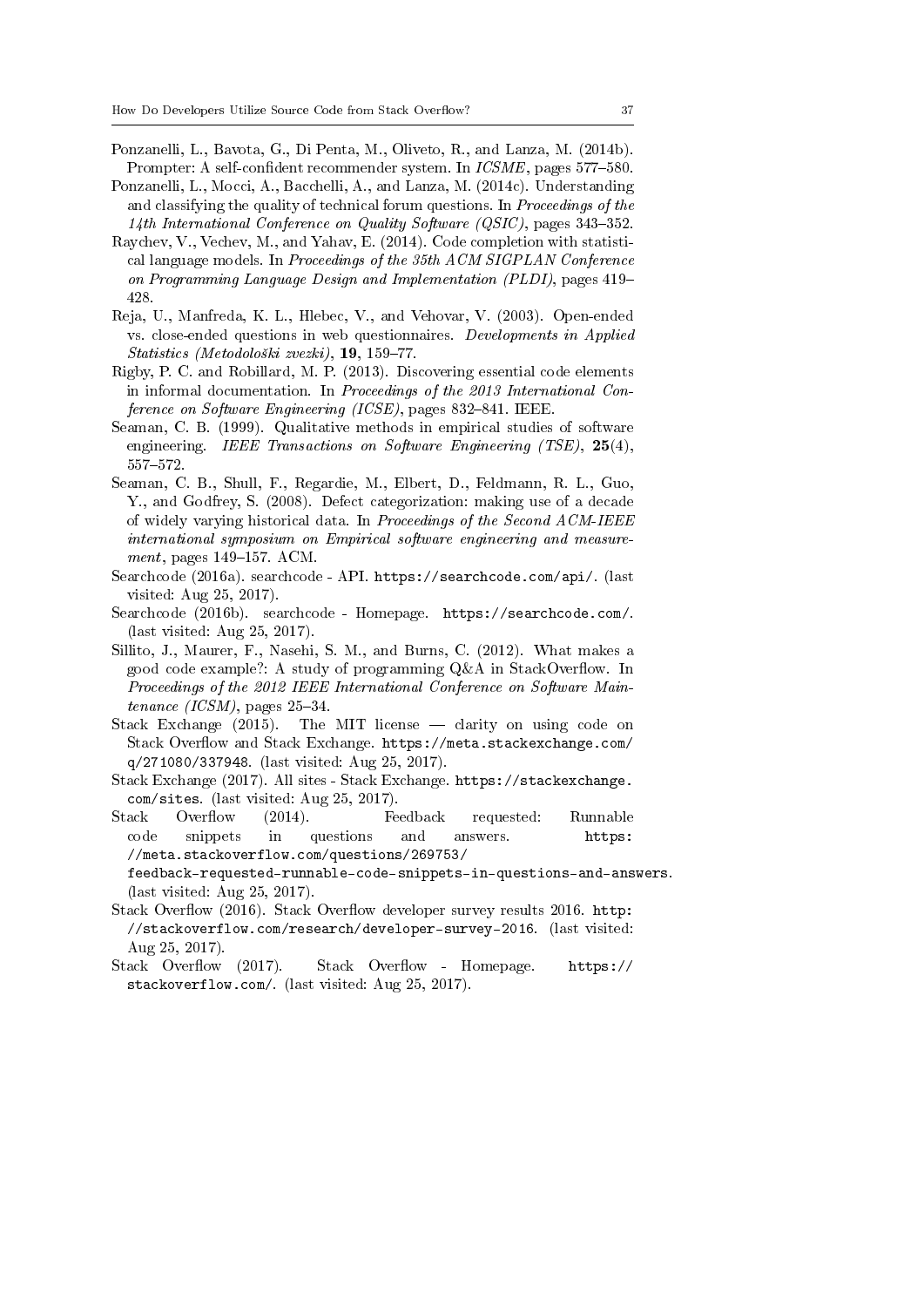- <span id="page-37-6"></span>Treude, C. and Robillard, M. P. (2016). Augmenting API documentation with insights from Stack Overflow. In Proceedings of the 38th International Conference on Software Engineering (ICSE), pages 392–403. ACM.
- <span id="page-37-2"></span>Treude, C. and Robillard, M. P. (2017). Understanding stack overflow code fragments. In 2017 IEEE International Conference on Software Maintenance and Evolution, ICSME 2017, Shanghai, China, September 17-22,  $2017$ , pages  $509 - 513$ .
- <span id="page-37-4"></span>Treude, C., Barzilay, O., and Storey, M.-A. (2011). How do programmers ask and answer questions on the web? (NIER track). In Proceedings of the 33rd International Conference on Software Engineering (ICSE), pages 804-807.
- <span id="page-37-8"></span>Vasilescu, B., Filkov, V., and Serebrenik, A. (2013). StackOverflow and GitHub: Associations between software development and crowdsourced knowledge. In Proceedings of 2013 International Conference on Social Computing (SocialCom), pages  $188-195$ . IEEE
- <span id="page-37-12"></span>Wang, H., Lu, Y., and Zhai, C. (2010). Latent aspect rating analysis on review text data: A rating regression approach. In Proceedings of the 16th ACM SIGKDD International Conference on Knowledge Discovery and Data Mining  $(KDD)$ , pages 783-792.
- <span id="page-37-0"></span>Wang, S., Lo, D., and Jiang, L. (2014a). Active code search: Incorporating user feedback to improve code search relevance. In Proceedings of the 29th ACM/IEEE International Conference on Automated Software Engineering  $(ASE)$ , pages 677–682.
- <span id="page-37-11"></span>Wang, S., Lo, D., Vasilescu, B., and Serebrenik, A. (2014b). EnTagRec: An enhanced tag recommendation system for software information sites. In Proceedings of the 2014 IEEE International Conference on Software Maintenance and Evolution (ICSME), pages  $291-300$ .
- <span id="page-37-9"></span>Wang, S., Lo, D., and Jiang, L. (2016a). Autoquery: automatic construction of dependency queries for code search. Automated Software Engineering,  $23(3), 393-425.$
- <span id="page-37-10"></span>Wang, S., Lo, D., Vasilescu, B., and Serebrenik, A. (2017a). EnTagRec ++: An enhanced tag recommendation system for software information sites. Empirical Software Engineering.
- <span id="page-37-7"></span>Wang, S., Chen, T.-H., and Hassan, A. E. (2017b). Understanding the factors for fast answers in technical Q&A websites. Empirical Software Engineering, pages  $1-42$ .
- <span id="page-37-1"></span>Wang, X., Pollock, L. L., and Vijay-Shanker, K. (2014c). Automatic segmentation of method code into meaningful blocks: Design and evaluation. Journal of Software: Evolution and Process,  $26(1)$ , 27-49.
- <span id="page-37-5"></span>Wang, X., Pollock, L. L., and Vijay-Shanker, K. (2017c). Automatically generating natural language descriptions for object-related statement sequences. In IEEE 24th International Conference on Software Analysis, Evolution and Reengineering, SANER 2017, Klagenfurt, Austria, February 20-24, 2017, pages 205-216.
- <span id="page-37-3"></span>Wang, Y., Feng, Y., Martins, R., Kaushik, A., Dillig, I., and Reiss, S. P. (2016b). Hunter: next-generation code reuse for java. In Proceedings of the 24th ACM SIGSOFT International Symposium on Foundations of Software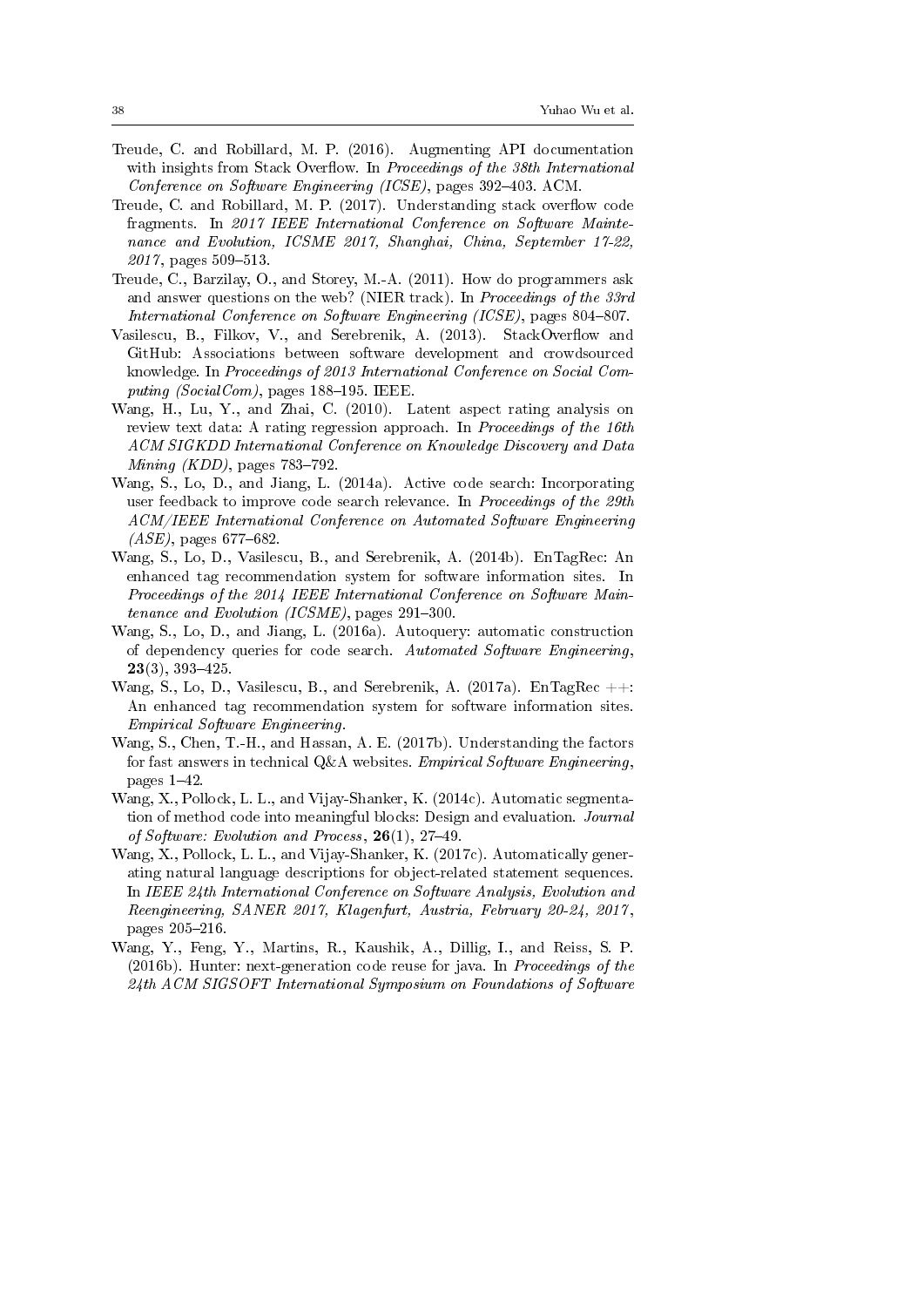$Engineering, pages 1028–1032. ACM.$ 

- <span id="page-38-9"></span>Wang, Z., Hamza, W., and Florian, R. (2017d). Bilateral multi-perspective matching for natural language sentences.  $CoRR$ ,  $abs/1702.03814$ .
- <span id="page-38-5"></span>Wong, T.-L., Lam, W., and Wong, T.-S. (2008). An unsupervised framework for extracting and normalizing product attributes from multiple web sites. In Proceedings of the 31st Annual International ACM SIGIR Conference on Research and Development in Information Retrieval (SIGIR), pages 35–42.
- <span id="page-38-2"></span>Wu, Y., Wang, S., Bezemer, C.-P., and Inoue, K. (2017). Online appendix of manuscript "How Do Developers Utilize Source Code from Stack Over flow?". [https://zenodo.org/record/1116508.](https://zenodo.org/record/1116508)
- <span id="page-38-1"></span>Xia, X., Bao, L., Lo, D., Kochhar, P. S., Hassan, A. E., and Xing, Z. (2017). What do developers search for on the web? Empirical Software Engineering.
- <span id="page-38-3"></span>Xin, X., Lingfeng, B., David, L., Zhenchang, X., Ahmed, E. H., and Shanping, L.  $(2017)$ . Measuring program comprehension: A large-scale field study with professionals. IEEE Transactions on Software Engineering (TSE), 99(26).
- <span id="page-38-0"></span>Yellin, D. M. and Strom, R. E. (1997). Protocol specifications and component adaptors. ACM Transactions on Programming Languages and Systems  $(TOPLAS)$ , 19(2), 292-333.
- <span id="page-38-12"></span>Yin, P. and Neubig, G. (2017). A syntactic neural model for general-purpose code generation.  $CoRR$ , abs/1704.01696.
- <span id="page-38-6"></span>Yu, J., Zha, Z.-J., Wang, M., and Chua, T.-S. (2011). Aspect ranking: Identifying important product aspects from online consumer reviews. In Proceedings of the 49th Annual Meeting of the Association for Computational Linguistics: Human Language Technologies - Volume 1, pages  $1496-1505$ .
- <span id="page-38-11"></span>Zagalsky, A., German, D. M., Storey, M.-A., Teshima, C. G., and Poo-Caamaño, G. (2017). How the R community creates and curates knowledge: an extended study of Stack Overflow and mailing lists. Empirical Software Engineering.
- <span id="page-38-10"></span>Zhang, W. E., Sheng, Q. Z., Lau, J. H., and Abebe, E. (2017). Detecting duplicate posts in programming qa communities via latent semantics and association rules. In Proceedings of the 26th International Conference on World Wide Web (WWW), pages  $1221-1229$ .
- <span id="page-38-8"></span>Zhang, Y., Lo, D., Xia, X., and Sun, J.-L. (2015). Multi-factor duplicate question detection in Stack Overflow. Journal of Computer Science and  $Technology, 30(5), 981-997.$
- <span id="page-38-7"></span>Zhao, L. and Li, C. (2009). Ontology Based Opinion Mining for Movie Reviews, pages 204214. Springer Berlin Heidelberg, Berlin, Heidelberg.
- <span id="page-38-4"></span>Zhou, P., Liu, J., Yang, Z., and Zhou, G. (2017). Scalable tag recommendation for software information sites. In Proceedings of the 24th International Conference on Software Analysis, Evolution and Reengineering (SANER), pages 272-282. IEEE.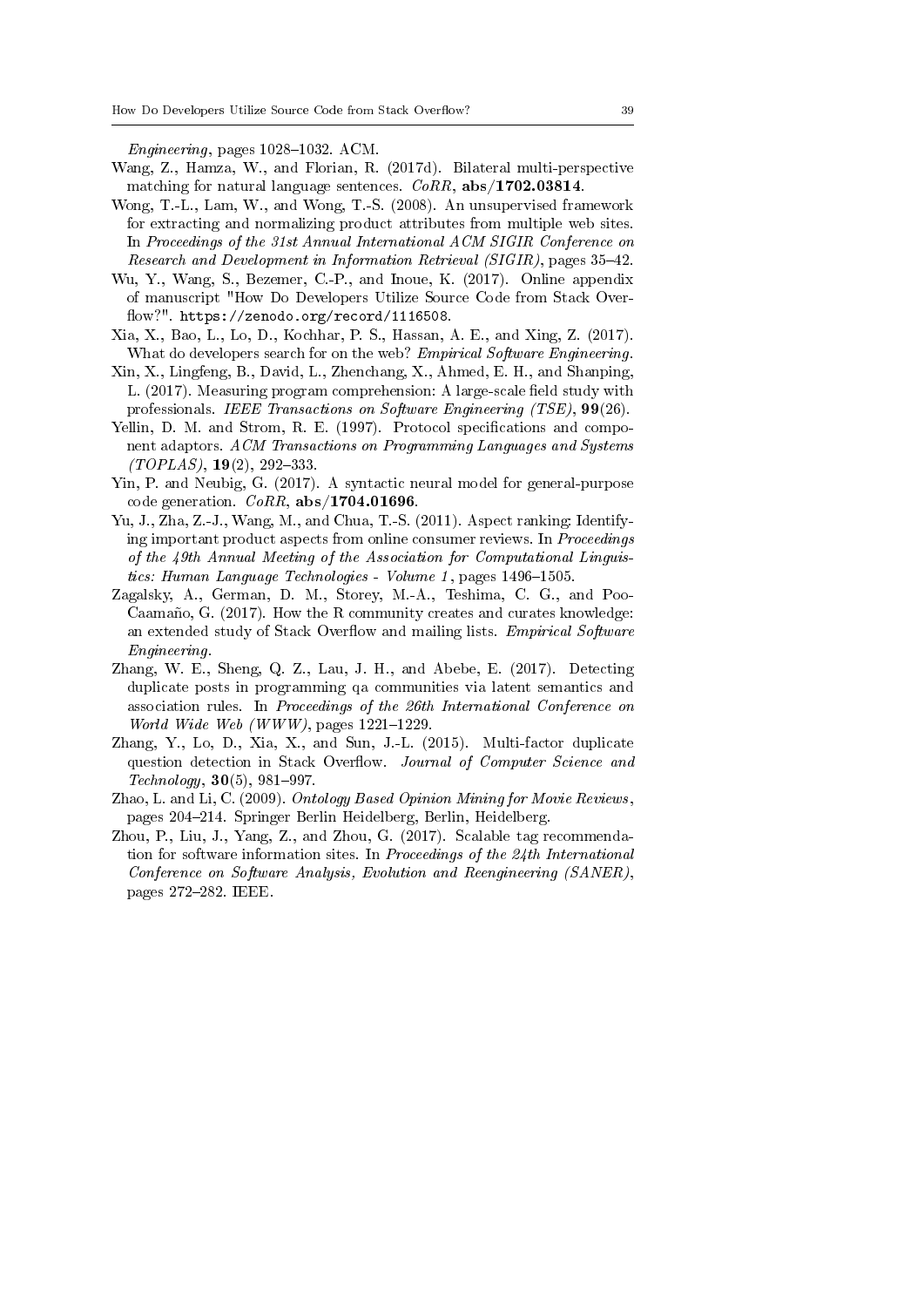# Appendix

Below are the questions and options in our online survey. Single-selection options are marked with circle marks ( $\circ$ ) in front; multi-selection options are marked with box marks ( $\Box$ ) in front. When participants choose the option "Other", they are allowed to input a free text as an additional answer.

Part I 1. How many years of software engineering experience do you have?<br> $\frac{1}{2}$  $\circ 1$   $\circ 2$   $\circ 3$   $\circ 4$   $\circ 5$ ◦ 6 ◦ 7 ◦ 8 ◦ 9 ◦ 10+ 2. What type of project(s) are you working on? ✷ Open source ✷ Personal ✷ Industrial ✷ Academic ✷ Other 3. Which programming language(s) do you use in your projects?  $\Box$  Java  $\Box$   $C/C++$   $\Box$   $C\#$   $\Box$  Python  $\Box$  Visual Basic .Net  $\Box$  JavaScript  $\Box$  Assembly  $\Box$  PHP  $\Box$  Perl  $\Box$  Ruby □ Other 4. How often do you use Q&A platforms?<br>  $\circ$  Every day  $\circ$  Once a week  $\circ$  Onc ◦ Every day ◦ Once a week ◦ Once a month ◦ Once every few months or less ◦ Never 5. What do you use Q&A platforms for?  $\Box$  Learning new techniques/methodologies  $\Box$  Refreshing the knowledge of old techniques/methodologies  $\Box$  Solving a specific programming issue  $\Box$  Finding references that I can refer to in my source code to make future maintenance easier  $\Box$  Answering questions  $\Box$  Other 6. Which Q&A platforms do you use to look for solutions to programming-related issues?  $\hfill\Box$ <br> <br> Stack Overflow  $\Box$  Quora  $\Box$  Product-specific support forums  $\Box$  Language-specific support forums  $\Box$  I do not use Q&A platforms for this purpose □ Other 7. Have you ever reused source code from a Q&A platform? ◦ Yes ◦ No Part II 8. How often do you \*reuse\* source code from Q&A platforms? ◦ Every day ◦ Once a week ◦ Once a month ◦ Once every few months or less ◦ Never 9. How often do you \*reimplement\* source code from Q&A platforms?<br>  $\circ$  Every day  $\circ$  Once a week  $\circ$  Once a month ◦ Every day ◦ Once a week ◦ Once a month ◦ Once every few months or less ◦ Never 10. If you prefer reimplementing the source code over reusing existing code, why?  $\Box$  Code should be written in relation to the context.  $\Box$  I don't want to reuse source code that I don't fully comprehend.  $\Box$  The quality of the existing source code is too low.  $\Box$  Re-implementing the source code takes less time than reusing.  $\Box$ <br> Other 11. What do you consider the most important factors when deciding when to reuse code from a Q&A platform? ✷ Correctness (i.e., bug-free)  $\Box$  Performance (i.e., efficient)

 $\Box$  Readability (i.e., easy to read/understand)

 $\Box$  Simplicity (i.e., less lines of code)